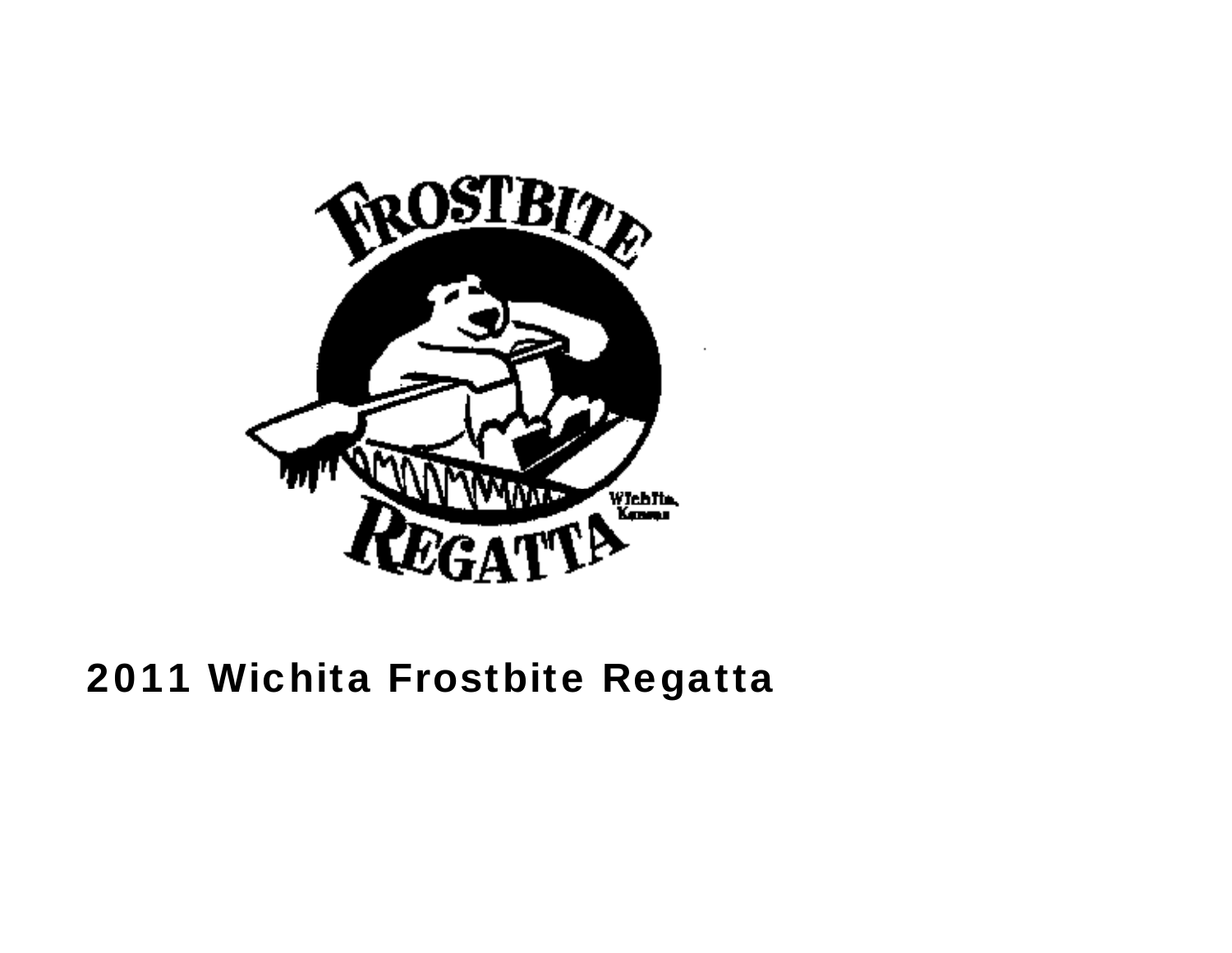**Race #: 1**

**Name: Men's Masters Single** 

**Time: 8:30 a.m.**

|          |                |                                              |       | <b>Start Time</b> |         |       | <b>Finish Time</b> |                 |                           |                           |              |              |
|----------|----------------|----------------------------------------------|-------|-------------------|---------|-------|--------------------|-----------------|---------------------------|---------------------------|--------------|--------------|
| Event    | <b>Bow</b>     |                                              |       |                   |         |       |                    |                 | Buoy<br>Penalty<br>$($ ln | Age<br>Handicap<br>$($ In | Split<br>(In | Race<br>Time |
| #/Name   | <b>Number</b>  | <b>Crew or Club Name</b>                     | Hours | <b>Minutes</b>    | Seconds | Hours | Minutes            | Seconds         | Seconds)                  | Seconds)                  | Seconds)     | Min.Sec      |
| 1-MM 1x  | 2              | Kansas City Rowing Club<br>E. Smith          |       | 27                | 4       |       | 37                 | 33              |                           | 45.6                      | 583.4        | 9.43         |
| $1-MM1x$ | $\overline{4}$ | Wichita Rowing Assoc.<br><b>B.</b> VanSickle |       | 27                | 31      |       | 38                 | 17              |                           | 49.2                      | 596.8        | 9.57         |
| 1-MM 1x  | 3              | Tulsa Rowing Club<br>A boat                  |       | 27                | 16      |       | 37                 | 18              |                           | 1.1                       | 600.9        | 10.01        |
| $1-MM1x$ | 11             | <b>OKC</b> Riversport<br>M. Tower            |       | 29                | 13      |       | 40                 | 35              |                           | 64.9                      | 617.1        | 10.17        |
| $1-MM1x$ | 12             | <b>OKC</b> Riversport<br>M. Quinn            |       | 29                | 26      |       | 41                 | 18              |                           | 87.5                      | 624.5        | 10.25        |
| 1-MM 1x  |                | Nebraska Rowing Assoc.<br>J. Roller          |       | 26                | 34      |       | 37                 | 6               |                           | 1.1                       | 630.9        | 10.31        |
| 1-MM 1x  | $\mathfrak{F}$ | <b>OKC</b> Riversport<br>S. Lewis            |       | 27                | 49      |       | 39                 | 36              | 30                        | 87.5                      | 649.5        | 10.50        |
| $1-MM1x$ | 10             | Tulsa Rowing Club<br>J. Maley                |       | 29                | 5       |       | 41                 | 0               |                           | 56.8                      | 658.2        | 10.58        |
| $1-MM1x$ | 14             | <b>OKC</b> Riversport<br>R. Sears            |       | 29                | 50      |       | 42                 |                 |                           | 69.1                      | 661.9        | 11.02        |
| $1-MM1x$ | $\overline{7}$ | Kansas City Rowing Club<br><b>B.Pack</b>     |       | 28                | 21      |       | 39                 | 32              |                           | 1.1                       | 669.9        | 11.10        |
| $1-MM1x$ | 13             | <b>OKC</b> Riversport<br>T. Rupert           |       | 29                | 41      |       | 41                 | 51              |                           | 56.8                      | 673.2        | 11.13        |
| $1-MM1x$ | 9              | Wichita Rowing Assoc.<br>R. Symonds          |       | 28                | 51      |       | 40                 | 51              |                           | 42.2                      | 677.8        | 11.18        |
| $1-MM1x$ | 6              | <b>OKC</b> Riversport<br>J. Lauth            |       | 28                | 9       |       | 40                 | $\overline{27}$ |                           | 45.6                      | 692.4        | 11.32        |
| $1-MM1x$ | 8              | Unaffiliated (USA)<br>J. Setzer              |       | 28                | 38      |       | 40                 | 21              |                           | $\mathbf 0$               | 703          | 11.43        |
| 1-MM 1x  | 15             | <b>OKC</b> Riversport<br>Burch               |       | 30                | 0       |       | 42                 | $\overline{ }$  |                           | 13.2                      | 713.8        | 11.54        |
| $1-MM1x$ | 16             | Wichita Rowing Assn<br>Peyton                |       | 30                | 33      |       | 43                 | 0               |                           |                           | 747          | 12.27        |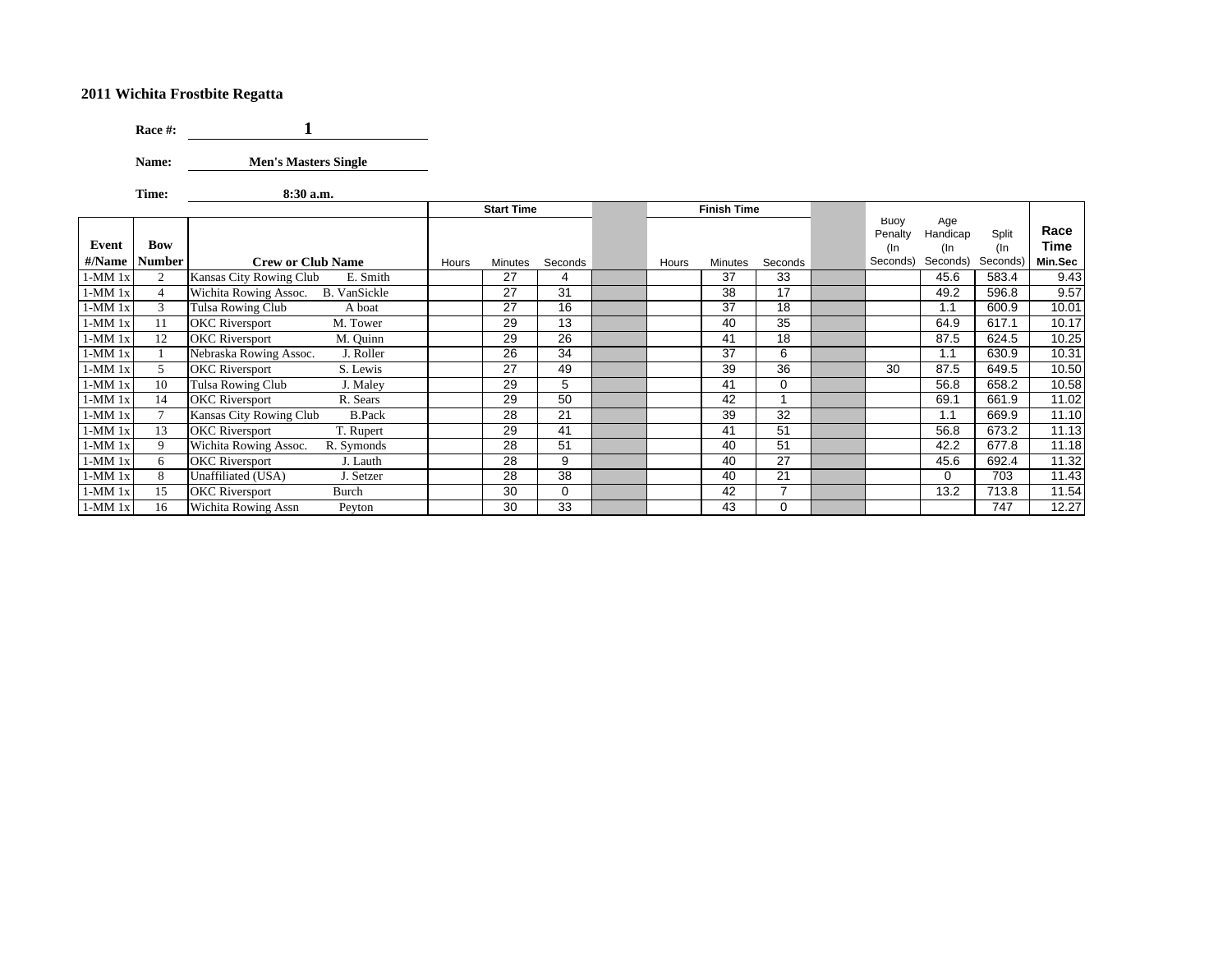**Race #: 2** $\overline{\mathbf{c}}$ 

**Name: Mixed Junior Double**

**Time: 8:40 a.m.**

|                 |                             |                                  |       | <b>Start Time</b> |         |       | <b>Finish Time</b> |         |                                    |                          |                         |
|-----------------|-----------------------------|----------------------------------|-------|-------------------|---------|-------|--------------------|---------|------------------------------------|--------------------------|-------------------------|
| Event<br>#/Name | <b>Bow</b><br><b>Number</b> | <b>Crew or Club Name</b>         | Hours | Minutes           | Seconds | Hours | <b>Minutes</b>     | Seconds | Buoy<br>Penalty<br>(In<br>Seconds) | Split<br>(In<br>Seconds) | Race<br>Time<br>Min.Sec |
| $2$ -MxJr $2x$  | 19                          | Tulsa Rowing Club<br>A           |       | 36                | 34      |       | 46                 | 47      |                                    | 613                      | 10.13                   |
| $2$ -MxJr $2x$  | 24                          | <b>Tulsa Rowing Club</b><br>B    |       | 38                | 8       |       | 48                 | 59      |                                    | 651                      | 10.51                   |
| $2$ -MxJr $2x$  | 20                          | Kansas City Rowing Club          |       | 36                | 56      |       | 47                 | 48      |                                    | 652                      | 10.52                   |
| $2$ -MxJr $2x$  | 21                          | <b>Topeka Rowing Assoc</b><br>A  |       | 37                | 11      |       | 48                 | 5       |                                    | 654                      | 10.54                   |
| $2$ -MxJr $2x$  | 18                          | <b>Wichita Rowing Assoc</b><br>A |       | 36                | 24      |       | 47                 | 29      |                                    | 665                      | 11.05                   |
| $2$ -MxJr $2x$  | 22                          | Mile High Rowing Club<br>B       |       | 37                | 26      |       | 48                 | 40      |                                    | 674                      | 11.14                   |
| $2$ -MxJr $2x$  | 17                          | Mile High Rowing Club<br>A       |       | 35                | 57      |       | 47                 | 8       | 10                                 | 681                      | 11.21                   |
| $2$ -MxJr $2x$  | 23                          | <b>Wichita Rowing Assoc</b><br>B |       | 37                | 45      |       | 49                 | 44      |                                    | 719                      | 11.59                   |
| $2$ -MxJr $2x$  | 25                          | <b>Topeka Rowing Assoc</b><br>B  |       | 38                | 27      |       | 51                 | 10      |                                    | 763                      | 12.43                   |
| $2$ -MxJr $2x$  |                             |                                  |       |                   |         |       |                    |         |                                    | $\mathbf 0$              | 0.00                    |
| $2$ -MxJr $2x$  |                             |                                  |       |                   |         |       |                    |         |                                    | $\Omega$                 | 0.00                    |
| $2$ -MxJr $2x$  |                             |                                  |       |                   |         |       |                    |         |                                    | $\Omega$                 | 0.00                    |
| $2$ -MxJr $2x$  |                             |                                  |       |                   |         |       |                    |         |                                    | $\mathbf 0$              | 0.00                    |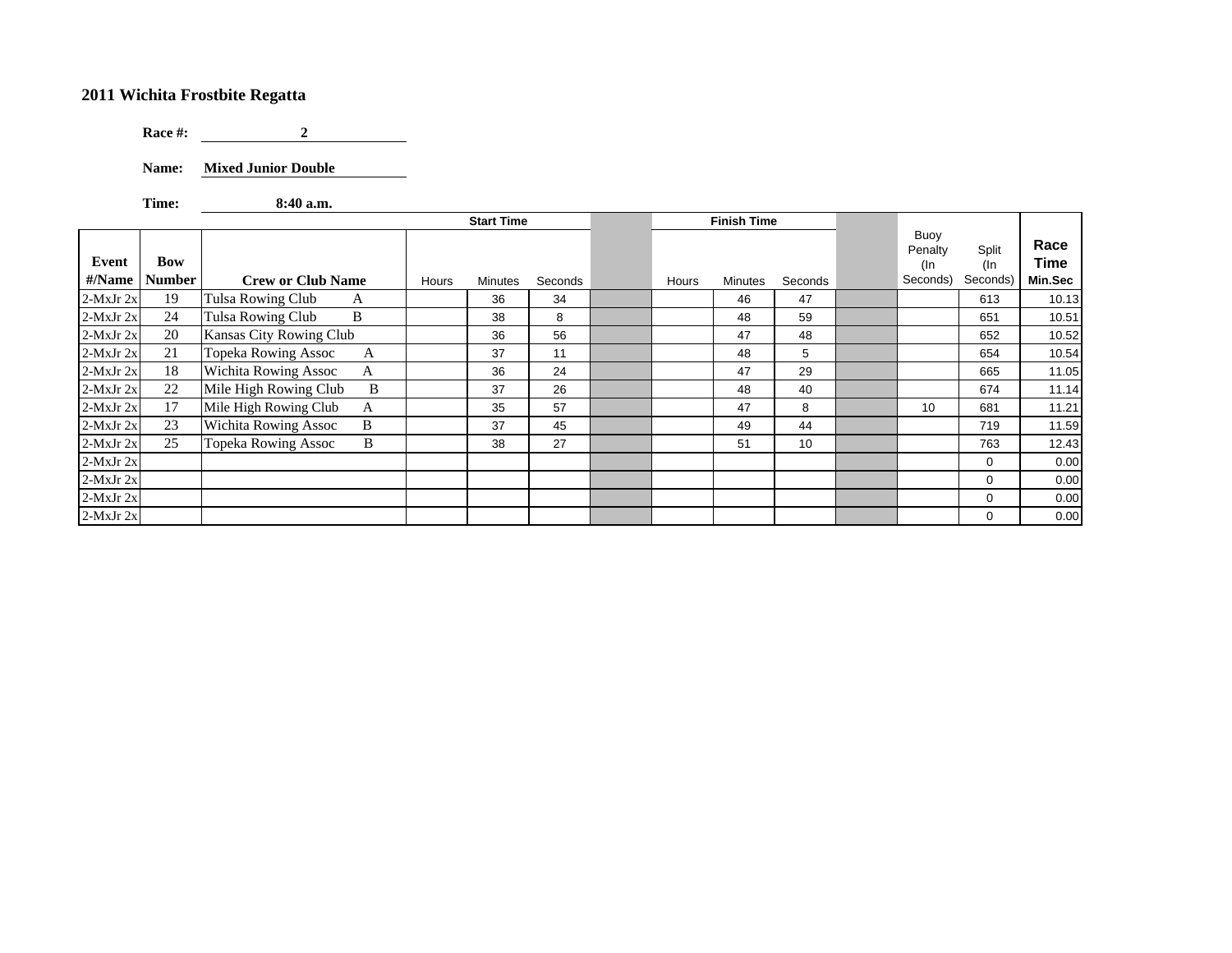**Race #: 3**

**Name: Men's Open Novice Four**

**Time: 8:50 a.m.**

|                 |                             |                                                |       | <b>Start Time</b> |             |                         | <b>Finish Time</b> |         |                                       |                             |                         |
|-----------------|-----------------------------|------------------------------------------------|-------|-------------------|-------------|-------------------------|--------------------|---------|---------------------------------------|-----------------------------|-------------------------|
| Event<br>#/Name | <b>Bow</b><br><b>Number</b> | <b>Crew or Club Name</b>                       | Hours | Minutes           | Seconds     | Hours                   | Minutes            | Seconds | Buoy<br>Penalty<br>$($ ln<br>Seconds) | Split<br>$($ ln<br>Seconds) | Race<br>Time<br>Min.Sec |
|                 |                             |                                                |       |                   |             |                         |                    |         |                                       | $\Omega$                    | 0.00                    |
|                 |                             |                                                |       |                   |             |                         |                    |         |                                       | $\Omega$                    | 0.00                    |
|                 |                             |                                                |       |                   |             |                         |                    |         |                                       | $\mathbf 0$                 | 0.00                    |
| $3-MON4+$       | 28                          | University of Colorado<br>A                    |       | 45                | 40          |                         | 54                 | 58      |                                       | 558                         | 9.18                    |
| $3-MON4+$       | 32                          | Colorado State University                      |       | 46                | 53          |                         | 56                 | 25      |                                       | 572                         | 9.32                    |
| $3-MON4+$       | 45                          | Mile High Rowing Club                          |       | 52                | 4           | -1                      | 1                  | 49      |                                       | 585                         | 9.45                    |
| 3-MON4+         | 44                          | <sub>B</sub><br>Northwestern State Univ        |       | 51                | 52          |                         | $\overline{ }$     | 48      |                                       | 596                         | 9.56                    |
| $3-MON4+$       | 29                          | Wichita State Univ Rowing A                    |       | 46                | $\mathbf 0$ |                         | 56                 | 5       |                                       | 605                         | 10.05                   |
| $3-MON4+$       | 33                          | Tulsa Rowing Club A                            |       | 47                | 5           |                         | 57                 | 13      |                                       | 608                         | 10.08                   |
| $3-MON4+$       | 31                          | <b>Kansas State Mens Crew</b><br>A             |       | 46                | 34          |                         | 56                 | 18      | 30                                    | 614                         | 10.14                   |
| 3-MON4+         | 40                          | $\bf{B}$<br><b>Kansas State Mens Crew</b>      |       | 50                | 15          |                         | $\mathbf 0$        | 33      |                                       | 618                         | 10.18                   |
| $3-MON4+$       | 39                          | Wichita State Univ Rowing A                    |       | 49                | 45          |                         | $\Omega$           | 6       |                                       | 621                         | 10.21                   |
| $3-MON4+$       | 34                          | <b>OKC</b> Riversport<br>A                     |       | 47                | 22          |                         | 57                 | 47      |                                       | 625                         | 10.25                   |
| 3-MON4+         | 30                          | University of Colorado<br>$\mathbf{B}$         |       | 46                | 16          |                         | 56                 | 42      |                                       | 626                         | 10.26                   |
| 3-MON4+         | 47                          | Tulsa Rowing Club<br>C                         |       | 52                | 51          |                         | 3                  | 17      |                                       | 626                         | 10.26                   |
| $3-MON4+$       | 35                          | Oklahoma Crew                                  |       | 47                | 39          |                         | 58                 | 19      |                                       | 640                         | 10.40                   |
| $3-MON4+$       | 42                          | $\mathbf{B}$<br>Tulsa Rowing Club              |       | 51                | 8           |                         | 1                  | 50      |                                       | 642                         | 10.42                   |
| $3-MON4+$       | 41                          | <b>OKC</b> Riversport<br>B                     |       | 50                | 50          |                         | $\mathbf{1}$       | 34      |                                       | 644                         | 10.44                   |
| 3-MON4+         | 43                          | University of Kansas Crew B                    |       | 51                | 31          |                         | $\overline{2}$     | 16      |                                       | 645                         | 10.45                   |
| $3-MON4+$       | 38                          | Univ of Missouri Rowing Club                   |       | 49                | 9           |                         | $\Omega$           | 35      |                                       | 686                         | 11.26                   |
| $3-MON4+$       | 46                          | <b>Kansas State Mens Crew</b><br>$\mathcal{C}$ |       | 52                | 28          | $\overline{\mathbf{1}}$ | 3                  | 58      |                                       | 690                         | 11.30                   |
| 3-MON4+         | 36                          | University of Kansas Crew A                    |       | 47                | 57          |                         | 59                 | 6       | 40                                    | 709                         | 11.49                   |
| $3-MON4+$       | 37                          | Northwestern State Univ<br>A                   |       | 48                | 10          |                         | 58                 | 36      | <b>Unsafely Press</b>                 |                             | <b>EXCLUDE</b>          |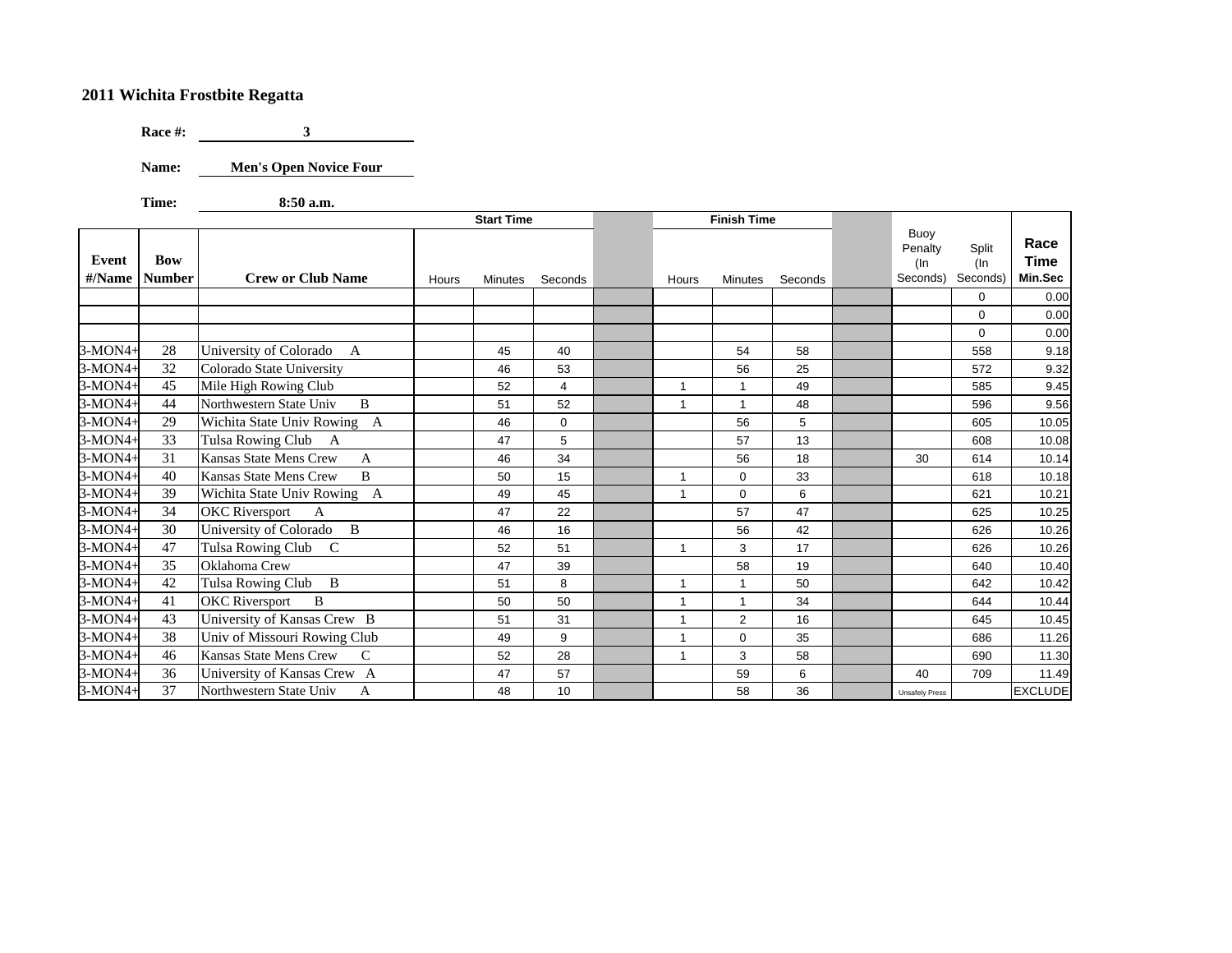**Race #: 4**

**Name: Women's 1st Open Novice Eight**

**Time: 9:00 a.m.**

|                 |                             |                               |       | <b>Start Time</b> |         |       | <b>Finish Time</b> |         |                                    |                          |                         |
|-----------------|-----------------------------|-------------------------------|-------|-------------------|---------|-------|--------------------|---------|------------------------------------|--------------------------|-------------------------|
| Event<br>#/Name | <b>Bow</b><br><b>Number</b> | <b>Crew or Club Name</b>      | Hours | Minutes           | Seconds | Hours | Minutes            | Seconds | Buoy<br>Penalty<br>(In<br>Seconds) | Split<br>(In<br>Seconds) | Race<br>Time<br>Min.Sec |
| -W1st ON8-      | 51                          | Wichita State Univer Rowing   |       | 0                 | 31      |       | 10                 | 21      |                                    | 590                      | 9.50                    |
| -W1st ON8-      | 53                          | Univ of Central Oklahoma A    |       | 2                 | 19      |       | 12                 | 9       |                                    | 590                      | 9.50                    |
| $-W1st$ ON8-    | 50                          | University of Colorado        |       | 59                | 25      |       | 9                  | 37      |                                    | 612                      | 10.12                   |
| $-W1st$ ON8-    | 52                          | Colorado State University     |       |                   | 35      |       | 11                 | 52      |                                    | 617                      | 10.17                   |
| -W1st ON8-      | 55                          | University of Kansas Crew A   |       | 4                 | 14      |       | 14                 | 49      |                                    | 635                      | 10.35                   |
| -W1st ON8-      | 54                          | Northwestern State University |       | 3                 | 30      |       | 14                 | 34      |                                    | 664                      | 11.04                   |
| $-W1st$ ON8-    | 56                          | Univ of Central Oklahoma B    |       | 5                 | 58      |       | 17                 | 50      |                                    | 712                      | 11.52                   |
| -W1st ON8-      | 57                          | University of Kansas Crew B   |       |                   |         |       |                    |         |                                    | $\mathbf 0$              | <b>SCRATCH</b>          |
| $-W1st$ ON8+    |                             |                               |       |                   |         |       |                    |         |                                    | $\mathbf 0$              | 0.00                    |
| $-W1st ON8+$    |                             |                               |       |                   |         |       |                    |         |                                    | $\Omega$                 | 0.00                    |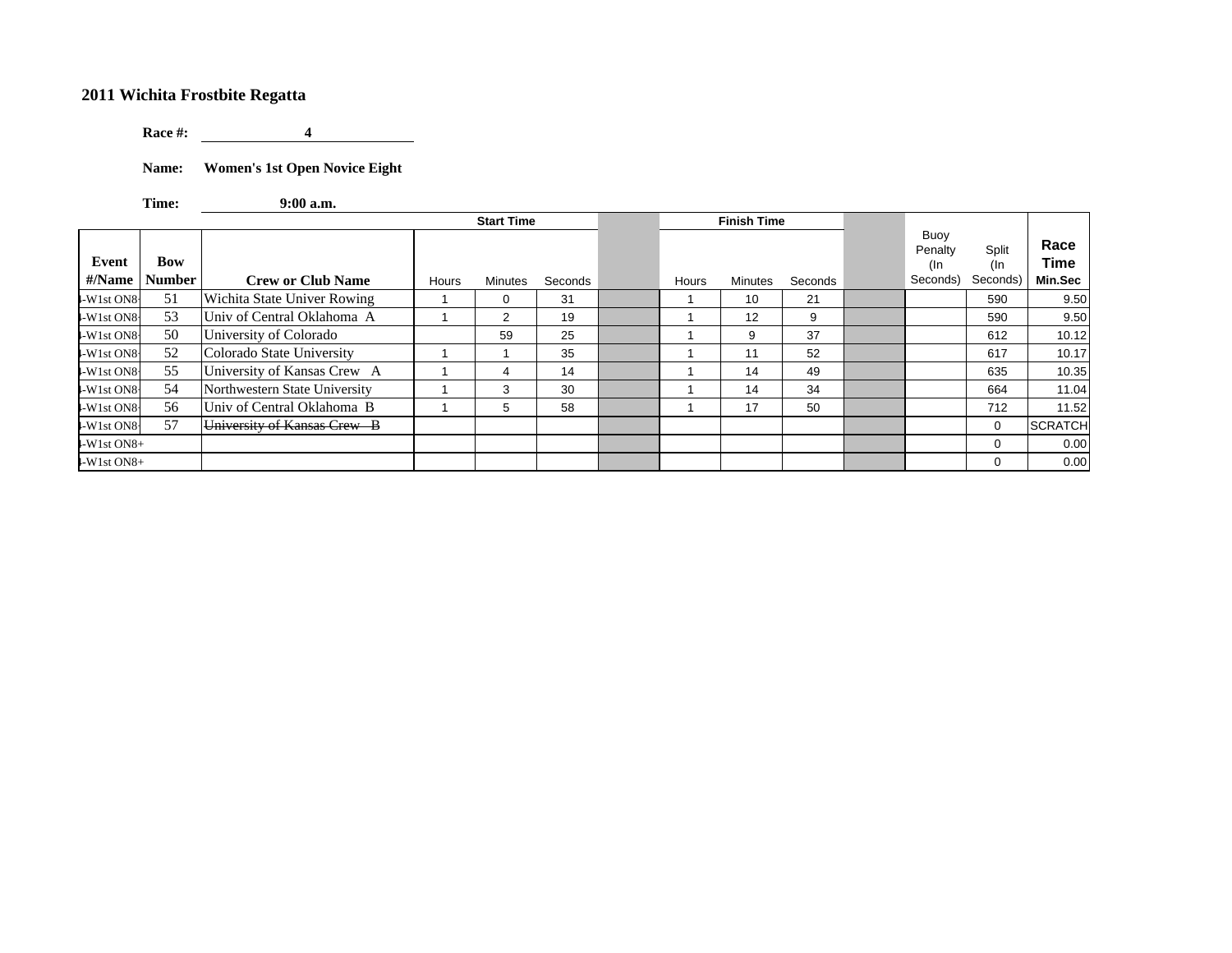**Race #: 5**

**Name: Men's Open Pair**

 $9:10$  a.m.

**Time: 9:10 a.m.**

**Event #/Name Bow Number Crew or Club Name** Hours Minutes Seconds Hours Minutes SecondsSeconds Buoy Penalty (In Seconds) Seconds) Split (In **Race Time Min.Sec** 5-MO 2- 62Grand Valley State Univ Rowing A 1 | 10 | 6 | 1 | 19 | 21 | | | 555 | 9.15  $5-MO 2- 60$ University of Colorado A 1 | 8 | 43 | 1 | 17 | 59 | | | 556 | 9.16 5-MO 2- 64Grand Valley State Univ Rowing B 1 1 1 43 1 1 21 9 1 566 9.26  $5-MO 2-$  61 University of Colorado B 1 | 9 | 21 | 1 | 18 | 58 | | | | 577 | 9.37 5-MO 2- 67 Wichita State Univ Rowing B 1 1 13 42 1 1 23 20 1 578 5-38  $5-MO 2- 69$ Grand Valley State Univ Rowing E | 1 | 15 | 0 | 1 | 1 | 24 | 42 | 10 | 592 | 9.52 5-MO 2- 65University of Colorado C 1 1 | 12 | 2 | 1 | 1 | 21 | 47 | 10 | 595 | 9.55 5-MO 2- 68Grand Valley State Univ Rowing D 1 | 14 | 11 | 11 | 23 | 49 | 20 | 598 | 9.58 5-MO 2- 71 Grand Valley State Univ Rowing G <sup>1</sup> 16 <sup>5</sup> <sup>1</sup> 25 52 20 607 10.07  $5-MO 2- 70$ Grand Valley State Univ Rowing F 1 | 15 | 25 | 1 | 25 | 26 | 10 | 611 | 10.11 5-MO 2- 66Grand Valley State Univ Rowing C 1 | 12 | 44 | 1 | 22 | 36 | 30 | 622 | 10.22 5-MO 2- 63 Wichita State Univ Rowing A 1 1 11 16 1 1 21 41 41 10 635 10.35 5-MO 2--1 1 0 1 0.00 **Start Time Contains Time Property Property Property Property Property Property Property Property Property Property Property Property Property Property Property Property Property Prope**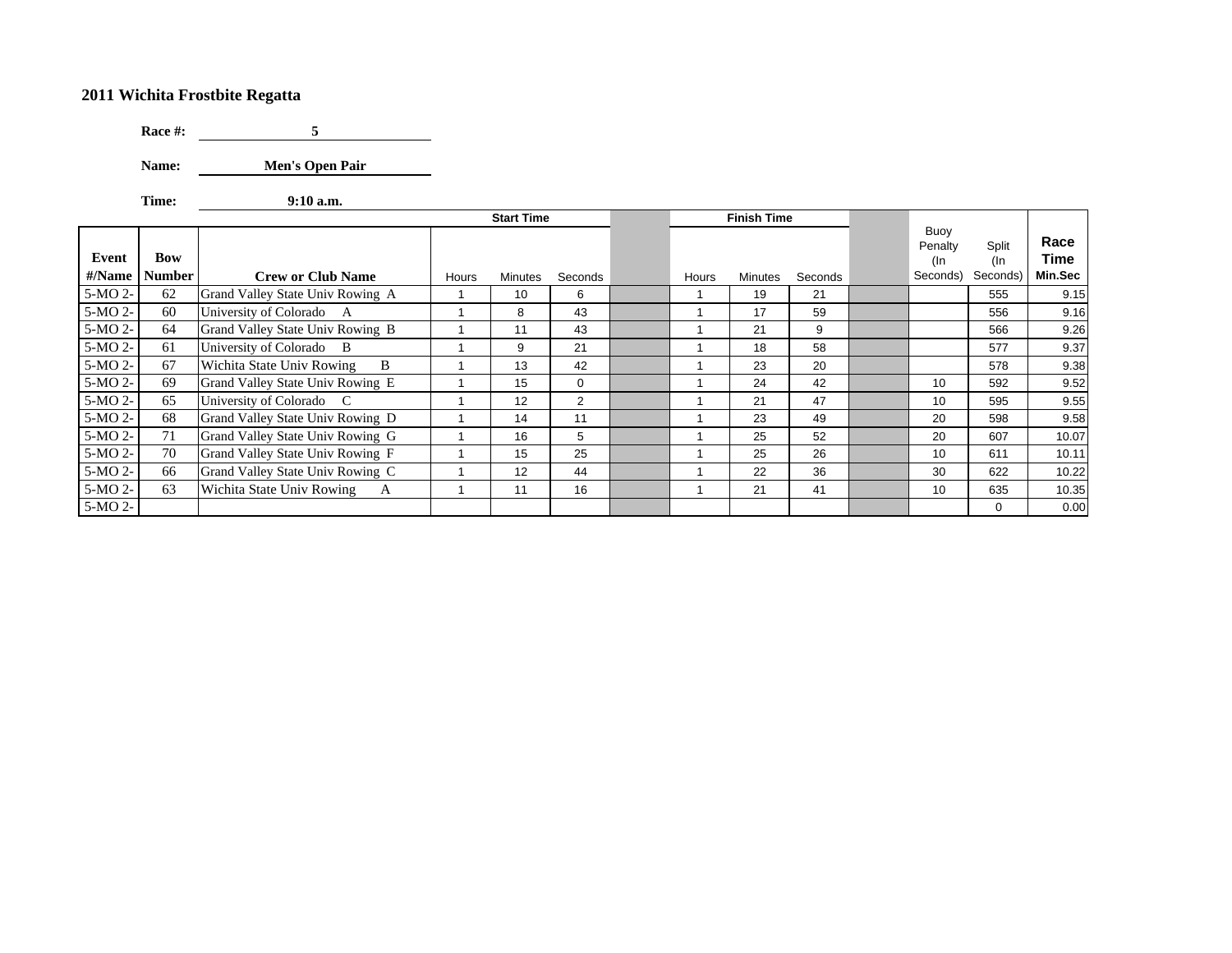**Race #: 6**

**Name: Women's Open Single**

**Time: 9:20 a.m.** $9:20$  a.m.

|                 |                             |                           |           |       | <b>Start Time</b> |         |       | <b>Finish Time</b> |         |                                    |                          |                         |
|-----------------|-----------------------------|---------------------------|-----------|-------|-------------------|---------|-------|--------------------|---------|------------------------------------|--------------------------|-------------------------|
| Event<br>#/Name | <b>Bow</b><br><b>Number</b> | <b>Crew or Club Name</b>  |           | Hours | <b>Minutes</b>    | Seconds | Hours | Minutes            | Seconds | Buoy<br>Penalty<br>(In<br>Seconds) | Split<br>(In<br>Seconds) | Race<br>Time<br>Min.Sec |
| $6-WO1x$        | 74                          | <b>Grand Valley State</b> | T.Hillman |       | 19                | 9       |       | 31                 | 5       |                                    | 716                      | 11.56                   |
| $6-WO1x$        | 76                          | Topeka RA                 | J.Dirks   |       | 20                | 3       |       | 33                 |         |                                    | 778                      | 12.58                   |
| $6-WO1x$        | 75                          | <b>OKC</b> Riversport     | H.Mosley  |       |                   |         |       |                    |         |                                    |                          | #VALUE! SCRATCH         |
| $6-WO1x$        |                             | <b>Grand Valley State</b> | H.Brinza  |       |                   |         |       |                    |         |                                    |                          | #VALUE! SCRATCH         |
| $6-WO1x$        |                             |                           |           |       |                   |         |       |                    |         |                                    | 0                        | 0.00                    |
| $6-WO1x$        |                             |                           |           |       |                   |         |       |                    |         |                                    | 0                        | 0.00                    |
| $6-WO1x$        |                             |                           |           |       |                   |         |       |                    |         |                                    | $\Omega$                 | 0.00                    |
| $6-WO1x$        |                             |                           |           |       |                   |         |       |                    |         |                                    | 0                        | 0.00                    |
|                 |                             |                           |           |       |                   |         |       |                    |         |                                    |                          |                         |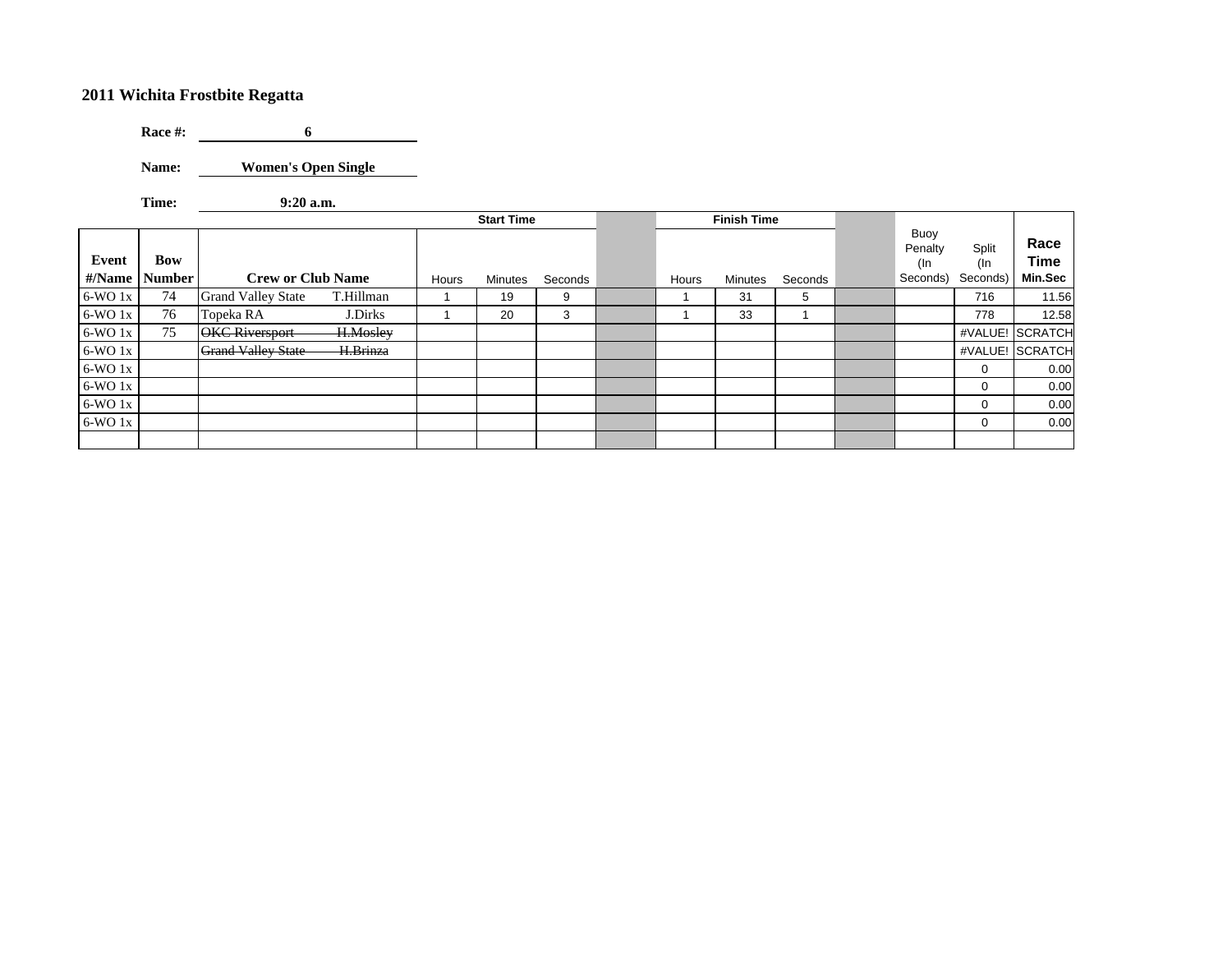**Race #: 7**

**Name: Women's Junior Single**

**Time: 9:30 a.m.**

|                 |                      |                                   |       | <b>Start Time</b> |                |       | <b>Finish Time</b> |         |                                    |                          |                         |
|-----------------|----------------------|-----------------------------------|-------|-------------------|----------------|-------|--------------------|---------|------------------------------------|--------------------------|-------------------------|
| Event<br>#/Name | Bow<br><b>Number</b> | <b>Crew or Club Name</b>          | Hours | <b>Minutes</b>    | Seconds        | Hours | <b>Minutes</b>     | Seconds | Buoy<br>Penalty<br>(In<br>Seconds) | Split<br>(In<br>Seconds) | Race<br>Time<br>Min.Sec |
| $7-W$ Jr $1x$   | 81                   | M. Whiteside<br>Mile High RC      |       | 26                | 39             |       | 38                 | 16      |                                    | 697                      | 11.37                   |
| $7-W$ Jr $1x$   | 84                   | Mile High RC<br>K.Wiggin          |       | 28                | 24             |       | 40                 | 30      |                                    | 726                      | 12.06                   |
| $7-W$ Jr $1x$   | 82                   | <b>OKC</b> Riversport<br>J.Nelson |       | 27                | 27             |       | 40                 | 21      |                                    | 774                      | 12.54                   |
| $7-W$ Jr $1x$   | 80                   | Kansas City RC<br>S.Truesdell     |       | 26                | 27             |       | 40                 | 18      |                                    | 831                      | 13.51                   |
| $7-W$ Jr $1x$   | 79                   | Wichita Rowing Assoc B.Neigenfind |       | 25                | $\overline{ }$ |       | 39                 | 0       |                                    | 833                      | 13.53                   |
| $7-W$ Jr $1x$   | 83                   | Wichita Rowing Assoc-A.Bookover   |       |                   |                |       |                    |         |                                    |                          | #VALUE! SCRATCH         |
| $7-W$ Jr $1x$   |                      |                                   |       |                   |                |       |                    |         |                                    | $\Omega$                 | 0.00                    |
| $7-W$ Jr $1x$   |                      |                                   |       |                   |                |       |                    |         |                                    | $\Omega$                 | 0.00                    |
| $7-W$ Jr $1x$   |                      |                                   |       |                   |                |       |                    |         |                                    | 0                        | 0.00                    |
| $7-W$ Jr $1x$   |                      |                                   |       |                   |                |       |                    |         |                                    |                          |                         |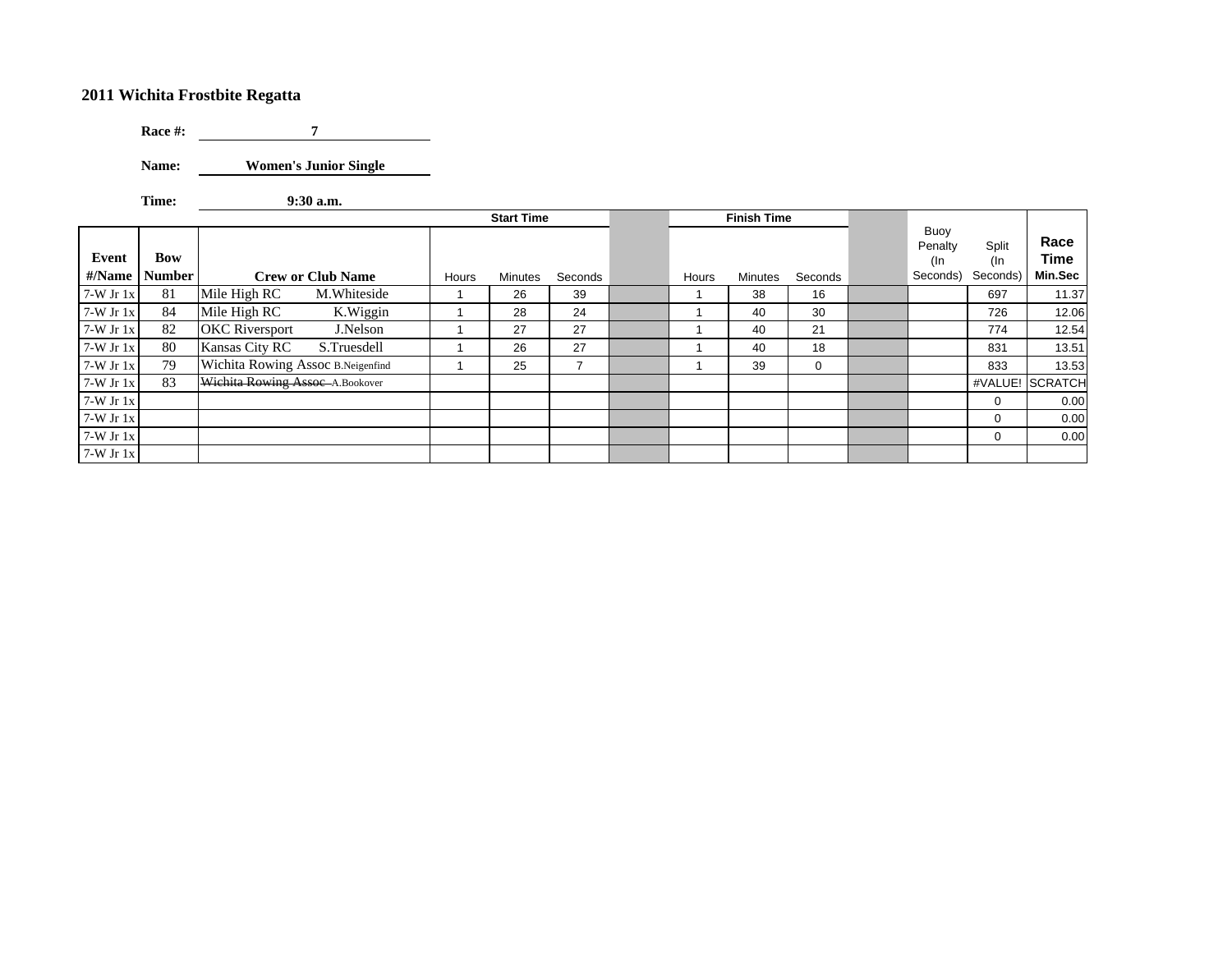**Race #: 8**<u> 1999 - John Barnett</u>

**Name: Men's Rec Single, Club and Jrs**

**Time: 9:32 a.m.**

|                 |                      |                                 |       | <b>Start Time</b> |         |       | <b>Finish Time</b> |         |                                    |                          |                                |
|-----------------|----------------------|---------------------------------|-------|-------------------|---------|-------|--------------------|---------|------------------------------------|--------------------------|--------------------------------|
| Event<br>#/Name | Bow<br><b>Number</b> | <b>Crew or Club Name</b>        | Hours | Minutes           | Seconds | Hours | Minutes            | Seconds | Buoy<br>Penalty<br>(In<br>Seconds) | Split<br>(In<br>Seconds) | Race<br><b>Time</b><br>Min.Sec |
| $8-M_1x$        | 87                   | G. Welch<br>Mile High RC        |       | 30                | 21      |       | 43                 | 20      |                                    | 779                      | 12.59                          |
| $8-M_1x$        | 88                   | Mile High RC H. Limas-Dominquez |       | 32                | 18      |       | 48                 | 52      |                                    | 994                      | 16.34                          |
| $8-M_1x$        |                      |                                 |       |                   |         |       |                    |         |                                    | 0                        | 0.00                           |
| $8-M_1x$        |                      |                                 |       |                   |         |       |                    |         |                                    | 0                        | 0.00                           |
| $8-M_1x$        |                      |                                 |       |                   |         |       |                    |         |                                    |                          | 0.00                           |
|                 |                      |                                 |       |                   |         |       |                    |         |                                    |                          | 0.00                           |
|                 |                      |                                 |       |                   |         |       |                    |         |                                    | $\Omega$                 | 0.00                           |
|                 |                      |                                 |       |                   |         |       |                    |         |                                    |                          |                                |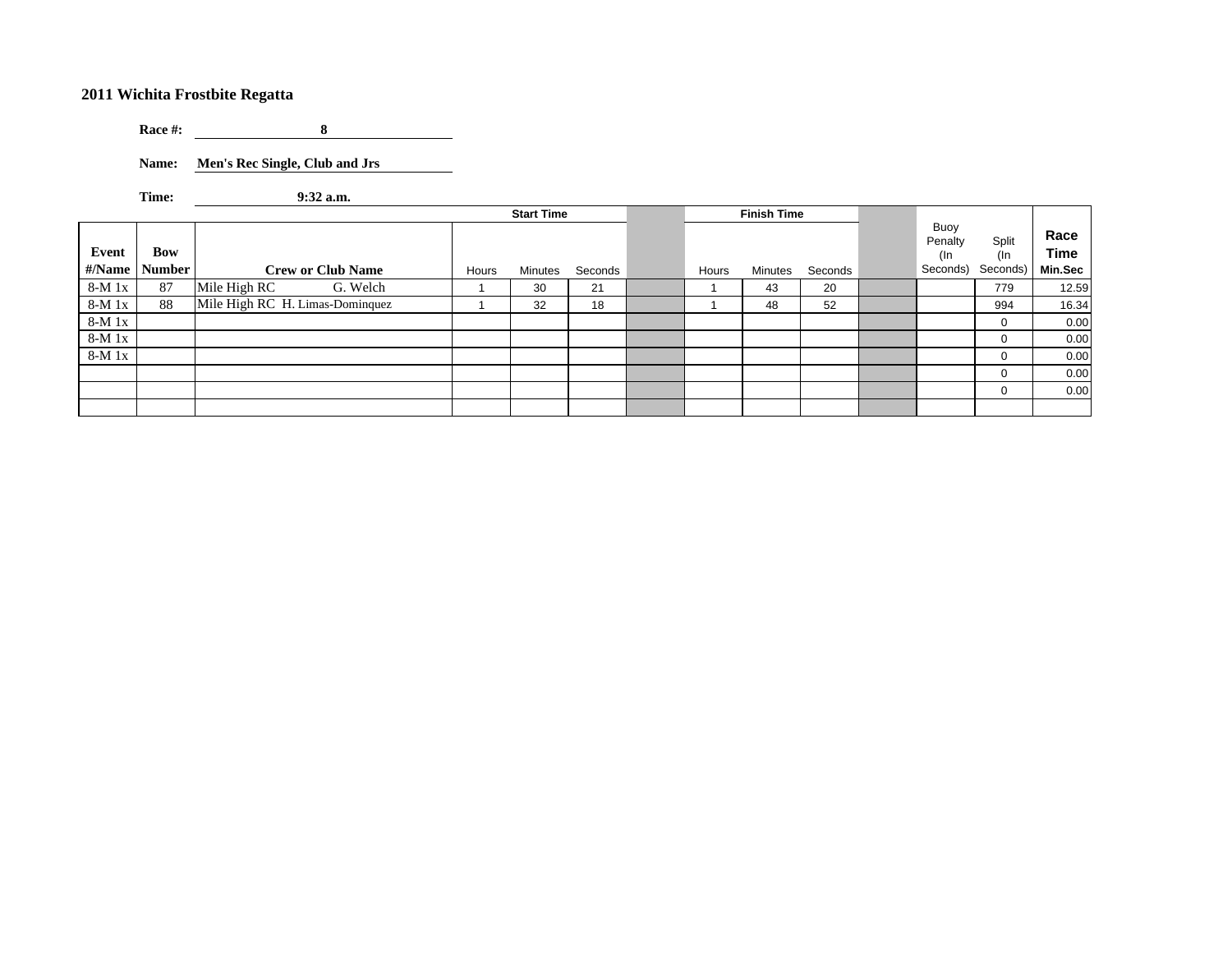**Race #: 9**

**Name: Mixed Masters Double**

**Time: 9:40 a.m.**

|            |               |                                     |       | <b>Start Time</b> |         |       | <b>Finish Time</b> |                |                           |                        |              |                |
|------------|---------------|-------------------------------------|-------|-------------------|---------|-------|--------------------|----------------|---------------------------|------------------------|--------------|----------------|
| Event      | <b>Bow</b>    |                                     |       |                   |         |       |                    |                | Buoy<br>Penalty<br>$($ In | Age<br>Handicap<br>(In | Split<br>(In | Race<br>Time   |
| #/Name     | <b>Number</b> | <b>Crew or Club Name</b>            | Hours | <b>Minutes</b>    | Seconds | Hours | <b>Minutes</b>     | Seconds        | Seconds)                  | Seconds)               | Seconds)     | Min.Sec        |
| 9-Mx M2x   | 91            | Tulsa RC<br>M. Hartwell             |       | 36                | 10      |       | 45                 | 49             |                           | 2.1                    | 576.9        | 9.37           |
| $9-Mx M2x$ | 95            | MHRC/WRA Composite B.VanSickle      |       | 38                | 39      |       | 48                 | 44             |                           | 25.7                   | 579.3        | 9.39           |
| 9-Mx M2x   | 99            | Wichita RA<br>R.Symonds             |       | 42                | 5       |       | 52                 | 22             |                           | 33.6                   | 583.4        | 9.43           |
| $9-Mx M2x$ | 103           | <b>OKC Riversport</b><br>K. Kapraun |       | 43                | 50      |       | 54                 | 9              | 10                        | 28.2                   | 600.8        | 10.01          |
| 9-Mx M2x   | 98            | <b>OKC Riversport</b><br>A. Clark   |       | 41                | 4       |       | 50                 | 59             | 10                        | 1.5                    | 603.5        | 10.04          |
| 9-Mx M2x   | 94            | Mile High RC<br>A.Malacrida         |       | 37                | 55      |       | 48                 | $\overline{2}$ |                           | 2.9                    | 604.1        | 10.04          |
| 9-Mx M2x   | 92            | <b>OKC Riversport</b><br>M. Tower   |       | 37                | 4       |       | 47                 | 59             |                           | 49.1                   | 605.9        | 10.06          |
| 9-Mx M2x   | 97            | Topeka RA<br>K.Hosfelt              |       | 40                | 55      |       | 52                 | 40             |                           | 33.6                   | 671.4        | 11.11          |
| $9-Mx M2x$ | 96            | Des Moines RC<br>K.Forrester        |       | 40                | 27      |       | 52                 | 26             | 10                        | 42.5                   | 686.5        | 11.27          |
| $9-Mx M2x$ | 100           | Tulsa RC<br>M. Ritchie              |       | 42                | 48      |       | 55                 | 5              |                           | 45.7                   | 691.3        | 11.31          |
| $9-Mx M2x$ | 102           | Tulsa RC<br>D. Dorsey               |       | 43                | 21      |       | 55                 | 16             |                           | 23.3                   | 691.7        | 11.32          |
| 9-Mx M2x   | 104           | Tulsa RC<br>S.Nasworthy             |       | 44                | 22      |       | 56                 | 43             |                           | 5.8                    | 735.2        | 12.15          |
| 9-Mx M2x   | 93            | Kansas City RC<br>J. Jewett         |       |                   |         |       |                    |                |                           | 28.2                   | $-28.2$      | <b>SCRATCH</b> |
| 9-Mx M2x   | 101           | <b>OKC Riversport</b><br>J. Magers  |       |                   |         |       |                    |                |                           | $\mathbf 0$            | #VALUE!      | <b>SCRATCH</b> |
| $9-Mx M2x$ |               |                                     |       |                   |         |       |                    |                |                           |                        | 0            | 0.00           |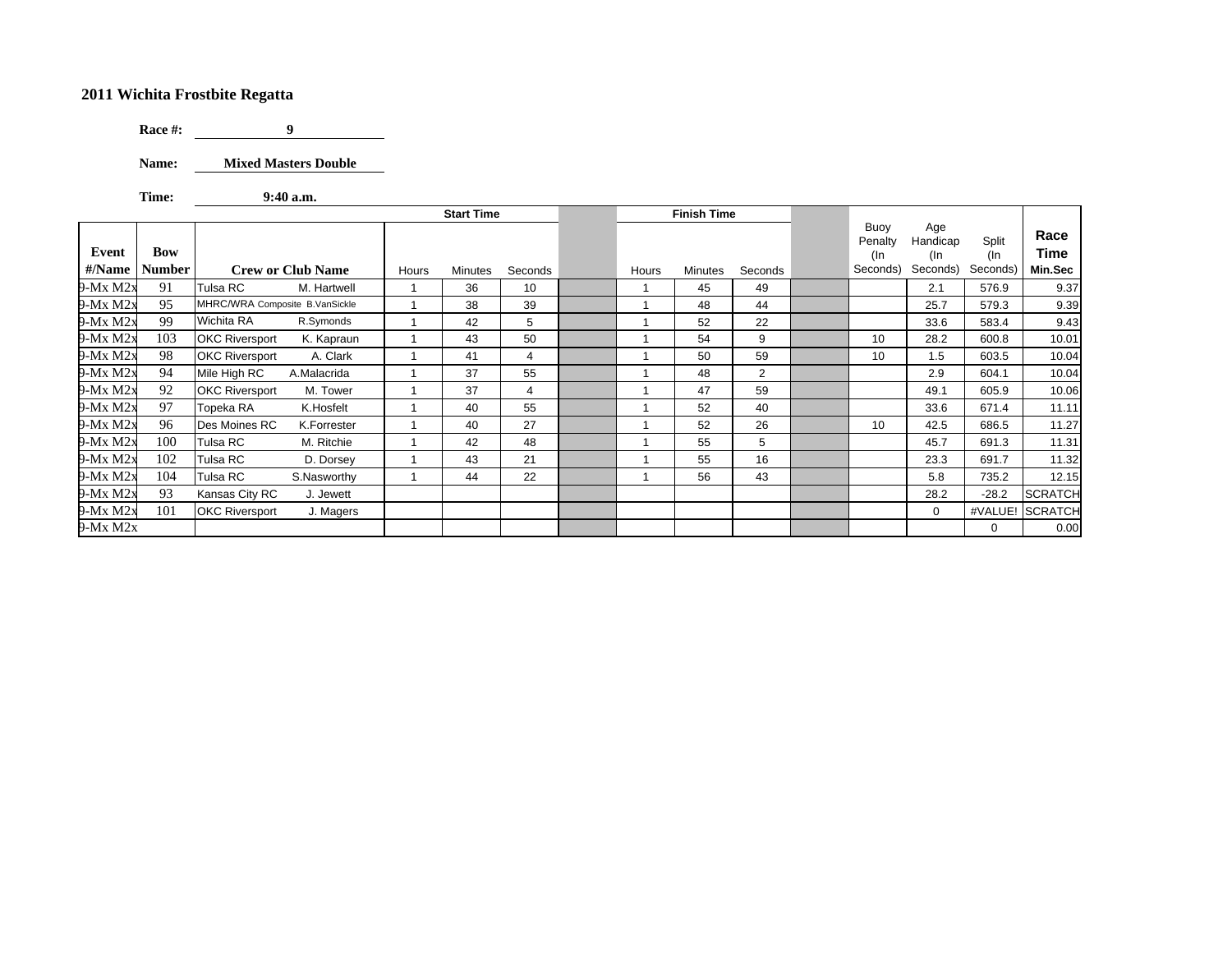**Race #: 10** $10$ 

**Name: Men's Open Quad**

**Time: 10:00 a.m.**

|                      |                             |                                    |       | <b>Start Time</b> |         |                | <b>Finish Time</b> |         |                                    |                          |                         |
|----------------------|-----------------------------|------------------------------------|-------|-------------------|---------|----------------|--------------------|---------|------------------------------------|--------------------------|-------------------------|
| Event<br><b>Name</b> | <b>Bow</b><br><b>Number</b> | <b>Crew or Club Name</b>           | Hours | Minutes           | Seconds | Hours          | <b>Minutes</b>     | Seconds | Buoy<br>Penalty<br>(In<br>Seconds) | Split<br>(In<br>Seconds) | Race<br>Time<br>Min.Sec |
| $10-MO$ 4x           | 108                         | Kansas City Rowing Club            |       | 52                | 42      | $\overline{2}$ | 2                  | 33      | 10                                 | 601                      | 10.01                   |
| $10-MO$ 4x           | 107                         | <b>OKC</b> Riversport              |       | 52                | 3       | 2              | $\overline{2}$     | 13      | 30                                 | 640                      | 10.40                   |
| 10-MO 4x             |                             | <b>Grand Valley State Univ Row</b> |       |                   |         |                |                    |         |                                    | $\mathbf 0$              | <b>SCRATCH</b>          |
| $10-MO4x$            |                             |                                    |       |                   |         |                |                    |         |                                    | $\mathbf 0$              | 0.00                    |
| 10-MO 4x             |                             |                                    |       |                   |         |                |                    |         |                                    | $\mathbf 0$              | 0.00                    |
|                      |                             |                                    |       |                   |         |                |                    |         |                                    | $\mathbf 0$              | 0.00                    |
|                      |                             |                                    |       |                   |         |                |                    |         |                                    | $\mathbf 0$              | 0.00                    |
|                      |                             |                                    |       |                   |         |                |                    |         |                                    | $\mathbf 0$              | 0.00                    |
|                      |                             |                                    |       |                   |         |                |                    |         |                                    |                          |                         |
|                      |                             |                                    |       |                   |         |                |                    |         |                                    |                          |                         |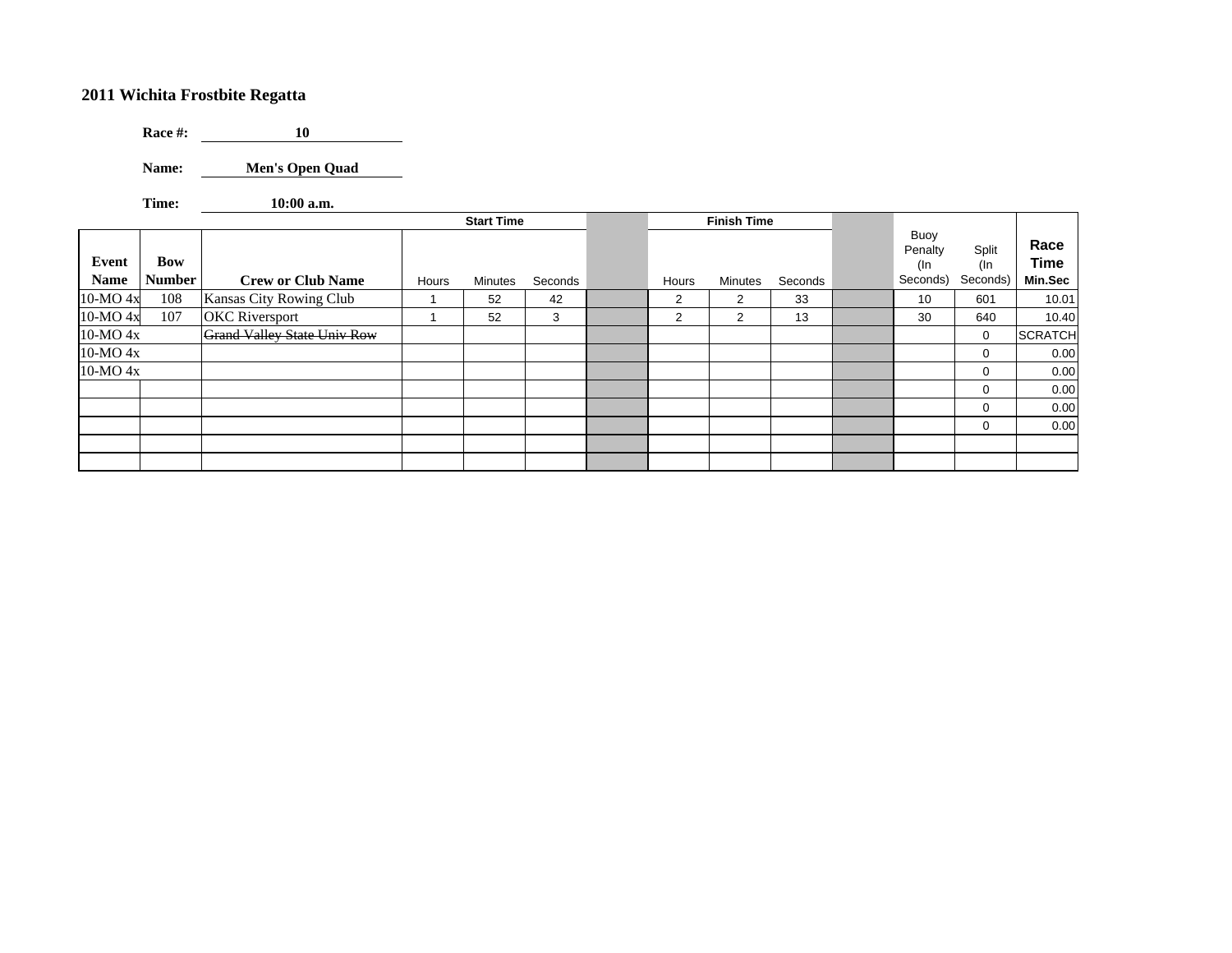**Race #: 11**

**Name: Men's Jr. Quad**

**Time: 10:10 a.m.**

|                 |                             |                           |                | <b>Start Time</b> |                |                | <b>Finish Time</b> |         |                                       |                             |                         |
|-----------------|-----------------------------|---------------------------|----------------|-------------------|----------------|----------------|--------------------|---------|---------------------------------------|-----------------------------|-------------------------|
| Event<br>#/Name | <b>Bow</b><br><b>Number</b> | <b>Crew or Club Name</b>  | Hours          | Minutes           | Seconds        | Hours          | Minutes            | Seconds | Buoy<br>Penalty<br>$($ ln<br>Seconds) | Split<br>$($ ln<br>Seconds) | Race<br>Time<br>Min.Sec |
| $11-MJr$ 4x     | 115                         | Tulsa Rowing Club B       | 2              | 5                 | 29             | $\overline{2}$ | 14                 | 37      |                                       | 548                         | 9.08                    |
| 11-MJr 4x       | 113                         | Tulsa Rowing Club A       | 2              | 4                 | 12             | $\overline{2}$ | 13                 | 22      |                                       | 550                         | 9.10                    |
| $11-MJr$ 4x     | 112                         | Mile High Rowing Club     | $\overline{2}$ | 3                 | 17             | $\overline{2}$ | 12                 | 45      |                                       | 568                         | 9.28                    |
| $11-MJr$ 4x     | 117                         | Tulsa Rowing Club C       | $\overline{2}$ | $\overline{7}$    | $\overline{7}$ | $\overline{2}$ | 17                 | 37      | 10                                    | 640                         | 10.40                   |
| $11-MJr$ 4x     | 119                         | Tulsa Rowing Club E       | 2              | 8                 | 46             | 2              | 19                 | 5       | 30                                    | 649                         | 10.49                   |
| $11-MJr$ 4x     | 114                         | Topeka Rowing Association | 2              | $\overline{4}$    | 55             | $\overline{2}$ | 15                 | 10      | 40                                    | 655                         | 10.55                   |
| $11-MJr$ 4x     | 116                         | <b>OKC</b> Riversport     | 2              | 6                 | 29             | $\overline{2}$ | 18                 | 3       |                                       | 694                         | 11.34                   |
| $11-MJr$ 4x     | 118                         | Tulsa Rowing Club<br>D    | 2              | 8                 | 8              | $\overline{2}$ | 19                 | 57      | 40                                    | 749                         | 12.29                   |
| 11-MJr 4x       | 111                         | Kansas City Rowing Club   | 2              | 2                 | 55             | $\overline{2}$ | 15                 | 16      | 60                                    | 801                         | 13.21                   |
| 11-MJr 4x       |                             |                           |                |                   |                |                |                    |         |                                       | 0                           | 0.00                    |
| $11-MJr$ 4x     |                             |                           |                |                   |                |                |                    |         |                                       | 0                           | 0.00                    |
|                 |                             |                           |                |                   |                |                |                    |         |                                       | $\mathbf 0$                 | 0.00                    |
|                 |                             |                           |                |                   |                |                |                    |         |                                       | 0                           | 0.00                    |
|                 |                             |                           |                |                   |                |                |                    |         |                                       | 0                           | 0.00                    |
|                 |                             |                           |                |                   |                |                |                    |         |                                       | $\Omega$                    | 0.00                    |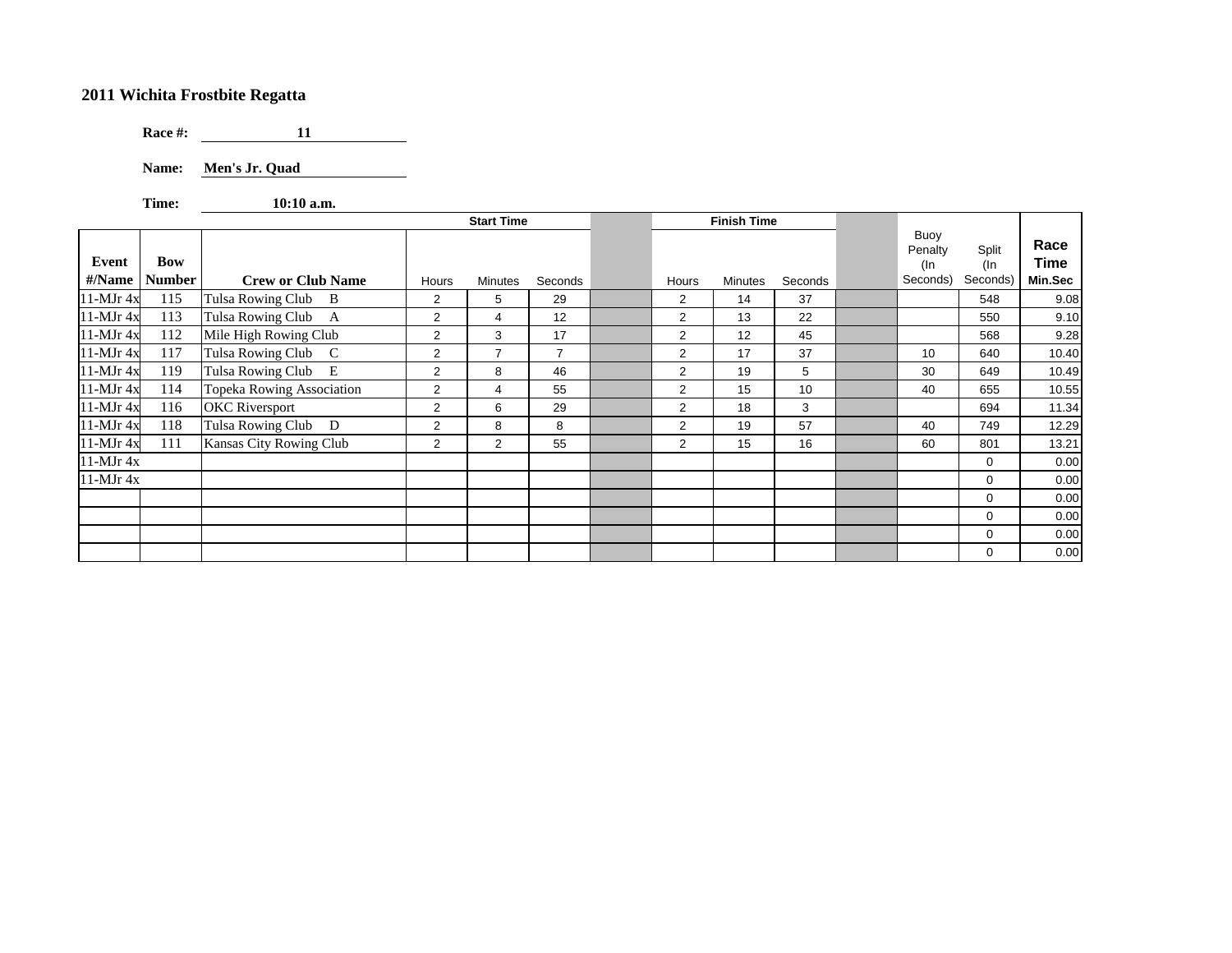**Race #: 12**

**Name: Women's Open Four**

**Time: 10:20 a.m.**

|             |               |                                            |                | <b>Start Time</b> |             |                | <b>Finish Time</b> |                |                 |             |                |
|-------------|---------------|--------------------------------------------|----------------|-------------------|-------------|----------------|--------------------|----------------|-----------------|-------------|----------------|
|             |               |                                            |                |                   |             |                |                    |                | Buoy<br>Penalty | Split       | Race           |
| Event       | Bow           |                                            |                |                   |             |                |                    |                | (In             | (In         | <b>Time</b>    |
| <b>Name</b> | <b>Number</b> | <b>Crew or Club Name</b>                   | Hours          | Minutes           | Seconds     | Hours          | <b>Minutes</b>     | Seconds        | Seconds)        | Seconds)    | Min.Sec        |
| $12-W04+$   | 125           | Grand Valley State Univ Rowing A           | $\overline{2}$ | 19                | 31          | 2              | 29                 | 16             |                 | 585         | 9.45           |
| $12-W04+$   | 122           | Wichita State Univ Rowing<br>A             | $\overline{2}$ | 18                | 3           | $\overline{2}$ | 28                 | $\overline{2}$ |                 | 599         | 9.59           |
| $12-W04+$   | 137           | Grand Valley State Univ Rowing D           | $\overline{2}$ | 28                | 42          | $\overline{2}$ | 38                 | 59             |                 | 617         | 10.17          |
| $12-W04+$   | 124           | University of Kansas Crew<br>A             | $\overline{2}$ | 19                | 1           | $\overline{2}$ | 29                 | 25             |                 | 624         | 10.24          |
| $12-W04+$   | 127           | Grand Valley State Univ Rowing<br>B        | $\overline{2}$ | 21                | 2           | $\overline{2}$ | 31                 | 34             |                 | 632         | 10.32          |
| $12-W04+$   | 132           | University of Central Oklahoma B           | $\overline{2}$ | 24                | 24          | $\overline{2}$ | 34                 | 57             |                 | 633         | 10.33          |
| $12-W04+$   | 126           | University of Central Oklahoma A           | $\overline{2}$ | 20                | 25          | $\overline{2}$ | 31                 | 11             |                 | 646         | 10.46          |
| $12-W04+$   | 135           | Grand Valley State Univ Rowing C           | $\overline{2}$ | 26                | 59          | $\overline{2}$ | 37                 | 21             | 30              | 652         | 10.52          |
| $12-W04+$   | 130           | Colorado State University                  | $\overline{2}$ | 23                | 9           | $\overline{2}$ | 34                 | $\overline{2}$ |                 | 653         | 10.53          |
| $12-W04+$   | 123           | University of Colorado                     | $\overline{2}$ | 18                | 44          | $\overline{2}$ | 29                 | 47             |                 | 663         | 11.03          |
| $12-W04+$   | 131           | Northwestern State University              | $\overline{2}$ | 24                | 1           | $\overline{2}$ | 35                 | 5              |                 | 664         | 11.04          |
| $12-W04+$   | 136           | Wichita State Univ Rowing<br>$\mathcal{C}$ | $\overline{2}$ | 28                | 10          | 2              | 39                 | 15             |                 | 665         | 11.05          |
| $12-W04+$   | 129           | Kansas State Crew                          | $\overline{2}$ | 22                | 28          | $\overline{2}$ | 33                 | 45             |                 | 677         | 11.17          |
| $12-W04+$   | 133           | B<br>University of Kansas Crew             | $\overline{2}$ | 25                | 23          | 2              | 36                 | 55             |                 | 692         | 11.32          |
| $12-W04+$   | 134           | University of Missouri RC                  | $\overline{2}$ | 26                | 25          | $\overline{2}$ | 38                 | 25             |                 | 720         | 12.00          |
| $12-W04+$   | 324           | Wichita State Univ Rowing                  | $\overline{2}$ | 31                | 49          | $\overline{2}$ | 44                 | 42             |                 | 773         | 12.53          |
| $12-W04+$   | 138           | Oklahoma State Univ                        | $\overline{2}$ | 29                | 59          | $\overline{2}$ | 44                 | 55             |                 | 896         | 14.56          |
| $12-W04+$   | 139           | <b>Kansas State Crew</b>                   | $\overline{2}$ | 31                | $\mathbf 0$ | $\overline{2}$ | 45                 | 55             | 10              | 905         | 15.05          |
| $12-W04+$   | 128           | Wichita State Univ Rowing<br>B             |                |                   |             |                |                    |                |                 | #VALUE!     | <b>SCRATCH</b> |
| $12-W04+$   |               |                                            |                |                   |             |                |                    |                |                 | 0           | 0.00           |
| $12-W04+$   |               |                                            |                |                   |             |                |                    |                |                 | $\mathbf 0$ | 0.00           |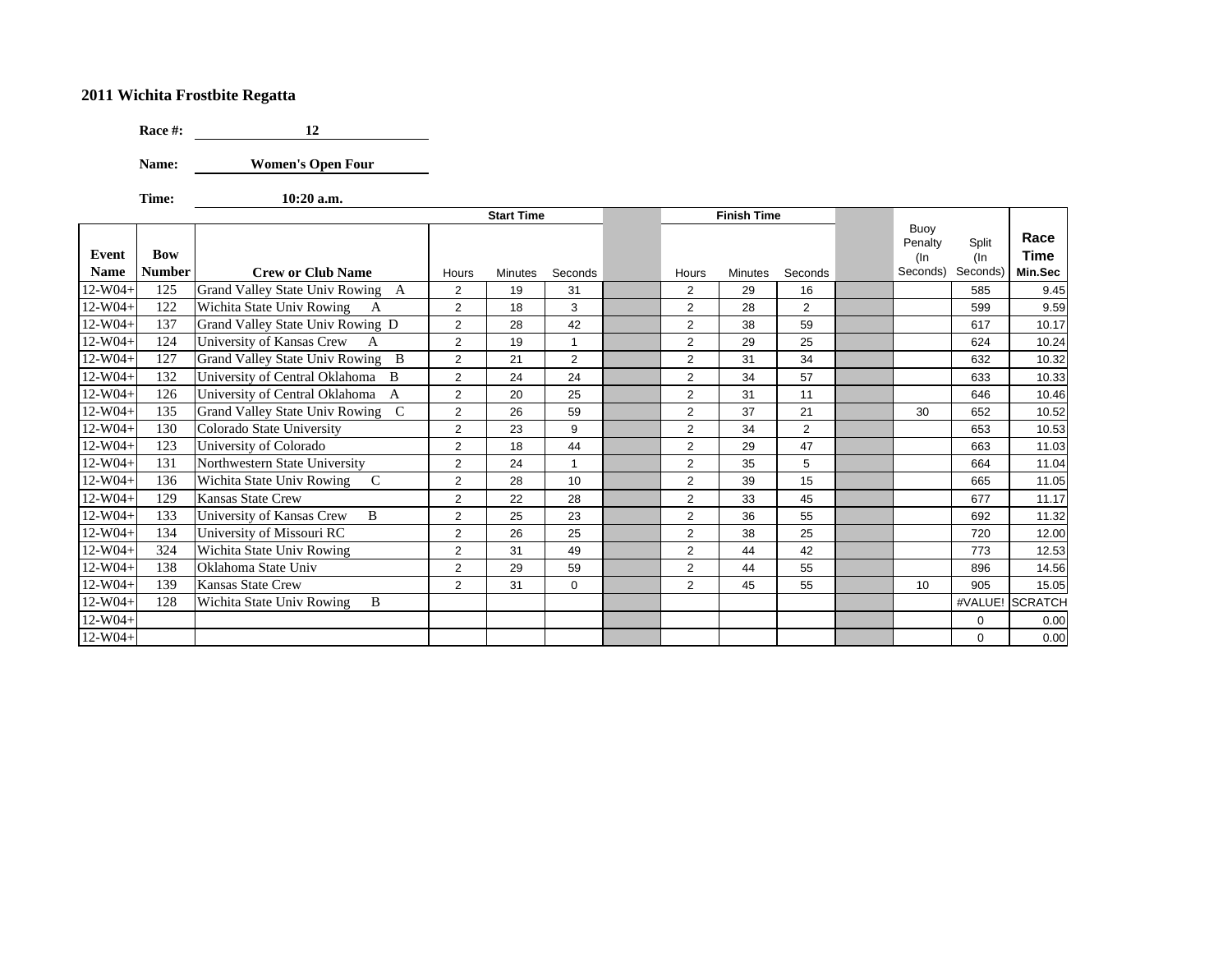**Race #: 13**

**Name: Women's Masters Four**

**Time: 10:30 a.m.**

|                      |                      |                            |       | <b>Start Time</b> |         |       | <b>Finish Time</b> |         |                                    |                                    |                          |                         |
|----------------------|----------------------|----------------------------|-------|-------------------|---------|-------|--------------------|---------|------------------------------------|------------------------------------|--------------------------|-------------------------|
| Event<br><b>Name</b> | Bow<br><b>Number</b> | <b>Crew or Club Name</b>   | Hours | <b>Minutes</b>    | Seconds | Hours | Minutes            | Seconds | Buoy<br>Penalty<br>(In<br>Seconds) | Age<br>Handicap<br>(In<br>Seconds) | Split<br>(In<br>Seconds) | Race<br>Time<br>Min.Sec |
| $13-WM$ 4+           | 141                  | Wichita Rowing Association | 2     | 34                | 12      | 2     | 45                 | 37      |                                    | 45.7                               | 639.3                    | 10.39                   |
| $13-WM$ 4+           | 142                  | Des Moines Rowing Club     | 2     | 34                | 53      | 2     | 46                 | 43      |                                    | 16.9                               | 693.1                    | 11.33                   |
| $13-WM$ 4+           | 143                  | <b>OKC</b> Riversport<br>A | っ     | 35                | 27      | 2     | 47                 | 51      |                                    | 13.1                               | 730.9                    | 12.11                   |
| 13-WM 4+             | 140                  | <b>OKC</b> Riversport<br>B | 2     | 33                | 44      | 2     | 46                 | 35      |                                    | 0                                  | 771                      | 12.51                   |
| 13-WM 4+             |                      |                            |       |                   |         |       |                    |         |                                    |                                    | $\mathbf 0$              | 0.00                    |
| $13-WM$ 4+           |                      |                            |       |                   |         |       |                    |         |                                    |                                    | $\mathbf 0$              | 0.00                    |
|                      |                      |                            |       |                   |         |       |                    |         |                                    |                                    |                          |                         |
|                      |                      |                            |       |                   |         |       |                    |         |                                    |                                    |                          |                         |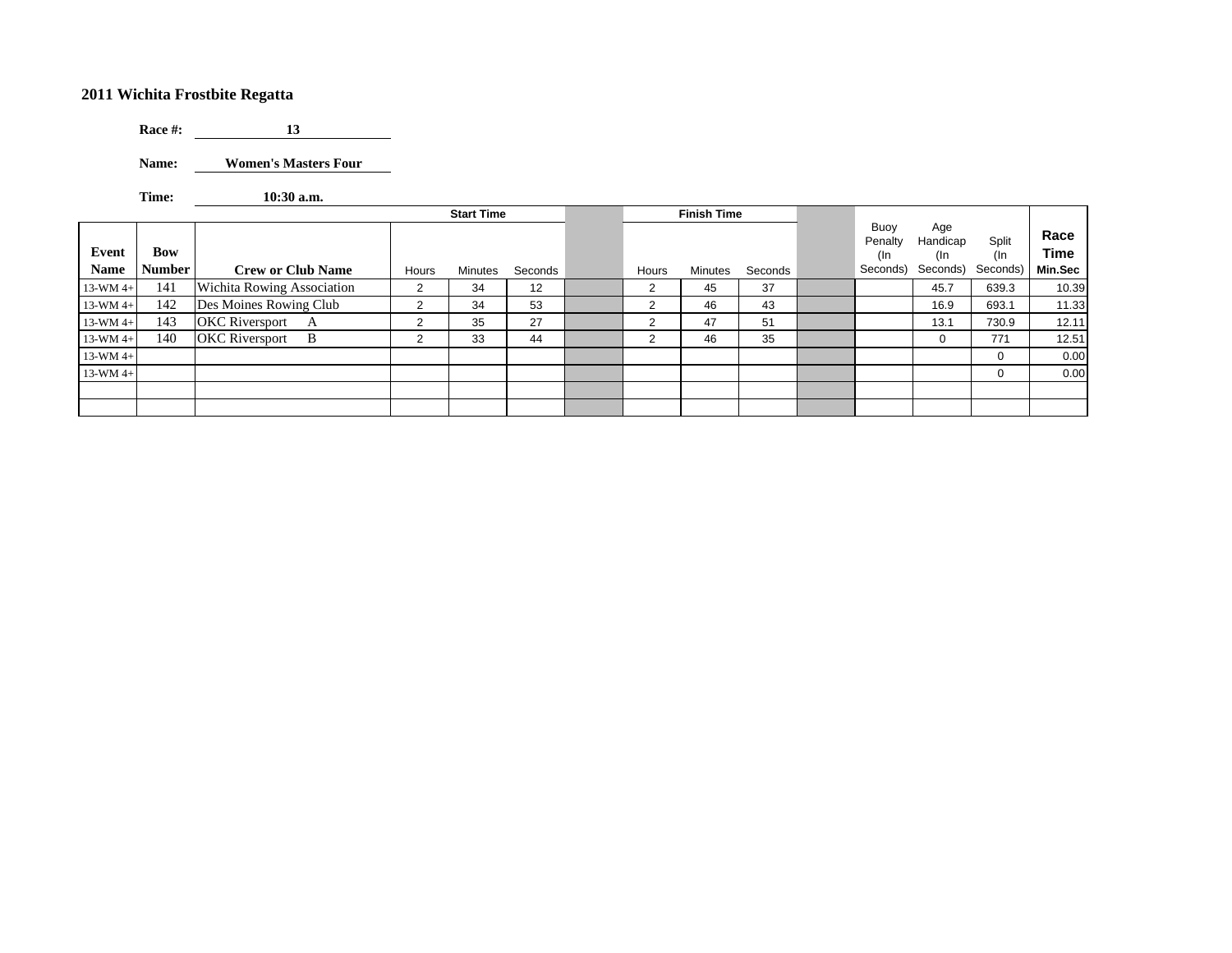**Race #: 14**

**Name: Men's Open Double**

**Time: 10:40 a.m.**

|              |               |                                  |                | <b>Start Time</b> |         |                | <b>Finish Time</b> |         |                           |              |                |
|--------------|---------------|----------------------------------|----------------|-------------------|---------|----------------|--------------------|---------|---------------------------|--------------|----------------|
| Event        | Bow           |                                  |                |                   |         |                |                    |         | Buoy<br>Penalty<br>$($ ln | Split<br>(In | Race<br>Time   |
| <b>Name</b>  | <b>Number</b> | <b>Crew or Club Name</b>         | Hours          | <b>Minutes</b>    | Seconds | Hours          | <b>Minutes</b>     | Seconds | Seconds)                  | Seconds)     | Min.Sec        |
| 14-MO 2x     | 146           | <b>Topeka Rowing Association</b> | $\overline{2}$ | 37                | 34      | $\overline{2}$ | 47                 | 7       |                           | 573          | 9.33           |
| 14-MO 2x     | 147           | Grand Valley State Univ Row A    | $\overline{2}$ | 37                | 45      | $\overline{2}$ | 47                 | 26      | 10                        | 591          | 9.51           |
| 14-MO 2x     | 151           | Wichita State Univ Rowing B      | $\overline{2}$ | 38                | 27      | $\overline{2}$ | 48                 | 19      |                           | 592          | 9.52           |
| 14-MO 2x     | 148           | Wichita State Univ Rowing A      | $\overline{2}$ | 38                | 4       | $\overline{2}$ | 48                 | 4       |                           | 600          | 10.00          |
| 14-MO 2x     | 152           | Grand Valley State Univ Row A    | $\overline{2}$ | 38                | 49      | 2              | 49                 | 50      |                           | 661          | 11.01          |
| 14-MO 2x     | 150           | Grand Valley State Univ Row B    | $\overline{2}$ | 38                | 17      | $\overline{2}$ | 49                 | 38      | 30                        | 711          | 11.51          |
| 14-MO 2x     | 149           | Porsche/Mooney (Unaffiliated)    |                |                   |         |                |                    |         |                           | #VALUE!      | <b>SCRATCH</b> |
| $14-MO$ $2x$ |               |                                  |                |                   |         |                |                    |         |                           | $\Omega$     | 0.00           |
| 14-MO 2x     |               |                                  |                |                   |         |                |                    |         |                           | $\mathbf 0$  | 0.00           |
| $14-MO$ $2x$ |               |                                  |                |                   |         |                |                    |         |                           | $\mathbf 0$  | 0.00           |
| $14-MO$ $2x$ |               |                                  |                |                   |         |                |                    |         |                           |              |                |
|              |               |                                  |                |                   |         |                |                    |         |                           |              |                |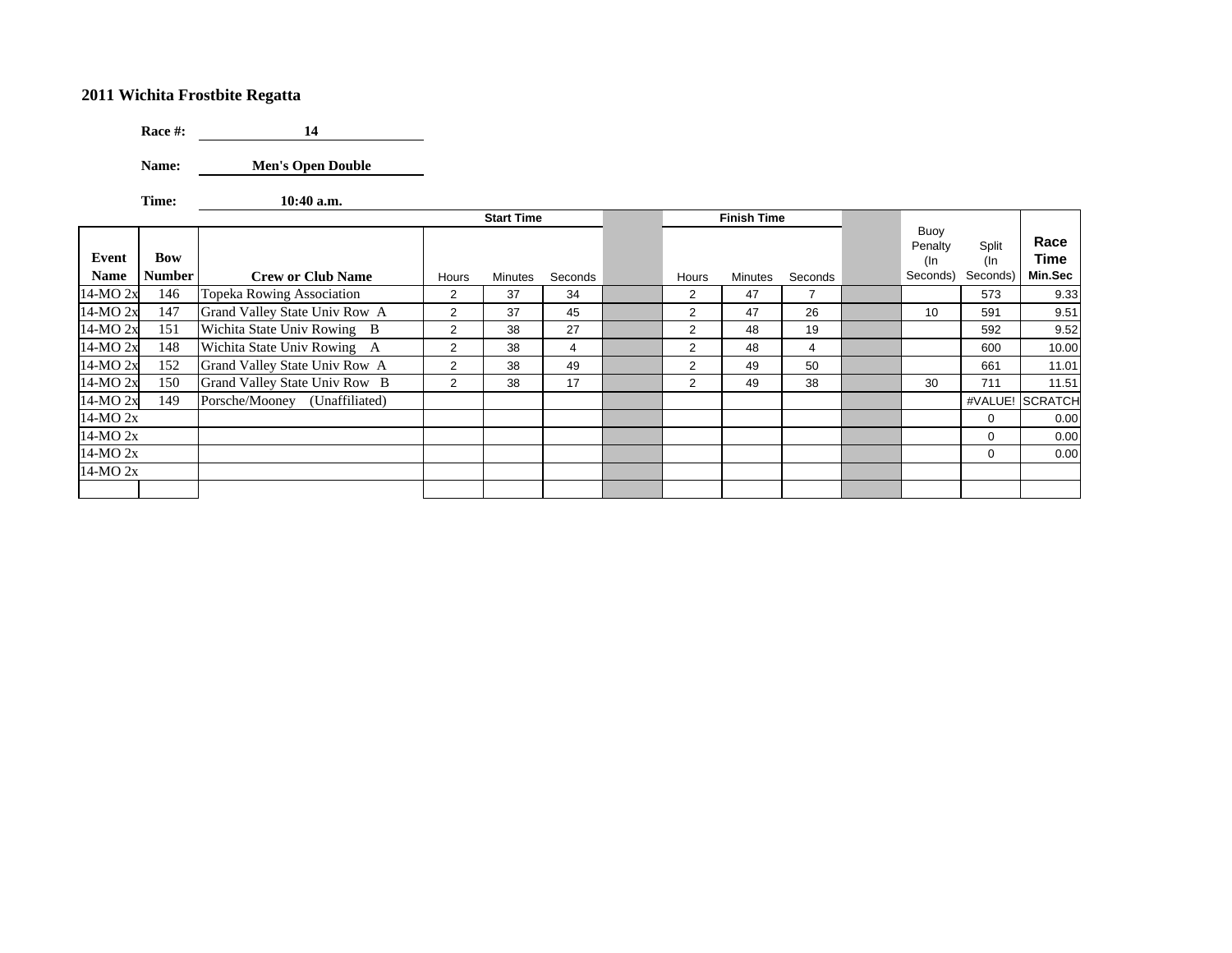**Race #: 15**

**Name: Men's First Open Novice Eight**

**Time: 10:50 a.m.**

|                      |                      |                                   |                | <b>Start Time</b> |         |                | <b>Finish Time</b> |         |                                    |                             |                         |
|----------------------|----------------------|-----------------------------------|----------------|-------------------|---------|----------------|--------------------|---------|------------------------------------|-----------------------------|-------------------------|
| Event<br><b>Name</b> | Bow<br><b>Number</b> | <b>Crew or Club Name</b>          | Hours          | <b>Minutes</b>    | Seconds | Hours          | Minutes            | Seconds | Buoy<br>Penalty<br>(In<br>Seconds) | Split<br>$($ ln<br>Seconds) | Race<br>Time<br>Min.Sec |
| 5-M1st ON 8          | 155                  | University of Colorado            | 2              | 46                | 4       | 2              | 54                 | 47      |                                    | 523                         | 8.43                    |
| $5-M1st ON8$         | 157                  | Kansas State Mens Crew            | 2              | 47                |         | 2              | 55                 | 53      |                                    | 526                         | 8.46                    |
| 5-M1st ON 8          | 156                  | Wichita State University Rowing A | $\overline{2}$ | 46                | 44      | 2              | 55                 | 47      |                                    | 543                         | 9.03                    |
| 5-M1st ON 8          | 159                  | Colorado State University         | 2              | 48                | 10      | 2              | 57                 | 26      |                                    | 556                         | 9.16                    |
| 5-M1st ON 8          | 158                  | Northwestern State University     | $\overline{2}$ | 47                | 54      | $\overline{2}$ | 57                 | 16      |                                    | 562                         | 9.22                    |
| 5-M1st ON 8          | 160                  | University of Kansas Crew         | $\overline{2}$ | 48                | 59      | 2              | 58                 | 26      | 10                                 | 577                         | 9.37                    |
| 5-M1st ON 8          | 161                  | Wichita State University Rowing B |                |                   |         |                |                    |         |                                    | $\Omega$                    | <b>SCRATCH</b>          |
| 5-M1st ON 8+         |                      |                                   |                |                   |         |                |                    |         |                                    | $\Omega$                    | 0.00                    |
| 5-M1st ON 8+         |                      |                                   |                |                   |         |                |                    |         |                                    | $\Omega$                    | 0.00                    |
| 5-M1st ON 8+         |                      |                                   |                |                   |         |                |                    |         |                                    | $\Omega$                    | 0.00                    |
| 5-M1st ON 8+         |                      |                                   |                |                   |         |                |                    |         |                                    | $\mathbf 0$                 | 0.00                    |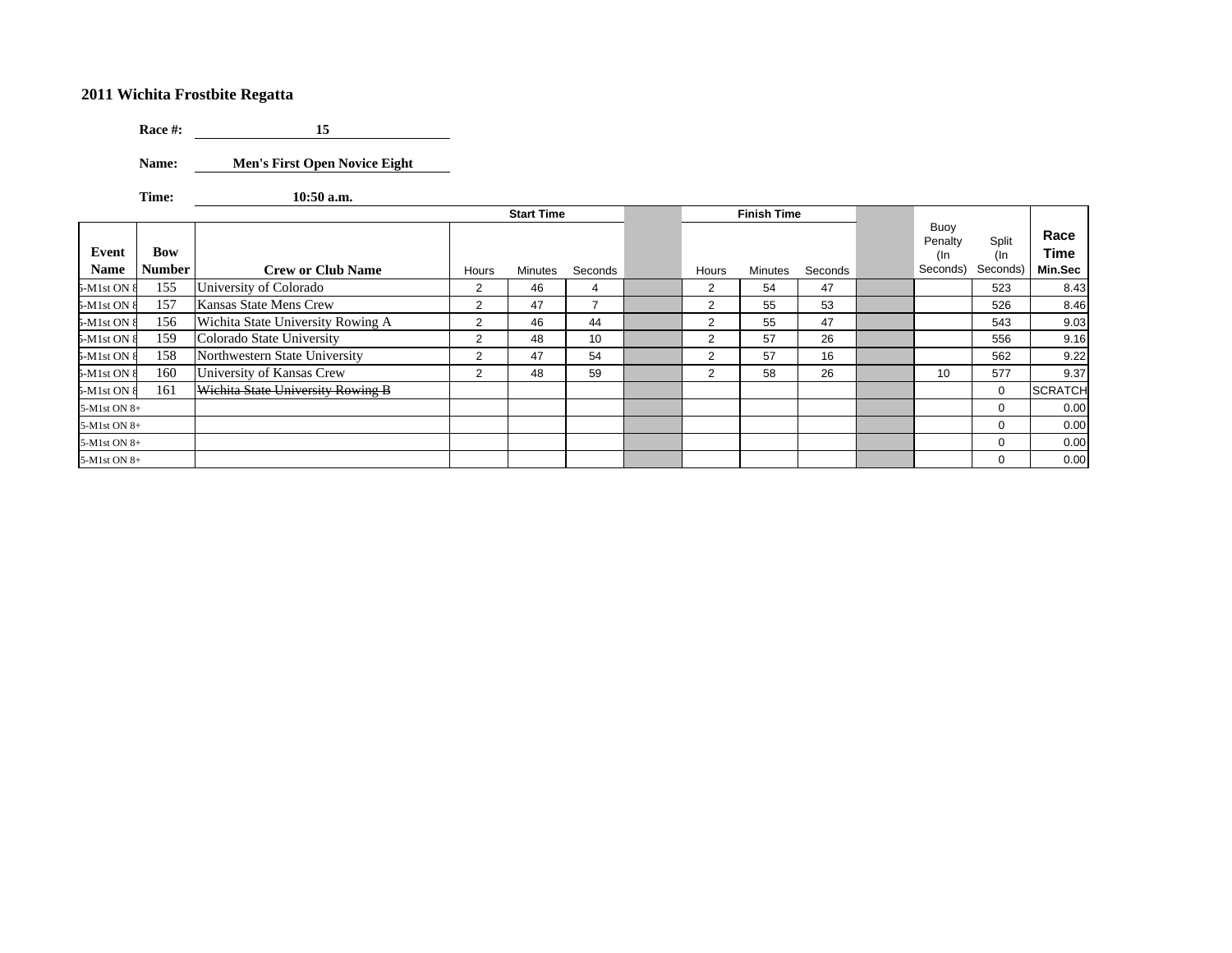**Race #: 16**16

**Name: Men's Junior Double**

**Time: 11:00 a.m.**

|                      |                             |                                   |       | <b>Start Time</b> |         |       | <b>Finish Time</b> |         |                                    |                          |                         |
|----------------------|-----------------------------|-----------------------------------|-------|-------------------|---------|-------|--------------------|---------|------------------------------------|--------------------------|-------------------------|
| Event<br><b>Name</b> | <b>Bow</b><br><b>Number</b> | <b>Crew or Club Name</b>          | Hours | Minutes           | Seconds | Hours | Minutes            | Seconds | Buoy<br>Penalty<br>(In<br>Seconds) | Split<br>(In<br>Seconds) | Race<br>Time<br>Min.Sec |
| $16-M$ Jr $2x$       | 166                         | <b>Tulsa Rowing Club</b>          | 2     | 54                | 59      |       |                    | 15      |                                    | 616                      | 10.16                   |
| $16-M$ Jr $2x$       | 164                         | Kansas City Rowing Club           |       | 54                | 15      |       |                    | 56      |                                    | 641                      | 10.41                   |
| $16-M$ Jr $2x$       | 167                         | <b>Wichita Rowing Association</b> | 2     | 55                | 23      |       | 6                  | 6       |                                    | 643                      | 10.43                   |
| 16-M Jr 2x           | 165                         | Mile High Rowing Club             | ◠     | 54                | 28      |       | 5                  | 58      |                                    | 690                      | 11.30                   |
| 16-M Jr 2x           | 168                         | Mile High Rowing Club             | ⌒     | 56                | 10      |       |                    | 45      |                                    | 695                      | 11.35                   |
| $16-M$ Jr $2x$       |                             | <b>Grand Valley Juniors</b>       |       |                   |         |       |                    |         |                                    | $\Omega$                 | <b>SCRATCH</b>          |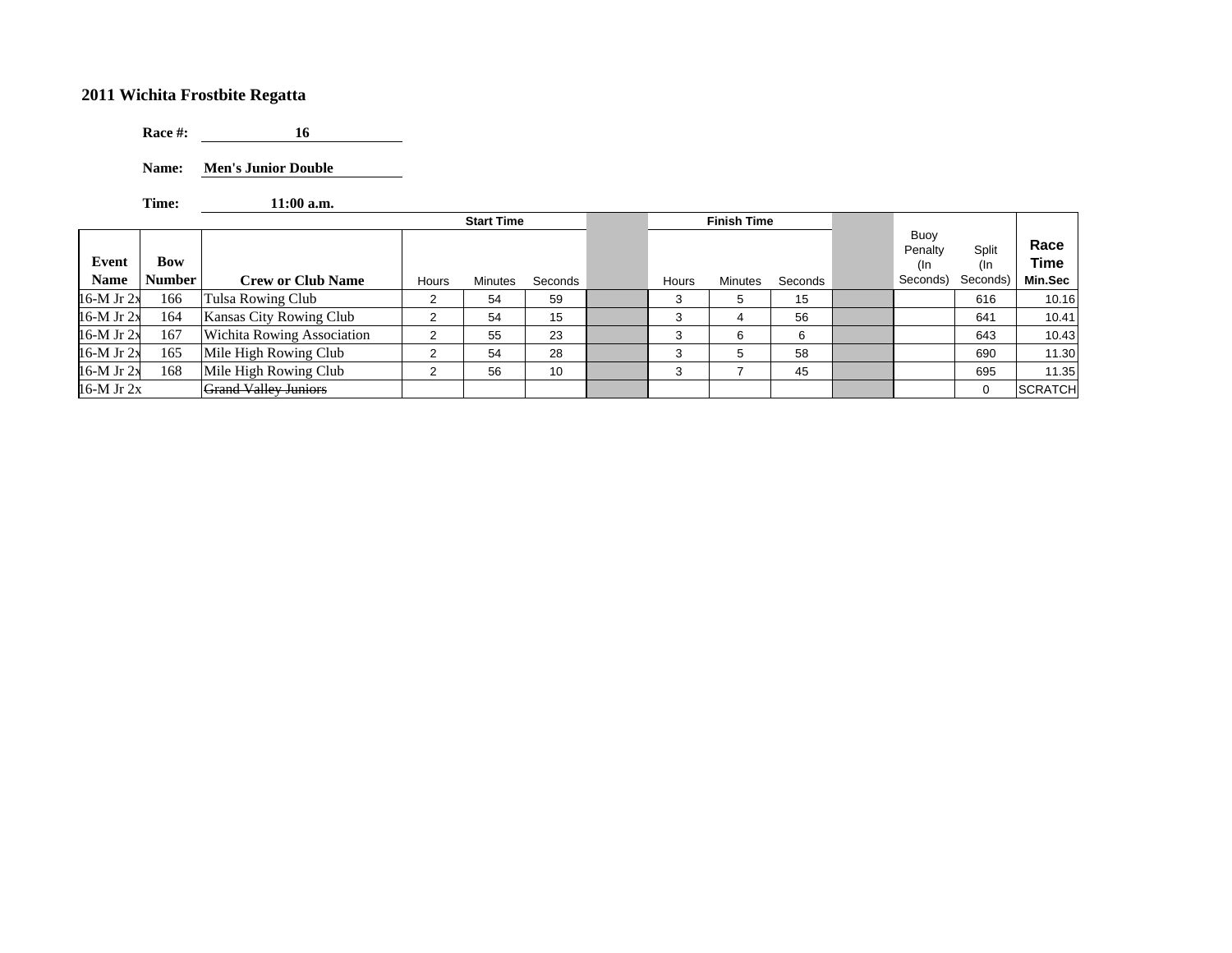**Race #:**  $\qquad \qquad$  $17$ 

**Name: Women's Masters Single**

**Time: 11:10 a.m.**

|             |               |                       |                          |       | <b>Start Time</b> |         |       | <b>Finish Time</b> |         |                        |                        |              |                |
|-------------|---------------|-----------------------|--------------------------|-------|-------------------|---------|-------|--------------------|---------|------------------------|------------------------|--------------|----------------|
| Event       | <b>Bow</b>    |                       |                          |       |                   |         |       |                    |         | Buoy<br>Penalty<br>(In | Age<br>Handicap<br>(In | Split<br>(In | Race<br>Time   |
| <b>Name</b> | <b>Number</b> |                       | <b>Crew or Club Name</b> | Hours | <b>Minutes</b>    | Seconds | Hours | <b>Minutes</b>     | Seconds | Seconds)               | Seconds)               | Seconds)     | Min.Sec        |
| 17-WM 1x    | 172           | Wichita RA            | <b>B.Ritchie</b>         | 3     | 4                 | 44      | 3     | 15                 | 34      |                        | 38.9                   | 611.1        | 10.11          |
| 17-WM 1x    | 180           | Mile High RC          | A.Strobridge             | 3     | $\overline{7}$    | 39      | 3     | 19                 | 44      |                        | 60.8                   | 664.2        | 11.04          |
| 17-WM 1x    | 171           | <b>OKC</b> Riversport | H.Mosley                 | 3     | 4                 | 5       | 3     | 14                 | 47      | 30                     | 3.3                    | 668.7        | 11.09          |
| 17-WM 1x    | 173           | Mile High RC          | K.O'Hara                 | 3     | $\overline{4}$    | 57      | 3     | 16                 | 27      |                        | 17.3                   | 672.7        | 11.13          |
| 17-WM 1x    | 179           | Des Moines RC         | N.Acosta                 | 3     | $\overline{7}$    | 12      | 3     | 19                 | 12      | 10                     | 56.8                   | 673.2        | 11.13          |
| 17-WM 1x    | 174           | Tulsa RC              | S.Dudding                | 3     | 5                 | 16      | 3     | 16                 | 36      |                        | 5.5                    | 674.5        | 11.15          |
| 17-WM 1x    | 177           | Tulsa RC              | S.Younger                | 3     | 6                 | 46      | 3     | 18                 | 27      |                        | 11.4                   | 689.6        | 11.30          |
| 17-WM 1x    | 185           | Topeka RA             | A.Lackey                 | 3     | 9                 | 53      | 3     | 22                 | 20      | 10                     | 64.9                   | 692.1        | 11.32          |
| 17-WM 1x    | 181           | <b>OKC</b> Riversport | D.Roberts                | 3     | $\overline{7}$    | 57      | 3     | 20                 | 47      |                        | 52.9                   | 717.1        | 11.57          |
| 17-WM 1x    | 176           | Topeka RA             | K.Hosfelt                | 3     | 6                 | 23      | 3     | 19                 | 10      |                        | 38.9                   | 728.1        | 12.08          |
| 17-WM 1x    | 175           | <b>OKC</b> Riversport | K.Kapraun                | 3     | 5                 | 43      | 3     | 18                 | 11      |                        | 19.5                   | 728.5        | 12.09          |
| 17-WM 1x    | 178           | <b>OKC</b> Riversport | A.Ayala                  | 3     | 15                | 10      | 3     | 29                 | 11      | 10                     | 11.4                   | 839.6        | 13.60          |
| 17-WM 1x    | 184           | <b>OKC</b> Riversport | L.Wilbanks               | 3     | 8                 | 58      | 3     | 25                 | 6       |                        | 5.5                    | 962.5        | 16.03          |
| 17-WM 1x    | 183           | <b>OKC</b> Riversport | P.Langley                | 3     | 8                 | 47      | 3     | 24                 | 53      | 10                     | 13.2                   | 962.8        | 16.03          |
| 17-WM 1x    | 182           | <b>OKC</b> Riversport | K.Barr                   |       |                   |         |       |                    |         |                        | 49.2                   | $-49.2$      | <b>SCRATCH</b> |
| 17-WM 1x    |               |                       |                          |       |                   |         |       |                    |         |                        |                        | $\mathbf 0$  | 0.00           |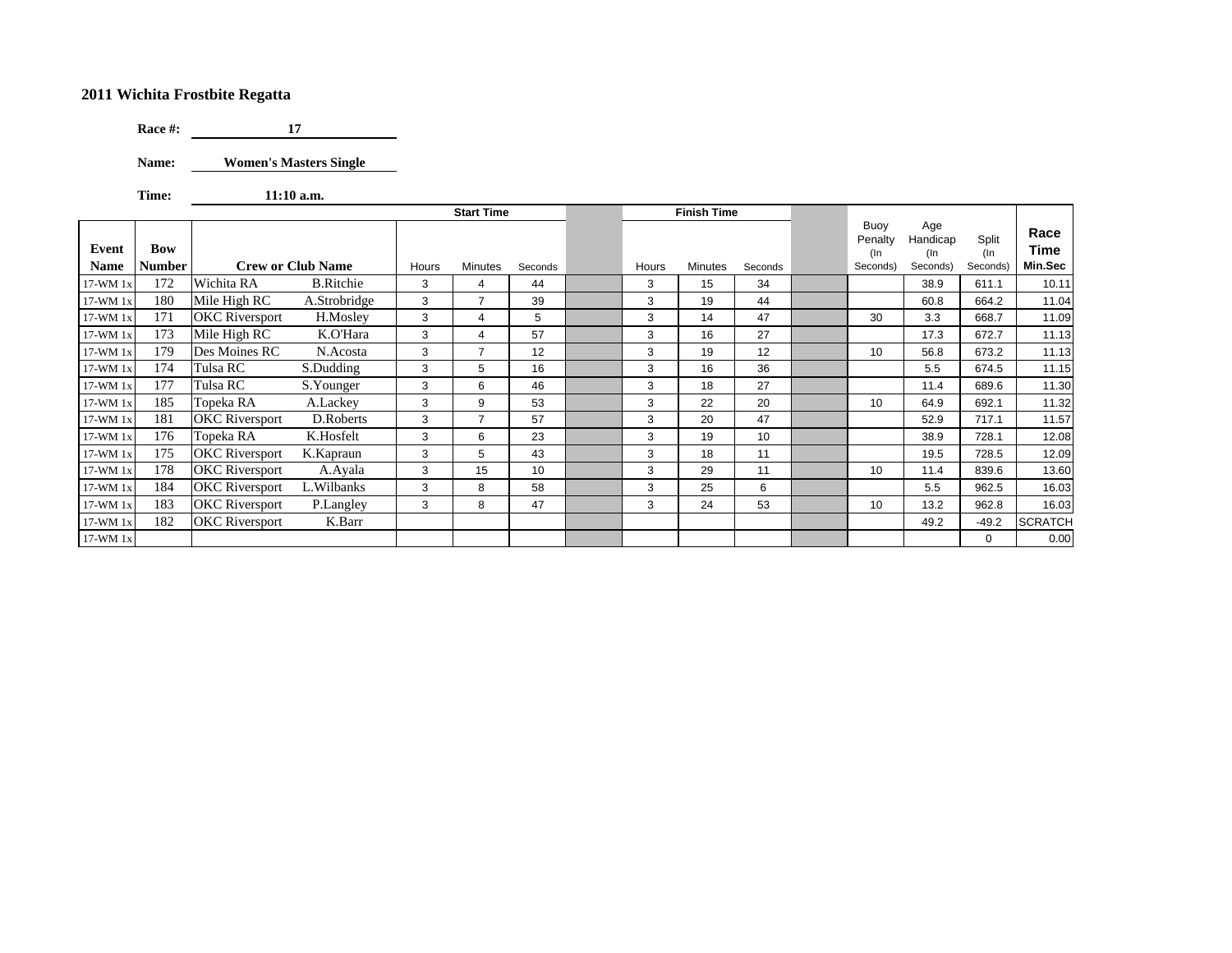**Race #: 18**

Name: **Men's Open Four** 

**Time: 11:20 a.m.**

|             |            |                                             |       | <b>Start Time</b> |                |       | <b>Finish Time</b> |                |                        |                 |                 |
|-------------|------------|---------------------------------------------|-------|-------------------|----------------|-------|--------------------|----------------|------------------------|-----------------|-----------------|
| Event       | <b>Bow</b> |                                             |       |                   |                |       |                    |                | Buoy<br>Penalty<br>(In | Split<br>$($ ln | Race<br>Time    |
| <b>Name</b> | Number     | <b>Crew or Club Name</b>                    | Hours | <b>Minutes</b>    | Seconds        | Hours | <b>Minutes</b>     | Seconds        | Seconds)               | Seconds)        | Min.Sec         |
| 18-MO 4+    | 190        | Grand Valley State Univ Rowing A            | 3     | 23                | 14             | 3     | 31                 | 52             |                        | 518             | 8.38            |
| 18-MO 4+    | 189        | University of Colorado<br>A                 | 3     | 22                | 33             | 3     | 31                 | 19             |                        | 526             | 8.46            |
| 18-MO 4+    | 188        | Wichita State University Rowing             | 3     | 21                | 54             | 3     | 30                 | 42             |                        | 528             | 8.48            |
| 18-MO 4+    | 192        | Grand Valley State Univ Rowing B            | 3     | 24                | 13             | 3     | 33                 | 4              |                        | 531             | 8.51            |
| 18-MO 4+    | 201        | Grand Valley State Univ Rowing D            | 3     | 28                | $\overline{4}$ | 3     | 37                 | $\overline{4}$ |                        | 540             | 9.00            |
| 18-MO 4+    | 195        | Kansas State Mens Crew A                    | 3     | 25                | 58             | 3     | 35                 | $\overline{2}$ |                        | 544             | 9.04            |
| 18-MO 4+    | 205        | Grand Valley State Univ Rowing E            | 3     | 30                | 20             | 3     | 39                 | 25             |                        | 545             | 9.05            |
| 18-MO 4+    | 191        | University of Colorado<br>$\overline{B}$    | 3     | 23                | 50             | 3     | 33                 | 11             |                        | 561             | 9.21            |
| 18-MO 4+    | 193        | University of Kansas Crew A                 | 3     | 25                | 15             | 3     | 34                 | 56             |                        | 581             | 9.41            |
| 18-MO 4+    | 199        | Topeka Rowing Association                   | 3     | 27                | 23             | 3     | 37                 | 21             |                        | 598             | 9.58            |
| 18-MO 4+    | 194        | Oklahoma Crew                               | 3     | 25                | 45             | 3     | 36                 | $\overline{7}$ |                        | 622             | 10.22           |
| 18-MO 4+    | 203        | <b>Iowa State University Crew</b>           | 3     | 29                | 29             | 3     | 39                 | 55             |                        | 626             | 10.26           |
| 18-MO 4+    | 202        | Kansas State Mens Crew<br>C                 | 3     | 28                | 54             | 3     | 39                 | $\overline{2}$ | 30                     | 638             | 10.38           |
| 18-MO 4+    | 204        | University of Missouri RC<br>B              | 3     | 30                | 9              | 3     | 40                 | 59             |                        | 650             | 10.50           |
| 18-MO 4+    | 200        | University of Missouri RC<br>$\mathbf{A}$   | 3     | 27                | 55             | 3     | 38                 | 49             |                        | 654             | 10.54           |
| 18-MO 4+    | 197        | University of Kansas Crew<br>$\overline{B}$ | 3     | 27                | 3              | 3     | 38                 | 30             | 10                     | 697             | 11.37           |
| 18-MO 4+    | 206        | Oklahoma State Univ                         | 3     | 31                | 47             | 3     | 43                 | 42             |                        | 715             | 11.55           |
| 18-MO 4+    | 196        | Grand Valley State Univ Rowing C            |       |                   |                |       |                    |                |                        |                 | #VALUE! SCRATCH |
| $18-MO$ 4+  | 198        | Kansas State Mens Crew<br>B                 |       |                   |                |       |                    |                |                        |                 | #VALUE! SCRATCH |
| 18-MO 4+    |            |                                             |       |                   |                |       |                    |                |                        | $\Omega$        | 0.00            |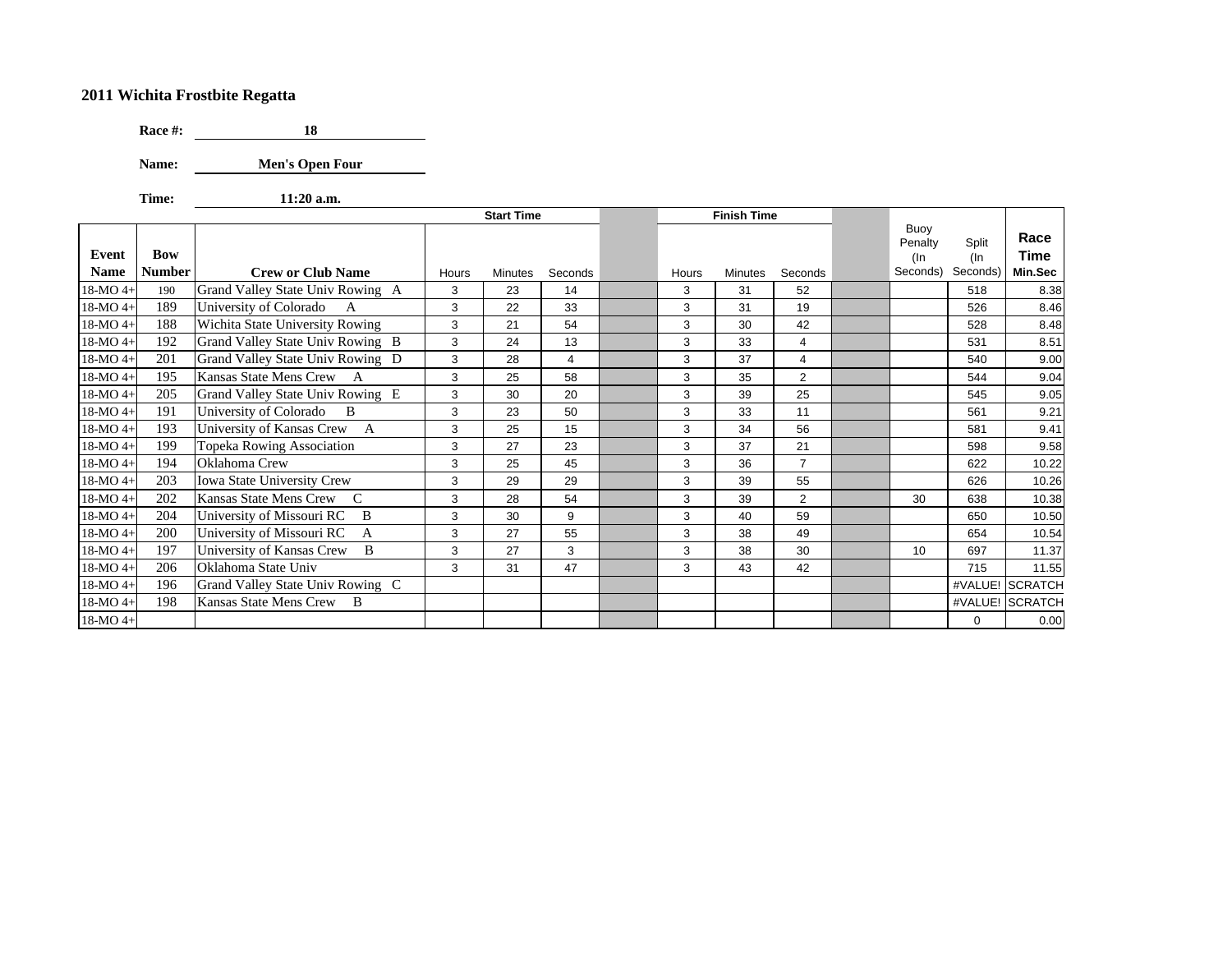**Race #: 19**19

**Name: Men's Masters Four**

**Time: 11:30 a.m.**

|                      |                             |                              |       | <b>Start Time</b> |         |       | <b>Finish Time</b> |         |                                    |                                             |              |                         |
|----------------------|-----------------------------|------------------------------|-------|-------------------|---------|-------|--------------------|---------|------------------------------------|---------------------------------------------|--------------|-------------------------|
| Event<br><b>Name</b> | <b>Bow</b><br><b>Number</b> | <b>Crew or Club Name</b>     | Hours | Minutes           | Seconds | Hours | Minutes            | Seconds | Buoy<br>Penalty<br>(In<br>Seconds) | Age<br>Handicap<br>(In<br>Seconds) Seconds) | Split<br>(In | Race<br>Time<br>Min.Sec |
| $19-MM +$            | 209                         | <b>OKC</b> Riversport<br>– B | 3     | 32                | 51      | 3     | 44                 | ົ<br>∠  |                                    | 45.7                                        | 625.3        | 10.25                   |
| 19-MM 4+             | 208                         | <b>OKC</b> Riversport        | 3     | 32                | 9       | 3     | 44                 | 0       |                                    | 0.9                                         | 710.1        | 11.50                   |
| $19-MM +$            |                             |                              |       |                   |         |       |                    |         |                                    |                                             | 0            | 0.00                    |
| $19-MM +$            |                             |                              |       |                   |         |       |                    |         |                                    |                                             | 0            | 0.00                    |
| 19-MM 4+             |                             |                              |       |                   |         |       |                    |         |                                    |                                             | 0            | 0.00                    |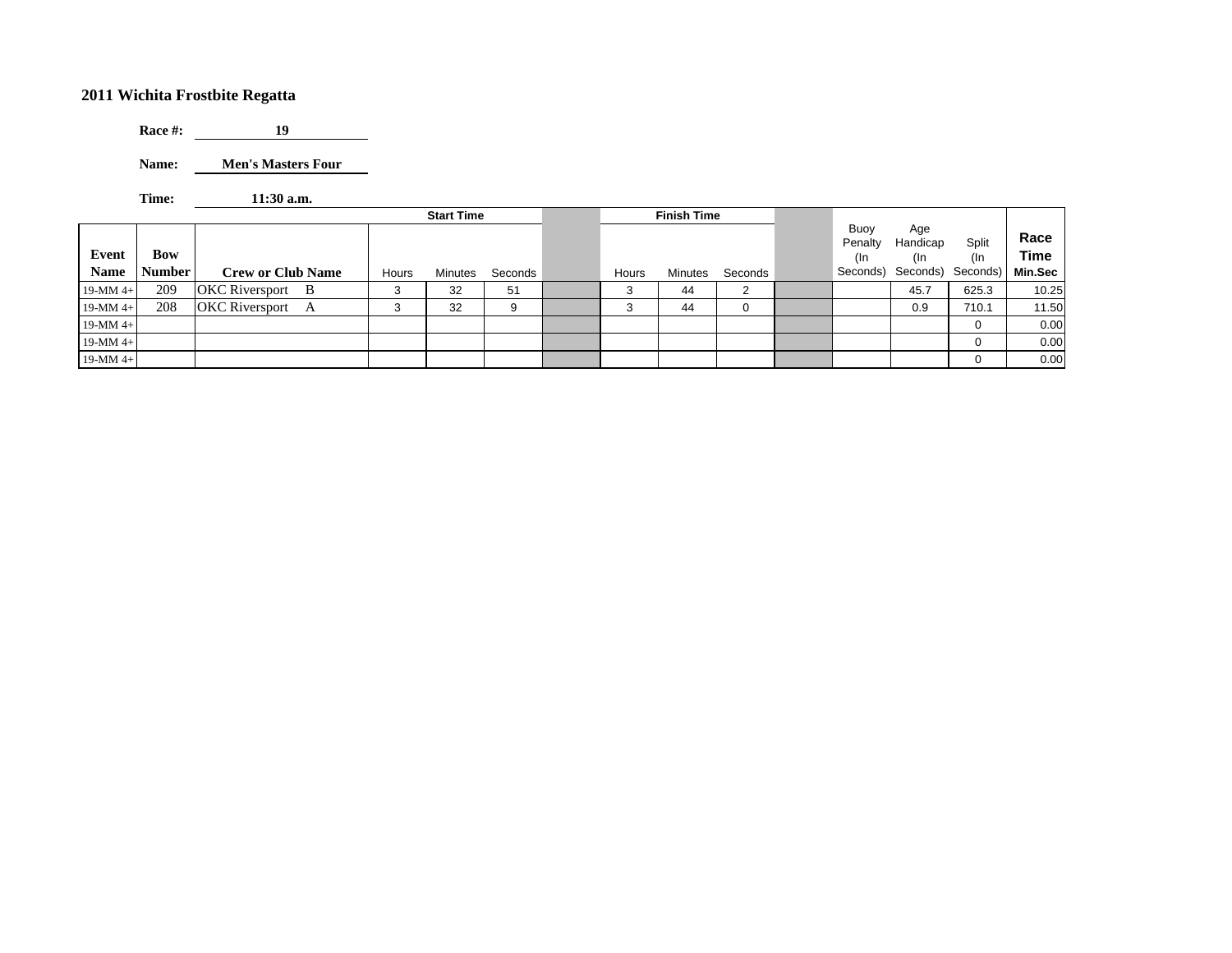**Race #: 20** 

**Name: Women's Second Open Novice 8**

 $\overline{\phantom{a}}$ 

**Time: 11:40 p.m.**

|                      |                      |                                       |       | <b>Start Time</b> |         |       | <b>Finish Time</b> |         |                                       |                          |                         |
|----------------------|----------------------|---------------------------------------|-------|-------------------|---------|-------|--------------------|---------|---------------------------------------|--------------------------|-------------------------|
| Event<br><b>Name</b> | <b>Bow</b><br>Number | <b>Crew or Club Name</b>              | Hours | Minutes           | Seconds | Hours | <b>Minutes</b>     | Seconds | Buoy<br>Penalty<br>$(\ln$<br>Seconds) | Split<br>(In<br>Seconds) | Race<br>Time<br>Min.Sec |
| -W2nd ON             | 213                  | Mile High Rowing Club<br>A            | 3     | 39                | 33      | 3     | 49                 | 10      |                                       | 577                      | 9.37                    |
| -W2nd ON             | 215                  | Tulsa Rowing Club<br>A                | 3     | 40                | 47      | 3     | 50                 | 39      |                                       | 592                      | 9.52                    |
| -W2nd ON             | 214                  | Colorado Junior Crew                  | 3     | 40                | 14      | 3     | 50                 | 25      |                                       | 611                      | 10.11                   |
| -W2nd ON             | 212                  | University of Kansas Crew<br>A        | 3     | 39                | 8       | 3     | 50                 | 2       |                                       | 654                      | 10.54                   |
| -W2nd ON             | 219                  | Tulsa Rowing Club<br>- B              | 3     | 45                | 43      | 3     | 57                 | 3       |                                       | 680                      | 11.20                   |
| -W2nd ON             | 217                  | Des Moines Rowing Club                | 3     | 42                | 30      | 3     | 54                 | 11      | 30                                    | 731                      | 12.11                   |
| -W2nd ON             | 216                  | <b>OKC</b> Riversport                 | 3     | 41                | 59      | 3     | 54                 |         | 10                                    | 732                      | 12.12                   |
| -W2nd ON             | 220                  | Mile High Rowing Club<br><sup>B</sup> | 3     | 46                | 9       | 3     | 57                 | 22      | 60                                    | 733                      | 12.13                   |
| -W2nd ON             | 218                  | University of Kansas Crew<br>B        | 3     | 45                | 15      | 3     | 57                 | 51      |                                       | 756                      | 12.36                   |
| $0-W2nd ON 8+$       |                      |                                       |       |                   |         |       |                    |         |                                       | $\Omega$                 | 0.00                    |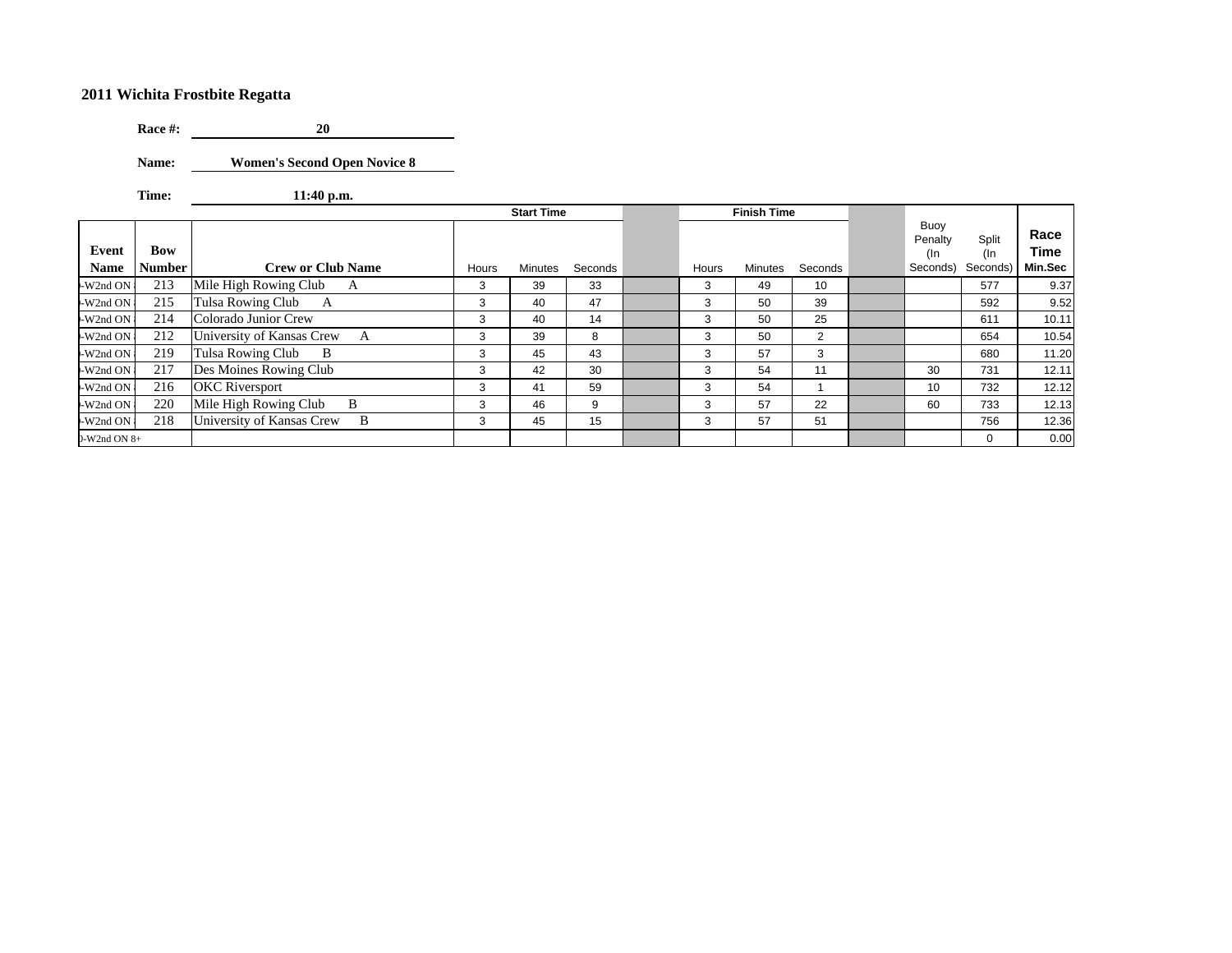**Race #: 21**21

**Name: Men's Second Open Novice 8**

**Time: 12:40 p.m.**

|              |               |                                     |       | <b>Start Time</b> |         |                | <b>Finish Time</b> |                |                        |              |                 |
|--------------|---------------|-------------------------------------|-------|-------------------|---------|----------------|--------------------|----------------|------------------------|--------------|-----------------|
| Event        | <b>Bow</b>    |                                     |       |                   |         |                |                    |                | Buoy<br>Penalty<br>(In | Split<br>(In | Race<br>Time    |
| Name         | <b>Number</b> | <b>Crew or Club Name</b>            | Hours | <b>Minutes</b>    | Seconds | Hours          | Minutes            | Seconds        | Seconds)               | Seconds)     | Min.Sec         |
| M2nd ON      | 227           | Mile High Rowing Club               |       | 43                | 33      | 4              | 52                 | 14             |                        | 521          | 8.41            |
| M2nd ON      | 226           | Tulsa Rowing Club<br>A              | 4     | 43                | 8       | 4              | 52                 | $\Omega$       |                        | 532          | 8.52            |
| M2nd ON      | 223           | University of Colorado              | 4     | 41                | 51      | 4              | 51                 | $\overline{2}$ |                        | 551          | 9.11            |
| M2nd ON      | 224           | Colorado Junior Crew                |       | 42                | 27      | 4              | 51                 | 45             |                        | 558          | 9.18            |
| M2nd ON      | 231           | Tulsa Rowing Club<br>-B             | 4     | 45                | 13      | 4              | 54                 | 52             |                        | 579          | 9.39            |
| M2nd ON      | 229           | University of Kansas Crew           | 4     | 44                | 15      | 4              | 53                 | 56             |                        | 581          | 9.41            |
| M2nd ON      | 225           | OKC Riversport A                    | 4     | 42                | 53      | 4              | 52                 | 49             |                        | 596          | 9.56            |
| M2nd ON      | 230           | Kansas State Mens Crew              | 4     | 44                | 49      | 4              | 54                 | 47             |                        | 598          | 9.58            |
| M2nd ON      | 234           | Tulsa Rowing Club<br><sup>-</sup> C | 4     | 47                | 42      | 4              | 57                 | 46             |                        | 604          | 10.04           |
| M2nd ON      | 232           | <b>OKC</b> Riversport<br>- B        | 4     | 46                | 17      | $\overline{4}$ | 56                 | 31             |                        | 614          | 10.14           |
| -M2nd ON     | 233           | Topeka Rowing Association           | 4     | 47                | 4       | 4              | 57                 | 54             |                        | 650          | 10.50           |
| M2nd ON      | 228           | Wichita State Univ Rowing           |       |                   |         |                |                    |                |                        | #VALUE!      | <b>SCRATCH</b>  |
| 1-M2nd ON 8+ |               |                                     |       |                   |         |                |                    |                |                        |              | #VALUE! #VALUE! |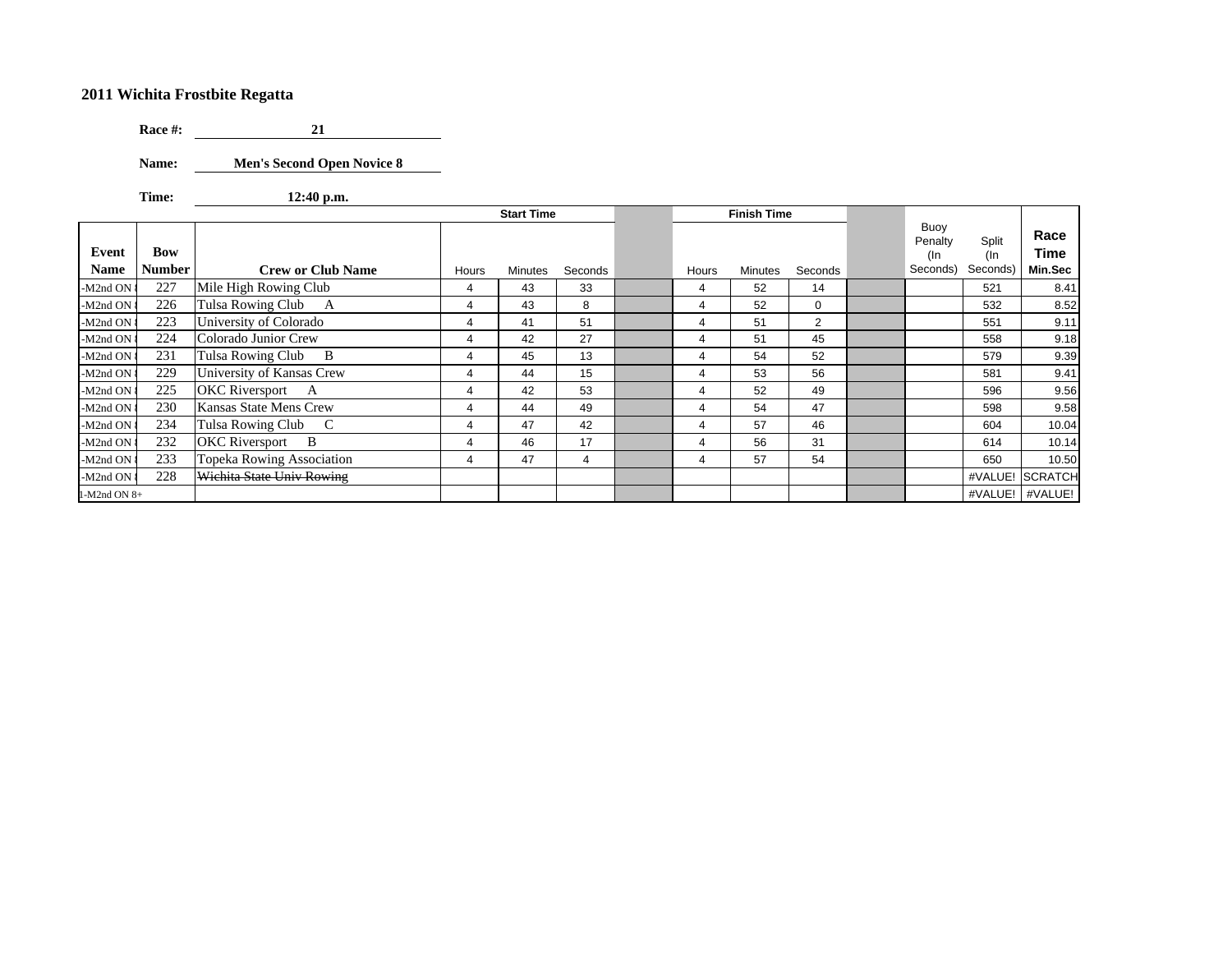**Race #:** 22

**Name: Women's Jr Double**

**Time: 12:50 p.m.**

|               |               |                              |       | <b>Start Time</b> |         |       | <b>Finish Time</b> |         |                        |              |                     |
|---------------|---------------|------------------------------|-------|-------------------|---------|-------|--------------------|---------|------------------------|--------------|---------------------|
| Event         | Bow           |                              |       |                   |         |       |                    |         | Buoy<br>Penalty<br>(In | Split<br>(In | Race<br><b>Time</b> |
| <b>Name</b>   | <b>Number</b> | <b>Crew or Club Name</b>     | Hours | Minutes           | Seconds | Hours | Minutes            | Seconds | Seconds)               | Seconds)     | Min.Sec             |
| $22-WJr$ $2x$ | 238           | Mile High Rowing Club<br>A   | 4     | 51                | 26      |       | ົ<br>∠             | 22      |                        | 656          | 10.56               |
| $22-WJr$ $2x$ | 241           | Des Moines Rowing Club       | 4     | 51                | 55      |       | 3                  | 3       |                        | 668          | 11.08               |
| $22-WJr 2x$   | 240           | <b>OKC</b> Riversport        | 4     | 51                | 44      |       | 4                  | 35      |                        | 771          | 12.51               |
| $22-WJr$ $2x$ | 237           | Kansas City Rowing Club      | 4     | 51                | 16      |       | 4                  | 15      |                        | 779          | 12.59               |
| $22-WJr$ $2x$ | 242           | Mile High Rowing Club<br>- B | 4     | 52                | 30      |       | 6                  | 13      | 10                     | 833          | 13.53               |
| $22-WJr$ $2x$ | 239           | Wichita Rowing Association   |       |                   |         |       |                    |         |                        |              | #VALUE! SCRATCH     |
| $22-WJr 2x$   |               |                              |       |                   |         |       |                    |         |                        | $\Omega$     | 0.00                |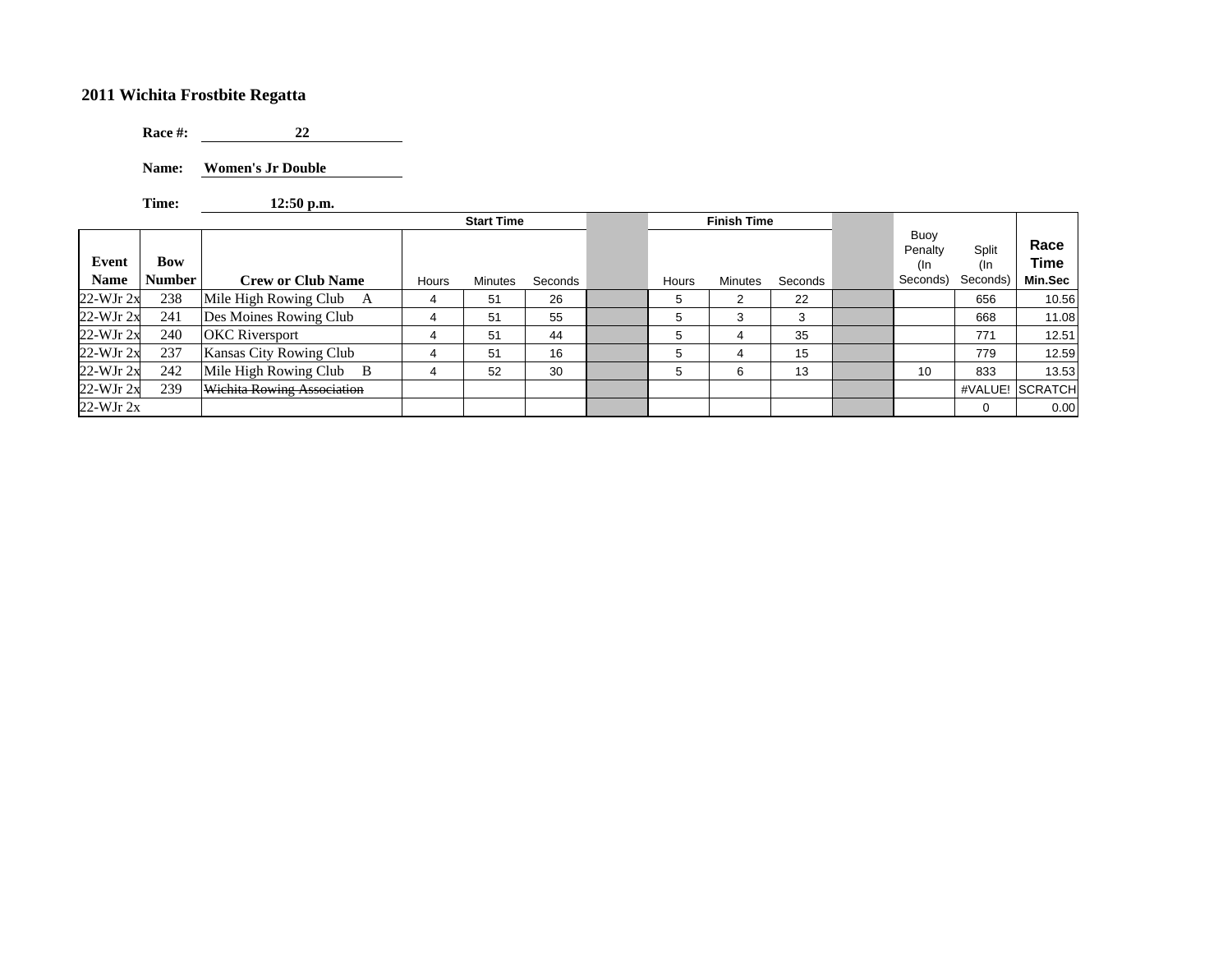**Race #: 23**

**Name: Women's Open Pair**

**Time: 1:00 p.m.**

|                      |                             |                                  |       | <b>Start Time</b> |         |       | <b>Finish Time</b> |         |                                       |                          |                         |
|----------------------|-----------------------------|----------------------------------|-------|-------------------|---------|-------|--------------------|---------|---------------------------------------|--------------------------|-------------------------|
| Event<br><b>Name</b> | <b>Bow</b><br><b>Number</b> | <b>Crew or Club Name</b>         | Hours | Minutes           | Seconds | Hours | Minutes            | Seconds | Buoy<br>Penalty<br>$($ ln<br>Seconds) | Split<br>(In<br>Seconds) | Race<br>Time<br>Min.Sec |
| 23-WO 2-             | 245                         | Wichita State Univ Rowing        | 4     | 55                | 50      | 5     | 6                  | 59      |                                       | 669                      | 11.09                   |
| 23-WO 2-             | 248                         | Grand Valley State Univ Rowing B | 4     | 56                | 36      | 5     |                    | 53      |                                       | 677                      | 11.17                   |
| 23-WO 2-             | 247                         | Univ of Central Oklahoma A       | 4     | 56                | 25      | 5     |                    | 44      |                                       | 679                      | 11.19                   |
| 23-WO 2-             | 251                         | Grand Valley State Univ Rowing D | 4     | 57                | 50      | 5     | 9                  | 23      |                                       | 693                      | 11.33                   |
| 23-WO 2-             | 246                         | Grand Valley State Univ Rowing A | 4     | 56                |         | 5     |                    | 22      | 20                                    | 695                      | 11.35                   |
| 23-WO 2-             | 250                         | Univ of Central Oklahoma B       | 4     | 57                | 11      | 5     | 8                  | 58      |                                       | 707                      | 11.47                   |
| 23-WO 2-             | 249                         | Grand Valley State Univ Rowing C | 4     | 56                | 53      | 5     | 8                  | 42      |                                       | 709                      | 11.49                   |
| 23-WO 2-             | 252                         | Grand Valley State Univ Rowing E | 4     | 58                | 36      | 5     | 11                 | 5       |                                       | 749                      | 12.29                   |
| 23-WO 2-             |                             |                                  |       |                   |         |       |                    |         |                                       | 0                        | 0.00                    |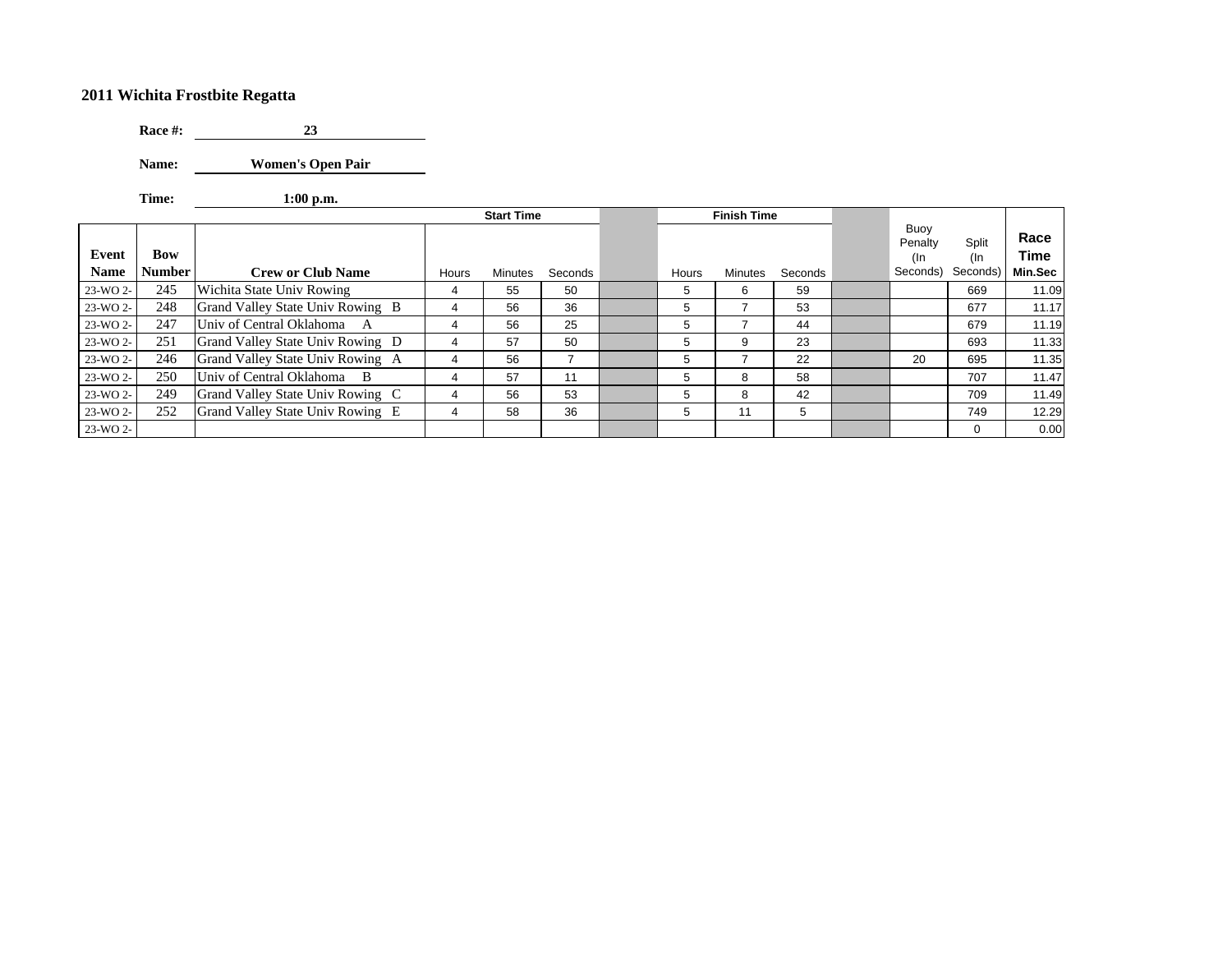**Race #:**  $24$ 

**Name: Men's Masters Double**

**Time: 1:10 p.m.**

|                      |                             |                                   |       | <b>Start Time</b> |         |       | <b>Finish Time</b> |         |                                       |                                    |                          |                         |
|----------------------|-----------------------------|-----------------------------------|-------|-------------------|---------|-------|--------------------|---------|---------------------------------------|------------------------------------|--------------------------|-------------------------|
| Event<br><b>Name</b> | <b>Bow</b><br><b>Number</b> | <b>Crew or Club Name</b>          | Hours | <b>Minutes</b>    | Seconds | Hours | Minutes            | Seconds | Buoy<br>Penalty<br>$($ ln<br>Seconds) | Age<br>Handicap<br>(In<br>Seconds) | Split<br>(In<br>Seconds) | Race<br>Time<br>Min.Sec |
| 24-MM 2x             | 256                         | <b>OKC</b> Riversport J.Sanders   | 5     | 2                 | 53      | 5     | 12                 | 52      |                                       | 49.1                               | 549.9                    | 9.10                    |
| 24-MM 2x             | 255                         | WRA/KCRC Composite B.VanSickle    | 5     | 2                 | 26      | 5     | 12                 | 21      |                                       | 39.4                               | 555.6                    | 9.16                    |
| 24-MM 2x             | 259                         | <b>OKC</b> Riversport J.McCanlies | 5     | 3                 | 43      | 5     | 14                 | 2       |                                       | 5.8                                | 613.2                    | 10.13                   |
| 24-MM 2x             | 258                         | T.Hills<br>Kansas City RC         | 5     | 3                 | 30      | .h    | 13                 | 44      | 10                                    | 8.4                                | 615.6                    | 10.16                   |
| 24-MM 2x             | 262                         | <b>OKC</b> Riversport<br>T.Rupert | 5     | 4                 | 39      | Ð     | 15                 | 57      |                                       | 52.5                               | 625.5                    | 10.26                   |
| 24-MM 2x             | 257                         | Tulsa RC<br>J.Parker Jr           | 5     | 3                 | 13      | 5     | 14                 | 12      |                                       | 0                                  | 659                      | 10.59                   |
| 24-MM 2x             | 261                         | <b>OKC</b> Riversport<br>J.Lauth  | 5     | 4                 | 24      | 5     | 15                 | 48      | 10                                    | 13.1                               | 680.9                    | 11.21                   |
| 24-MM 2x             | 260                         | Kansas City RC<br>A. Hupp         | 5     | 4                 | 5       | 5     | 16                 | 34      | 10                                    | 21.1                               | 737.9                    | 12.18                   |
| 24-MM 2x             |                             |                                   |       |                   |         |       |                    |         |                                       |                                    | $\Omega$                 | 0.00                    |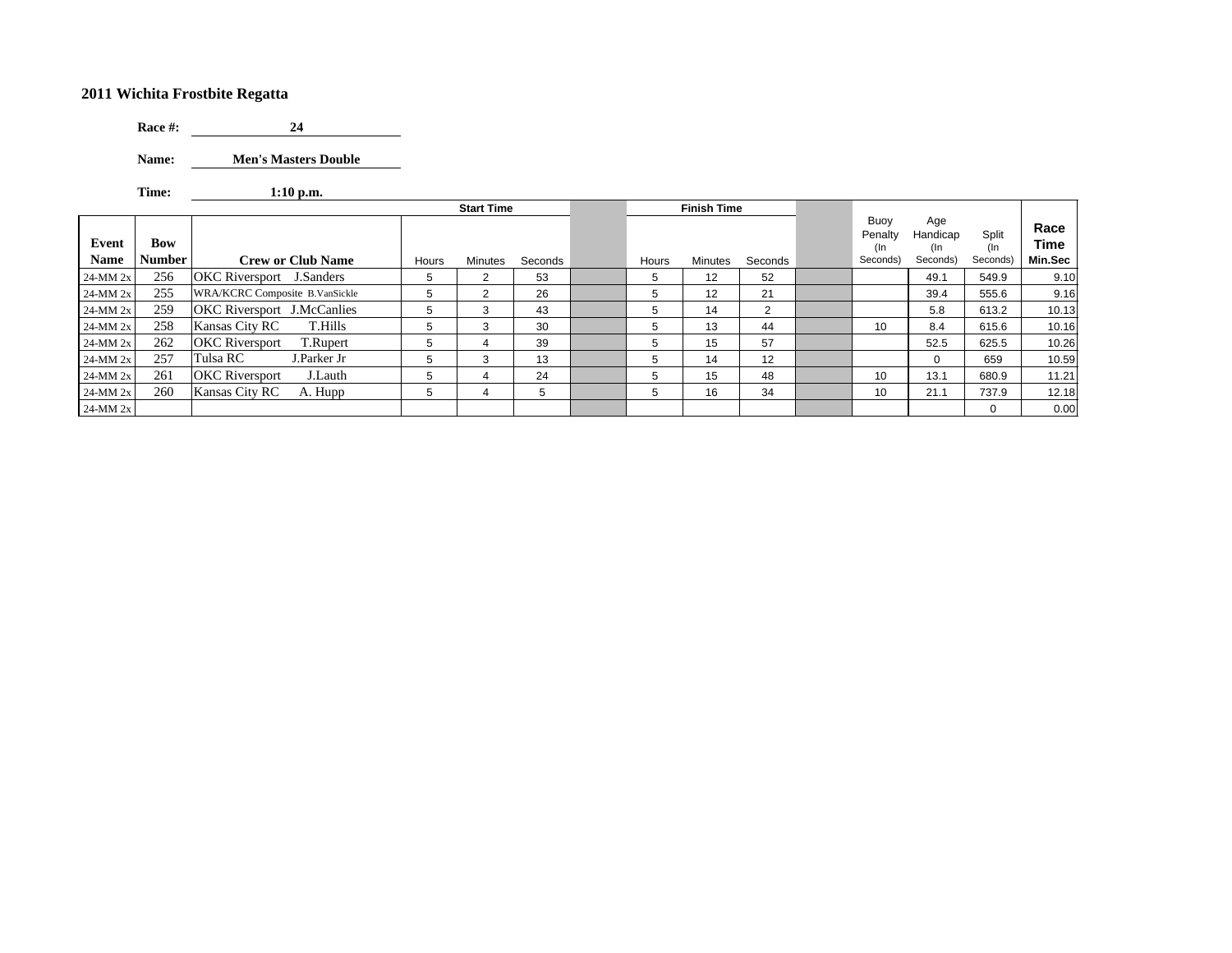**Race #: 25**

**Name: Men's Junior Four**

**Time: 1:20 p.m.**

|                      |                             |                          |       | <b>Start Time</b> |         |       | <b>Finish Time</b> |         |                                    |                          |                                |
|----------------------|-----------------------------|--------------------------|-------|-------------------|---------|-------|--------------------|---------|------------------------------------|--------------------------|--------------------------------|
| Event<br><b>Name</b> | <b>Bow</b><br><b>Number</b> | <b>Crew or Club Name</b> | Hours | <b>Minutes</b>    | Seconds | Hours | <b>Minutes</b>     | Seconds | Buoy<br>Penalty<br>(In<br>Seconds) | Split<br>(In<br>Seconds) | Race<br><b>Time</b><br>Min.Sec |
| $25-MJr$ 4+          | 266                         | Tulsa Rowing Club        | 5     | 22                |         | 5     | 31                 | 23      |                                    | 556                      | 9.16                           |
| $25-MJr$ 4+          | 270                         | Tulsa Rowing Club        | 5     | 23                | 38      | 5     | 33                 | 52      |                                    | 614                      | 10.14                          |
| 25-MJr 4+            | 265                         | Colorado Junior Crew     | 5     | 21                | 52      | 5     | 31                 | 58      | 10                                 | 616                      | 10.16                          |
| $25-MJr$ 4+          | 267                         | Mile High Rowing Club    | 5     | 22                | 24      | 5     | 32                 | 56      |                                    | 632                      | 10.32                          |
| 25-MJr 4+            | 269                         | <b>OKC</b> Riversport    | 5     | 23                | 29      | 5     | 35                 | 37      |                                    | 728                      | 12.08                          |
| $25-MJr$ 4+          | 271                         | Kansas State Rowing Assn | 5     | 24                | 18      | 5     | 36                 | 59      |                                    | 761                      | 12.41                          |
| $25-MJr$ 4+          | 268                         | Kansas City Rowing Club  | 5     | 23                | 12      | 5     | 36                 | 0       |                                    | 768                      | 12.48                          |
| $25-MJr$ 4+          |                             |                          |       |                   |         |       |                    |         |                                    | 0                        | 0.00                           |
| $25-MJr$ 4+          |                             |                          |       |                   |         |       |                    |         |                                    | $\mathbf 0$              | 0.00                           |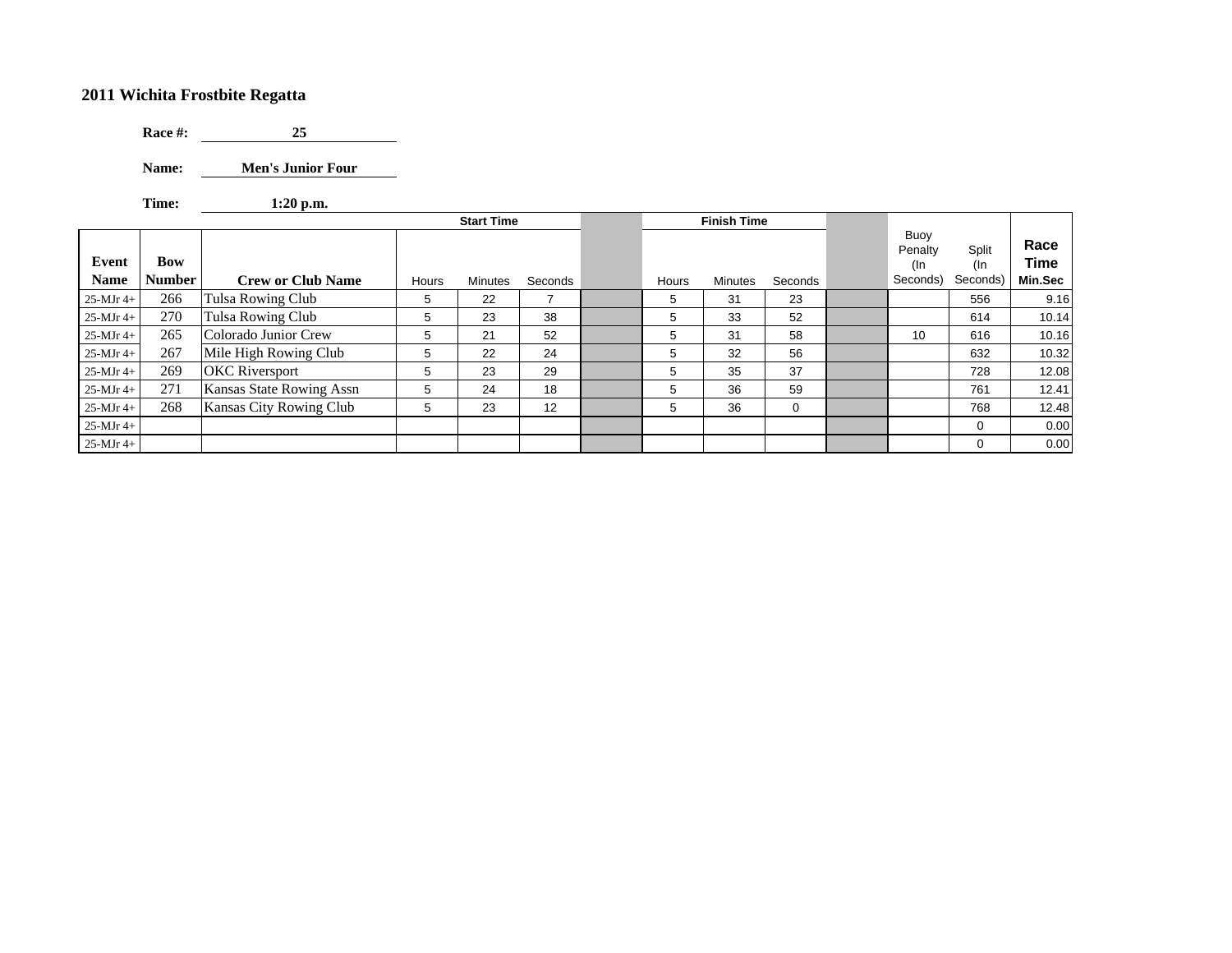**Race #: 26** $26$ 

**Name: Men's Open Single**

**Time: 1:30 p.m.**

|          |               |                                   |                          |       | <b>Start Time</b> |         |       | <b>Finish Time</b> |         |                        |              |                 |
|----------|---------------|-----------------------------------|--------------------------|-------|-------------------|---------|-------|--------------------|---------|------------------------|--------------|-----------------|
| Event    | Bow           |                                   |                          |       |                   |         |       |                    |         | Buoy<br>Penalty<br>(In | Split<br>(In | Race<br>Time    |
| Name     | <b>Number</b> |                                   | <b>Crew or Club Name</b> | Hours | Minutes           | Seconds | Hours | Minutes            | Seconds | Seconds)               | Seconds)     | Min.Sec         |
| 26-MO 1x | 274           | Riverside Boat Club R.Zeckmann    |                          | 5     | 27                | 55      | 5     | 37                 | 53      |                        | 598          | 9.58            |
| 26-MO 1x | 273           | Washburn                          | M.Fowler                 | 5     | 27                | 37      | 5     | 37                 | 46      |                        | 609          | 10.09           |
| 26-MO 1x | 283           | Topeka RA                         | J.Swinford               | 5     | 31                | 54      | 5     | 42                 | 18      |                        | 624          | 10.24           |
| 26-MO 1x | 277           | Mile High RC                      | A.Malacrida              | 5     | 29                | 14      | 5     | 39                 | 43      |                        | 629          | 10.29           |
| 26-MO 1x | 276           | <b>Grand Valley State</b>         | M.Reed                   | 5     | 28                | 45      | 5     | 39                 | 25      |                        | 640          | 10.40           |
| 26-MO 1x | 275           | Nebraska RA                       | J.Roller                 | 5     | 28                | 21      | 5     | 39                 | 4       |                        | 643          | 10.43           |
| 26-MO 1x | 281           | <b>Grand Valley State</b>         | M.Stoll                  | 5     | 31                | 4       | 5     | 42                 | 21      |                        | 677          | 11.17           |
| 26-MO 1x | 282           | <b>Grand Valley State</b>         | <b>B.Donovan</b>         | 5     | 31                | 35      | 5     | 43                 | 15      |                        | 700          | 11.40           |
| 26-MO 1x | 279           | <b>Grand Valley State</b>         | T.Sellmer                | 5     | 30                | 9       | 5     | 41                 | 57      |                        | 708          | 11.48           |
| 26-MO 1x | 278           | Unaffiliated                      | J. Setzer                | 5     | 29                | 51      | 5     | 42                 | 21      | 30                     | 780          | 13.00           |
| 26-MO 1x | 280           | Topeka RA                         | J.Swinford               |       |                   |         |       |                    |         |                        |              | #VALUE! SCRATCH |
| 26-MO 1x |               | Colorado State University S.Huyck |                          |       |                   |         |       |                    |         |                        |              | #VALUE! SCRATCH |
| 26-MO 1x |               |                                   |                          |       |                   |         |       |                    |         |                        |              | #VALUE! #VALUE! |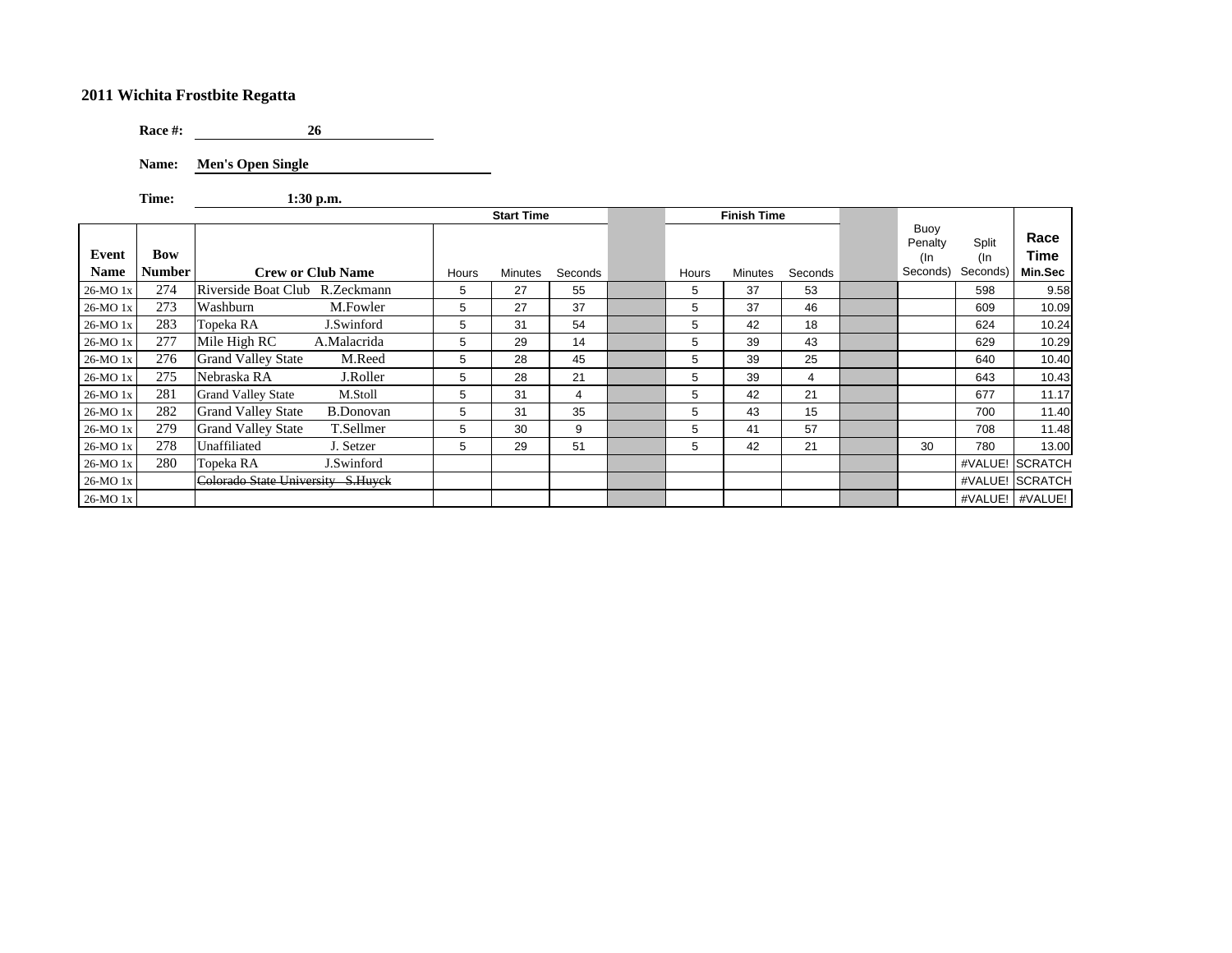**Race #: 27** $27$ 

**Name:Women's Rec Single, Club and Jrs**

**Time: 1:32 p.m.**

|                      |                      |                       |                          |       | <b>Start Time</b> |         |       | <b>Finish Time</b> |         |                                    |                          |                         |
|----------------------|----------------------|-----------------------|--------------------------|-------|-------------------|---------|-------|--------------------|---------|------------------------------------|--------------------------|-------------------------|
| Event<br><b>Name</b> | Bow<br><b>Number</b> |                       | <b>Crew or Club Name</b> | Hours | Minutes           | Seconds | Hours | <b>Minutes</b>     | Seconds | Buoy<br>Penalty<br>(In<br>Seconds) | Split<br>(In<br>Seconds) | Race<br>Time<br>Min.Sec |
| 27-WRec 1x           | 287                  | Wichita RA            | S.Schmidt                | 5     | 36                | 39      | 5     | 49                 | 51      |                                    | 792                      | 13.12                   |
| 27-WRec 1x           | 291                  | Wichita RA            | M.Gierhart               | 5     | 37                | 59      | 5     | 51                 | 37      |                                    | 818                      | 13.38                   |
| 27-WRec 1x           | 290                  | <b>OKC</b> Riversport | A.Hall                   | 5     | 37                | 43      | 5     | 52                 | 39      |                                    | 896                      | 14.56                   |
| 27-WRec 1x           | 285                  | Mile High RC          | C.Clancy                 | 5     | 36                | 15      | 5     | 51                 | 12      |                                    | 897                      | 14.57                   |
| 27-WRec 1x           | 293                  | Wichita Rowing        | <b>Brookover</b>         | 5     | 39                | 25      | 5     | 54                 | 33      |                                    | 908                      | 15.08                   |
| 27-WRec 1x           | 289                  | Mile High RC          | D.Wyatt                  | 5     | 37                | 25      | 5     | 52                 | 59      |                                    | 934                      | 15.34                   |
| 27-WRec 1x           | 292                  | <b>OKC</b> Riversport | L.Wilbanks               | 5     | 39                |         | 5     | 54                 | 46      | 10                                 | 955                      | 15.55                   |
| 27-WRec 1x           | 288                  | <b>OKC</b> Riversport | K.Cole                   | 5     | 37                | 4       | 5     | 53                 | 20      | 10                                 | 986                      | 16.26                   |
| 27-WRec 1x           | 286                  | Kansas City RC        | L.Devers                 |       |                   |         |       |                    |         |                                    | #VALUE!                  | <b>SCRATCH</b>          |
| 27-WRec 1x           |                      |                       |                          |       |                   |         |       |                    |         |                                    | $\mathbf 0$              | 0.00                    |
| 27-WRec 1x           |                      |                       |                          |       |                   |         |       |                    |         |                                    | $\Omega$                 | 0.00                    |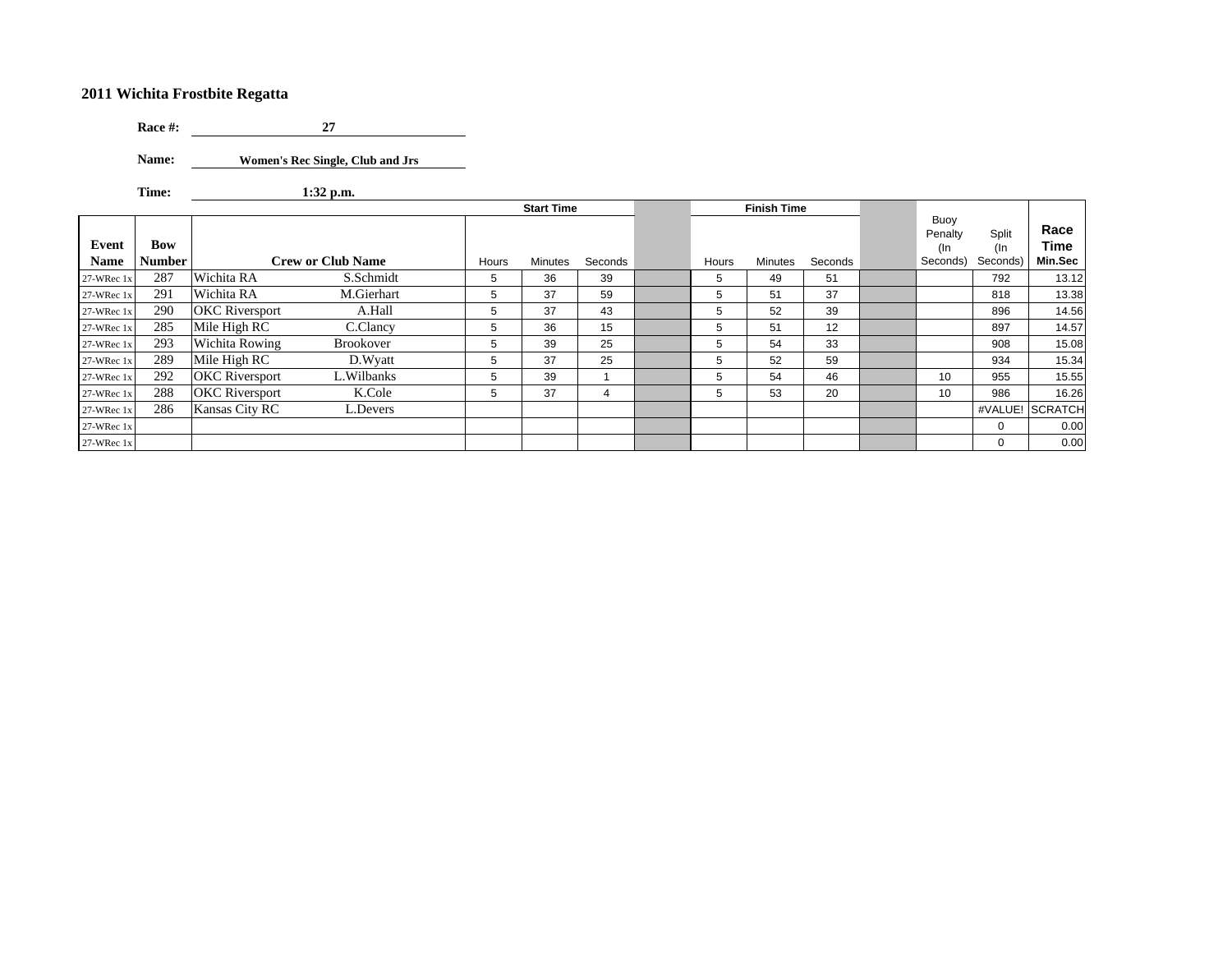**Race #:** 28

**Name: Women's Open Double**

**Time: 1:40 p.m.**

|          |               |                                         |             |       | <b>Start Time</b> |                |       | <b>Finish Time</b> |         |                        |              |                |
|----------|---------------|-----------------------------------------|-------------|-------|-------------------|----------------|-------|--------------------|---------|------------------------|--------------|----------------|
| Event    | <b>Bow</b>    |                                         |             |       |                   |                |       |                    |         | Buoy<br>Penalty<br>(In | Split<br>(In | Race<br>Time   |
| Name     | <b>Number</b> | <b>Crew or Club Name</b>                |             | Hours | Minutes           | Seconds        | Hours | Minutes            | Seconds | Seconds)               | Seconds)     | Min.Sec        |
| 28-WO 2x | 296           | Grand Valley State A                    | K.O'Brien   | 5     | 42                | $\overline{2}$ | 5     | 53                 | 20      |                        | 678          | 11.18          |
| 28-WO 2x | 298           | Wichita RA                              | C.VanSickle | 5     | 42                | 39             | 5     | 54                 | 40      |                        | 721          | 12.01          |
| 28-WO 2x | 297           | <b>Washburn University</b>              | M.Seymour   | 5     | 42                | 21             | 5     | 54                 | 25      |                        | 724          | 12.04          |
| 28-WO 2x | 295           | Wichita State Univ                      | K.Mullins   | 5     | 41                | 46             | 5     | 54                 |         | 30                     | 771          | 12.51          |
| 28-WO 2x | 299           | Grand Valley State C                    | D.Campbell  | 5     | 43                | 18             | 5     | 56                 |         | 30                     | 799          | 13.19          |
| 28-WO 2x | 300           | Topeka RA                               | L.Hirsch    | 5     | 44                | 24             | 5     | 58                 | 51      |                        | 867          | 14.27          |
| 28-WO 2x |               | <b>Grand Valley State Univ Rowing B</b> |             |       |                   |                |       |                    |         |                        | 0            | <b>SCRATCH</b> |
| 28-WO 2x |               |                                         |             |       |                   |                |       |                    |         |                        | 0            | 0.00           |
| 28-WO 2x |               |                                         |             |       |                   |                |       |                    |         |                        | 0            | 0.00           |
|          |               |                                         |             |       |                   |                |       |                    |         |                        | 0            | 0.00           |
|          |               |                                         |             |       |                   |                |       |                    |         |                        | 0            | 0.00           |
|          |               |                                         |             |       |                   |                |       |                    |         |                        | 0            | 0.00           |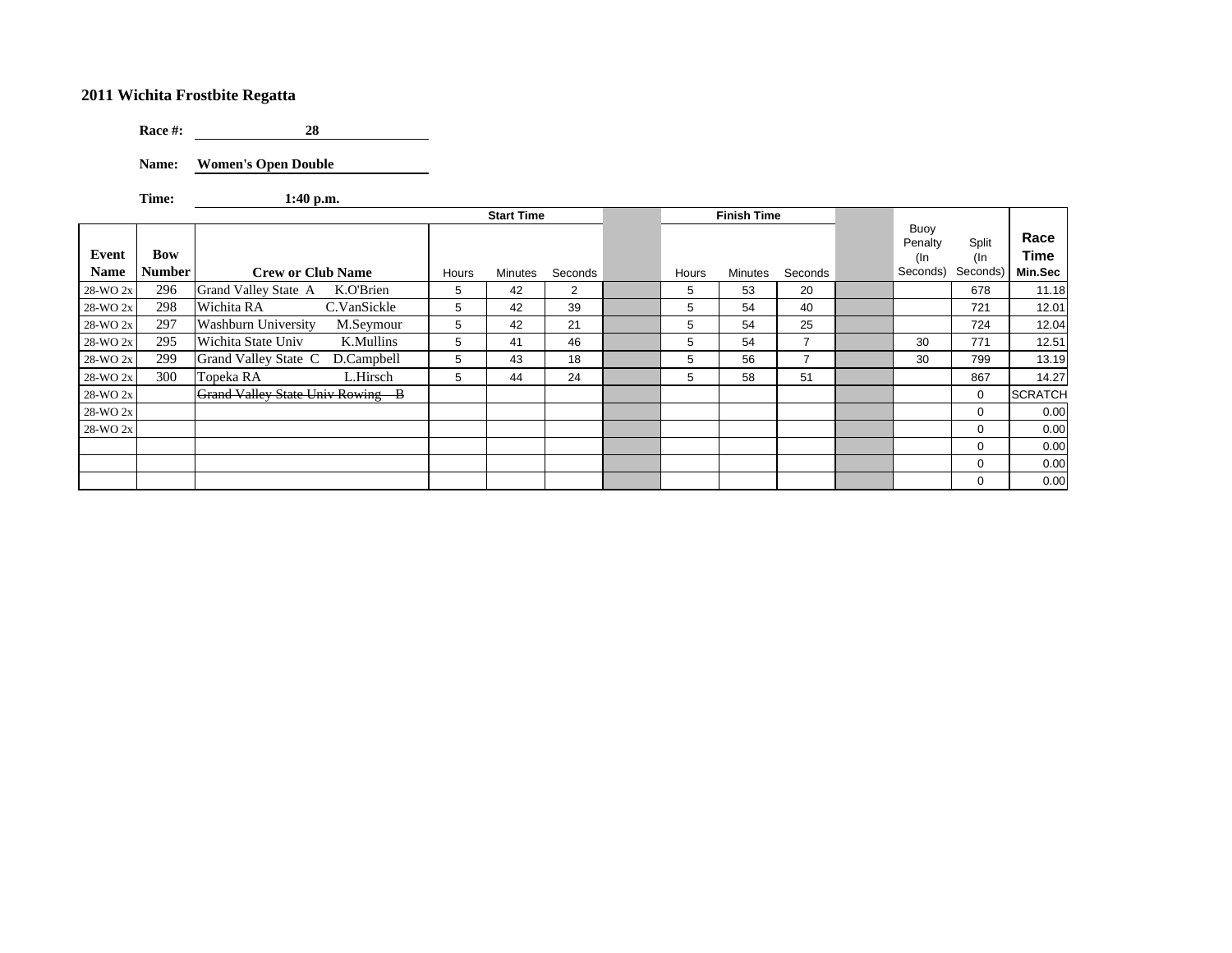**Race #: 29**29

**Name: Women's Open Lightweight 4**

**Time: 1:50 p.m.**

|                      |                             |                                |       | <b>Start Time</b> |         |       | <b>Finish Time</b> |         |                                    |                          |                         |
|----------------------|-----------------------------|--------------------------------|-------|-------------------|---------|-------|--------------------|---------|------------------------------------|--------------------------|-------------------------|
| Event<br><b>Name</b> | <b>Bow</b><br><b>Number</b> | <b>Crew or Club Name</b>       | Hours | Minutes           | Seconds | Hours | Minutes            | Seconds | Buoy<br>Penalty<br>(In<br>Seconds) | Split<br>(In<br>Seconds) | Race<br>Time<br>Min.Sec |
| 29-WOLt 4+           | 304                         | University of Kansas Crew      | 5     | 49                | 5       | 5     | 59                 | 47      |                                    | 642                      | 10.42                   |
| 29-WOLt 4+           | 303                         | Grand Valley State Univ Rowing | 5     | 48                | 48      | 5     | 59                 | 35      |                                    | 647                      | 10.47                   |
| 29-WOLt 4+           | 305                         | Colorado State University      | 5     | 49                | 29      | 6     | 0                  | 21      |                                    | 652                      | 10.52                   |
| 29-WOLt 4+           | 306                         | Northwestern State University  | 5     | 49                | 54      | 6     |                    | 36      |                                    | 702                      | 11.42                   |
| 29-WOLt 4+           | 307                         | University of Missouri RC      | 5     | 50                | 8       | 6     | 2                  |         |                                    | 719                      | 11.59                   |
| 29-WOLt 4+           | 308                         | University of Kansas Crew<br>B | 5     | 50                | 32      | 6     | 3                  | 44      |                                    | 792                      | 13.12                   |
| 29-WOLt 4+           |                             |                                |       |                   |         |       |                    |         |                                    | 0                        | 0.00                    |
| 29-WOLt 4+           |                             |                                |       |                   |         |       |                    |         |                                    | $\Omega$                 | 0.00                    |
| 29-WOLt 4+           |                             |                                |       |                   |         |       |                    |         |                                    | 0                        | 0.00                    |
| 29-WOLt 4+           |                             |                                |       |                   |         |       |                    |         |                                    | 0                        | 0.00                    |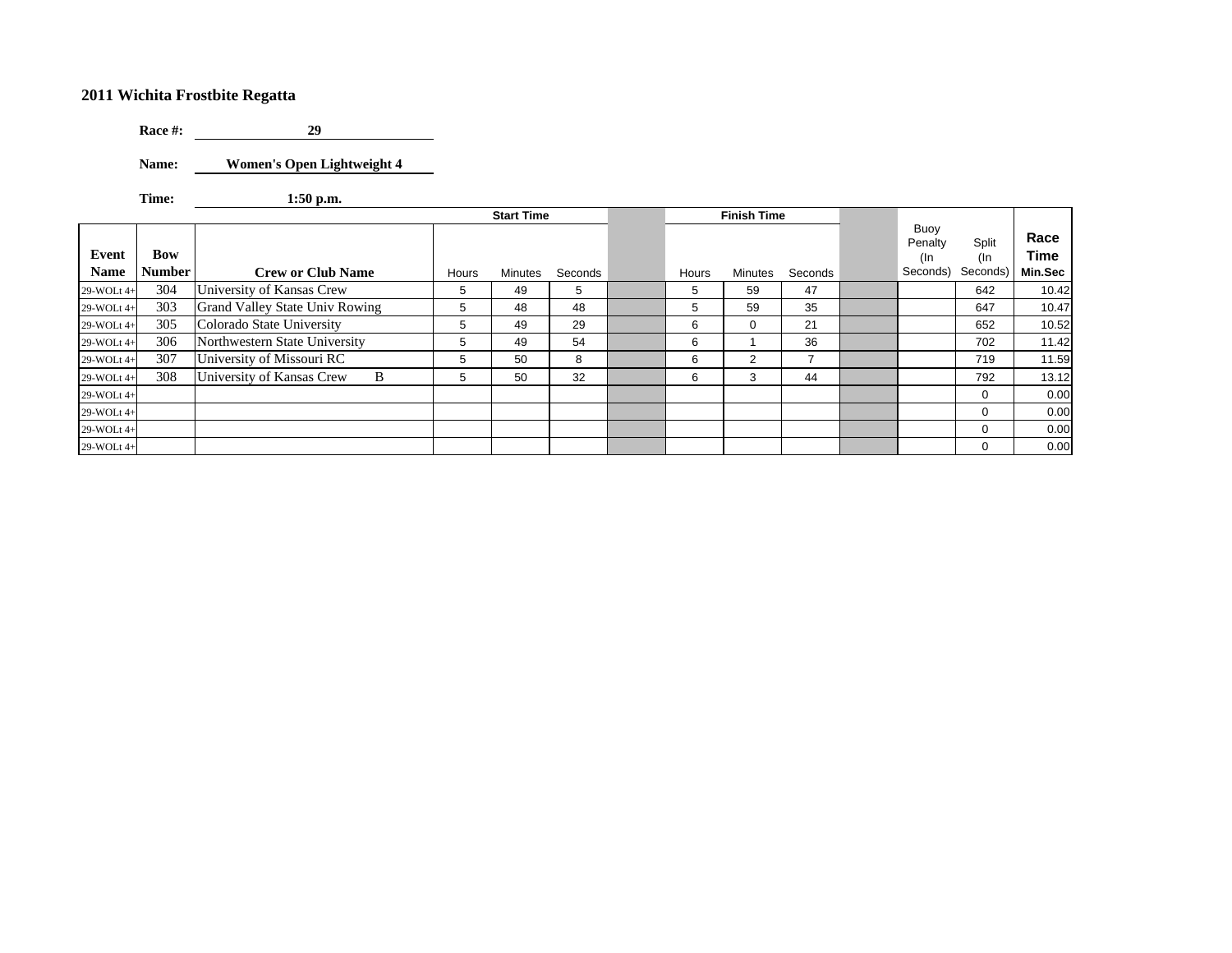**Race #: 30** $30$ 

**Name: Mixed Jr. Quad**

**Time: 2:00 p.m.**

|                      |                             |                           |       | <b>Start Time</b> |         |       | <b>Finish Time</b> |         |                                    |                          |                                |
|----------------------|-----------------------------|---------------------------|-------|-------------------|---------|-------|--------------------|---------|------------------------------------|--------------------------|--------------------------------|
| Event<br><b>Name</b> | <b>Bow</b><br><b>Number</b> | <b>Crew or Club Name</b>  | Hours | Minutes           | Seconds | Hours | <b>Minutes</b>     | Seconds | Buoy<br>Penalty<br>(In<br>Seconds) | Split<br>(In<br>Seconds) | Race<br>Time<br><b>Min.Sec</b> |
| $30$ -MxJr $4x$      | 310                         | Mile High Rowing Club     | 6     |                   | 36      | 6     | 11                 | 55      |                                    | 619                      | 10.19                          |
| $30$ -MxJr $4x$      | 313                         | Tulsa Rowing Club<br>B    | 6     | $\overline{2}$    | 31      | 6     | 12                 | 53      |                                    | 622                      | 10.22                          |
| $30$ -MxJr $4x$      | 311                         | Tulsa Rowing Club<br>A    | 6     | $\overline{2}$    | 2       | 6     | 12                 | 45      |                                    | 643                      | 10.43                          |
| $30$ -MxJr $4x$      | 312                         | Topeka Rowing Association | 6     | $\overline{2}$    | 19      | 6     | 14                 | 55      | 30                                 | 786                      | 13.06                          |
| $30$ -MxJr $4x$      |                             |                           |       |                   |         |       |                    |         |                                    | $\mathbf 0$              | 0.00                           |
| $30$ -MxJr $4x$      |                             |                           |       |                   |         |       |                    |         |                                    | $\mathbf 0$              | 0.00                           |
|                      |                             |                           |       |                   |         |       |                    |         |                                    | $\mathbf 0$              | 0.00                           |
|                      |                             |                           |       |                   |         |       |                    |         |                                    | $\mathbf 0$              | 0.00                           |
|                      |                             |                           |       |                   |         |       |                    |         |                                    | $\mathbf 0$              | 0.00                           |
|                      |                             |                           |       |                   |         |       |                    |         |                                    | $\mathbf 0$              | 0.00                           |
|                      |                             |                           |       |                   |         |       |                    |         |                                    | $\mathbf 0$              | 0.00                           |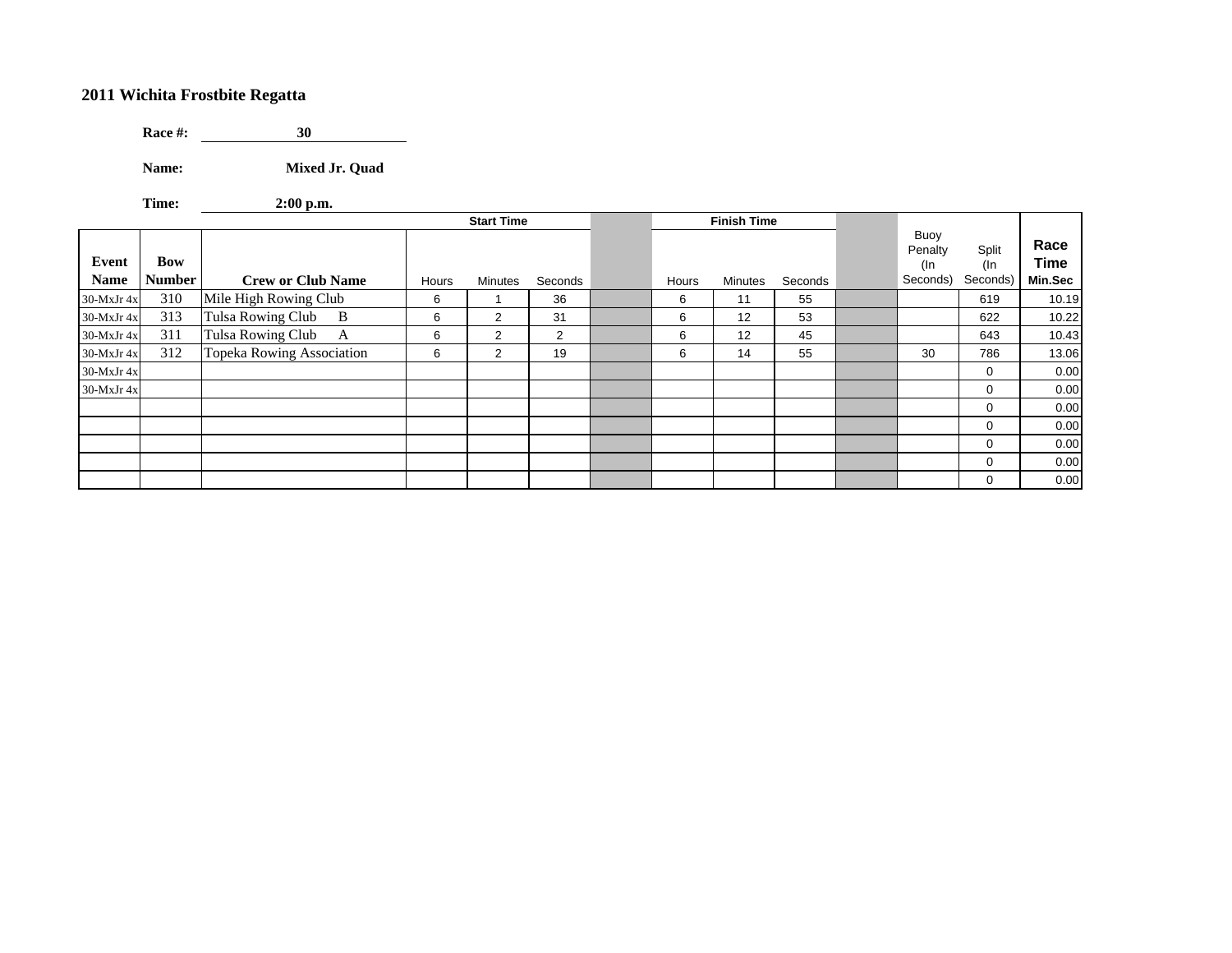**Race #: 31** $31$ 

**Name: Masters Mixed Quad**

**Time: 2:10 p.m.**

|               |               |                                       |       | <b>Start Time</b> |         |       | <b>Finish Time</b> |         |                                    |                                    |                          |                         |
|---------------|---------------|---------------------------------------|-------|-------------------|---------|-------|--------------------|---------|------------------------------------|------------------------------------|--------------------------|-------------------------|
| Event<br>Name | Bow<br>Number | <b>Crew or Club Name</b>              | Hours | <b>Minutes</b>    | Seconds | Hours | <b>Minutes</b>     | Seconds | Buoy<br>Penalty<br>(In<br>Seconds) | Age<br>Handicap<br>(In<br>Seconds) | Split<br>(In<br>Seconds) | Race<br>Time<br>Min.Sec |
| $31-MMx$ 4x   | 317           | J.Jewitt<br><b>KCRC/WRA Composite</b> | 6     | 9                 | 17      | 6     | 18                 | 50      |                                    | 23.8                               | 549.2                    | 9.09                    |
| 31-MMx 4x     | 316           | <b>OKC</b> Riversport A<br>H.Moslev   | 6     | 8                 | 54      | 6     | 18                 | 26      |                                    | 3.5                                | 568.5                    | 9.29                    |
| 31-MMx 4x     | 321           | A.Waller<br>Tulsa RC A                | 6     | 10                | 36      | 6     | 22                 |         |                                    | 31.1                               | 659.9                    | 10.60                   |
| 31-MMx 4x     | 320           | OKC Riversport C<br>J.Magers          | 6     | 10                | 21      | 6     | 21                 | 37      |                                    | 12.2                               | 663.8                    | 11.04                   |
| 31-MMx 4x     | 319           | OKC Riversport B<br>A.Ayala           | 6     | 9                 | 57      | 6     | 21                 | 22      |                                    | 13.8                               | 671.2                    | 11.11                   |
| 31-MMx 4x     | 318           | Tulsa RC B<br>J.Parker Jr.            | 6     | 9                 | 41      | 6     | 22                 | 6       |                                    | 7.8                                | 737.2                    | 12.17                   |
| 31-MMx 4x     |               |                                       |       |                   |         |       |                    |         |                                    |                                    | $\mathbf 0$              | 0.00                    |
| $31-MMx$ 4x   |               |                                       |       |                   |         |       |                    |         |                                    |                                    | $\Omega$                 | 0.00                    |
| $31-MMx$ 4x   |               |                                       |       |                   |         |       |                    |         |                                    |                                    | 0                        | 0.00                    |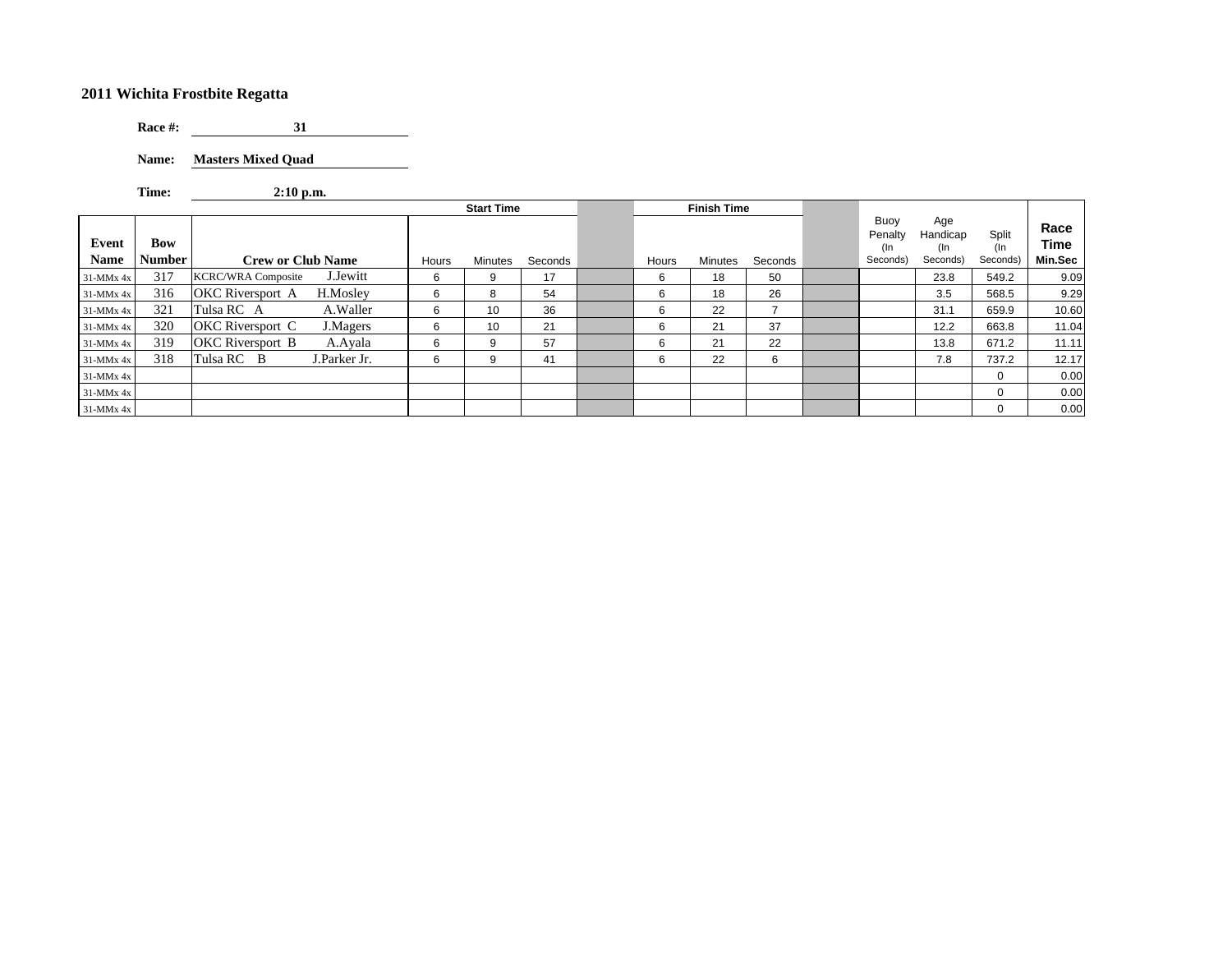**Race #: 32**32

**Name: Women's Open Novice Four**

**Time: 2:20 p.m.**

|             |               |                                           |       | <b>Start Time</b> |         |       | <b>Finish Time</b> |         |                        |              |                 |
|-------------|---------------|-------------------------------------------|-------|-------------------|---------|-------|--------------------|---------|------------------------|--------------|-----------------|
| Event       | <b>Bow</b>    |                                           |       |                   |         |       |                    |         | Buoy<br>Penalty<br>(In | Split<br>(In | Race<br>Time    |
| <b>Name</b> | <b>Number</b> | <b>Crew or Club Name</b>                  | Hours | Minutes           | Seconds | Hours | Minutes            | Seconds | Seconds)               | Seconds)     | Min.Sec         |
| 32-WON 4+   | 326           | Northwestern State University<br>A        | 6     | 21                | 20      | 6     | 32                 | 39      |                        | 679          | 11.19           |
| 32-WON 4+   | 325           | Colorado State University                 | 6     | 20                | 53      | 6     | 32                 | 21      |                        | 688          | 11.28           |
| 32-WON 4+   | 323           | Wichita State University Rowing           | 6     | 20                | 30      | 6     | 31                 | 59      |                        | 689          | 11.29           |
| 32-WON 4+   | 327           | University of Colorado                    | 6     | 21                | 37      | 6     | 33                 | 42      |                        | 725          | 12.05           |
| 32-WON 4+   | 329           | University of Kansas Crew<br>$\mathbf{A}$ | 6     | 21                | 48      | 6     | 33                 | 55      |                        | 727          | 12.07           |
| 32-WON 4+   | 330           | <b>OKC</b> Riversport                     | 6     | 22                | 20      | 6     | 35                 | 24      |                        | 784          | 13.04           |
| 32-WON 4+   | 331           | University of Missouri Rowing Club        | 6     | 22                | 37      | 6     | 36                 | 4       |                        | 807          | 13.27           |
| 32-WON 4+   | 332           | Northwestern State University<br>B        | 6     | 23                | 10      | 6     | 36                 | 50      |                        | 820          | 13.40           |
| 32-WON 4+   | 328           | <b>Kansas State Crew</b>                  |       |                   |         |       |                    |         |                        |              | #VALUE! SCRATCH |
| 32-WON 4+   | 333           | University of Kansas Crew<br>-B           |       |                   |         |       |                    |         |                        |              | #VALUE! SCRATCH |
| 32-WON 4+   |               |                                           |       |                   |         |       |                    |         |                        | $\Omega$     | 0.00            |
| 32-WON 4+   |               |                                           |       |                   |         |       |                    |         |                        | 0            | 0.00            |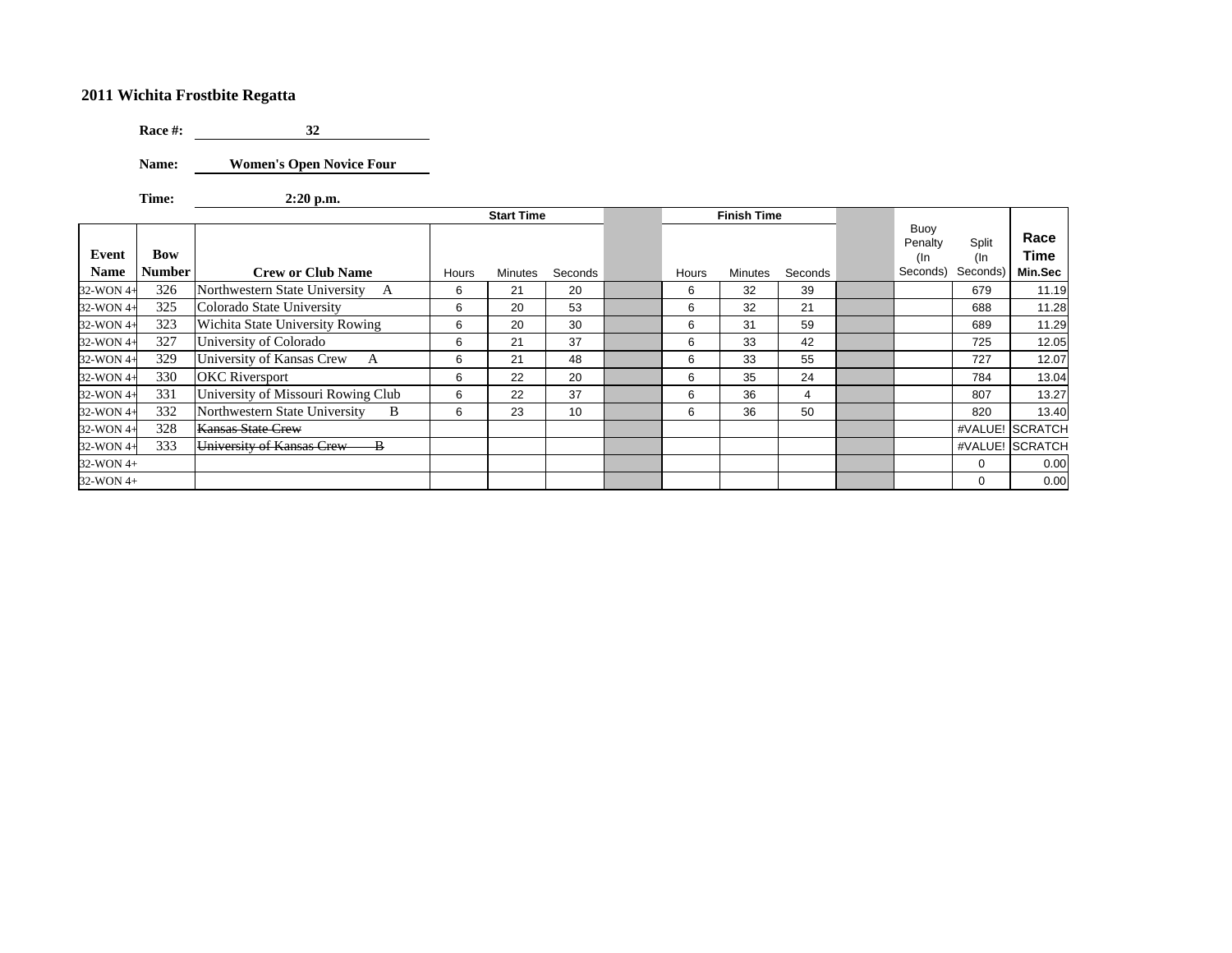**Race #: 33** $33$ 

**Name: Men's Open Lightweight Four**

**Time: 2:40 p.m.**

|             |               |                                            |       | <b>Start Time</b> |         |       | <b>Finish Time</b> |         |                        |              |              |
|-------------|---------------|--------------------------------------------|-------|-------------------|---------|-------|--------------------|---------|------------------------|--------------|--------------|
| Event       | Bow           |                                            |       |                   |         |       |                    |         | Buoy<br>Penalty<br>(In | Split<br>(In | Race<br>Time |
| <b>Name</b> | <b>Number</b> | <b>Crew or Club Name</b>                   | Hours | <b>Minutes</b>    | Seconds | Hours | <b>Minutes</b>     | Seconds | Seconds)               | Seconds)     | Min.Sec      |
| 33-MOLt 4+  | 338           | <b>Grand Valley State Univ Rowing</b><br>A | 6     | 35                | 9       | 6     | 43                 | 55      |                        | 526          | 8.46         |
| 33-MOLt 4+  | 336           | Wichita State University Rowing A          | 6     | 34                | 39      | 6     | 43                 | 52      |                        | 553          | 9.13         |
| 33-MOLt 4+  | 342           | Grand Valley State Univ Rowing B           | 6     | 36                | 42      | 6     | 46                 | 3       |                        | 561          | 9.21         |
| 33-MOLt 4+  | 339           | Northwestern State University              | 6     | 35                | 51      | 6     | 46                 | 0       |                        | 609          | 10.09        |
| 33-MOLt 4+  | 341           | Wichita State University Rowing B          | 6     | 36                | 35      | 6     | 46                 | 53      |                        | 618          | 10.18        |
| 33-MOLt 4+  | 337           | University of Kansas Crew                  | 6     | 35                |         | 6     | 45                 | 22      |                        | 621          | 10.21        |
| 33-MOLt 4+  | 343           | Mile High Rowing Club                      | 6     | 37                | 4       | 6     | 47                 | 33      |                        | 629          | 10.29        |
| 33-MOLt 4+  | 340           | Iowa State University Crew                 | 6     | 36                | 18      | 6     | 46                 | 51      |                        | 633          | 10.33        |
| 33-MOLt 4+  | 344           | Kansas State Rowing Assn                   | 6     | 37                | 26      | 6     | 48                 | 39      |                        | 673          | 11.13        |
| 33-MOLt 4+  |               |                                            |       |                   |         |       |                    |         |                        | $\mathbf 0$  | 0.00         |
|             |               |                                            |       |                   |         |       |                    |         |                        | $\mathbf 0$  | 0.00         |
|             |               |                                            |       |                   |         |       |                    |         |                        | $\mathbf 0$  | 0.00         |
|             |               |                                            |       |                   |         |       |                    |         |                        | $\mathbf 0$  | 0.00         |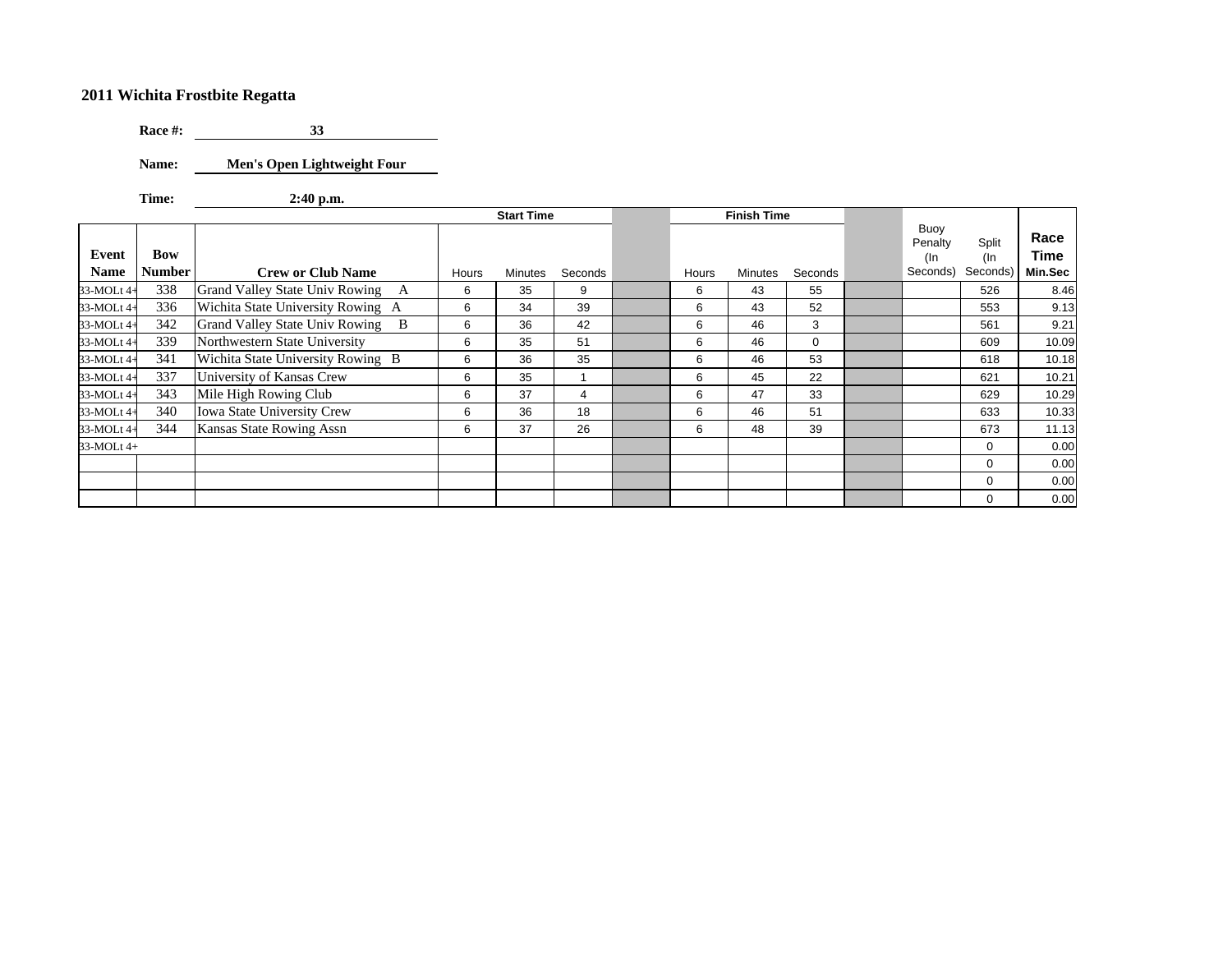**Race #: 34**

**Name: Women's Open Eight**

**Time: 2:50 p.m.**

|            |               |                                   |       | <b>Start Time</b> |         |                | <b>Finish Time</b> |         |                        |              |              |
|------------|---------------|-----------------------------------|-------|-------------------|---------|----------------|--------------------|---------|------------------------|--------------|--------------|
| Event      | <b>Bow</b>    |                                   |       |                   |         |                |                    |         | Buoy<br>Penalty<br>(In | Split<br>(In | Race<br>Time |
| Name       | <b>Number</b> | <b>Crew or Club Name</b>          | Hours | Minutes           | Seconds | Hours          | Minutes            | Seconds | Seconds)               | Seconds)     | Min.Sec      |
| $34-WO_8+$ | 349           | Grand Valley State Univ Rowing A  | 6     | 49                | 29      | 6              | 58                 | 12      |                        | 523          | 8.43         |
| $34-WO_8+$ | 355           | Grand Valley State Univ Rowing B  | 6     | 51                | 9       | $\overline{7}$ | $\mathbf 0$        | 29      |                        | 560          | 9.20         |
| $34-WO_8+$ | 346           | Wichita State University Rowing A | 6     | 47                | 41      | 6              | 57                 | 6       |                        | 565          | 9.25         |
| 34-WO 8+   | 348           | University of Central Oklahoma A  | 6     | 48                | 29      | 6              | 58                 |         |                        | 572          | 9.32         |
| $34-WO_8+$ | 347           | University of Colorado            | 6     | 48                | 4       | 6              | 57                 | 44      |                        | 580          | 9.40         |
| $34-WO_8+$ | 352           | Kansas State Crew                 | 6     | 49                | 53      | 6              | 59                 | 46      |                        | 593          | 9.53         |
| $34-WO_8+$ | 351           | University of Kansas Crew         | 6     | 49                | 14      | 6              | 59                 | 9       |                        | 595          | 9.55         |
| $34-WO_8+$ | 350           | Colorado State University         | 6     | 48                | 59      | 6              | 59                 | 4       |                        | 605          | 10.05        |
| $34-WO_8+$ | 353           | University of Central Oklahoma B  | 6     | 50                | 20      | 7              | $\mathbf 0$        | 26      |                        | 606          | 10.06        |
| $34-WO_8+$ | 356           | <b>Wichita Rowing Association</b> | 6     | 51                | 54      | 7              | 2                  | 25      |                        | 631          | 10.31        |
| $34-WO_8+$ | 354           | Wichita State University Rowing B | 6     | 50                | 48      | 7              |                    | 24      |                        | 636          | 10.36        |
| $34-WO_8+$ | 357           | University of Central Oklahoma C  | 6     | 52                | 40      | $\overline{7}$ | 4                  | 25      |                        | 705          | 11.45        |
| $34-WO_8+$ | 358           | University of Kansas Crew<br>B    | 6     | 55                | 16      | 7              | $\overline{7}$     | 57      |                        | 761          | 12.41        |
| 34-WO 8+   |               |                                   |       |                   |         |                |                    |         |                        | 0            | 0.00         |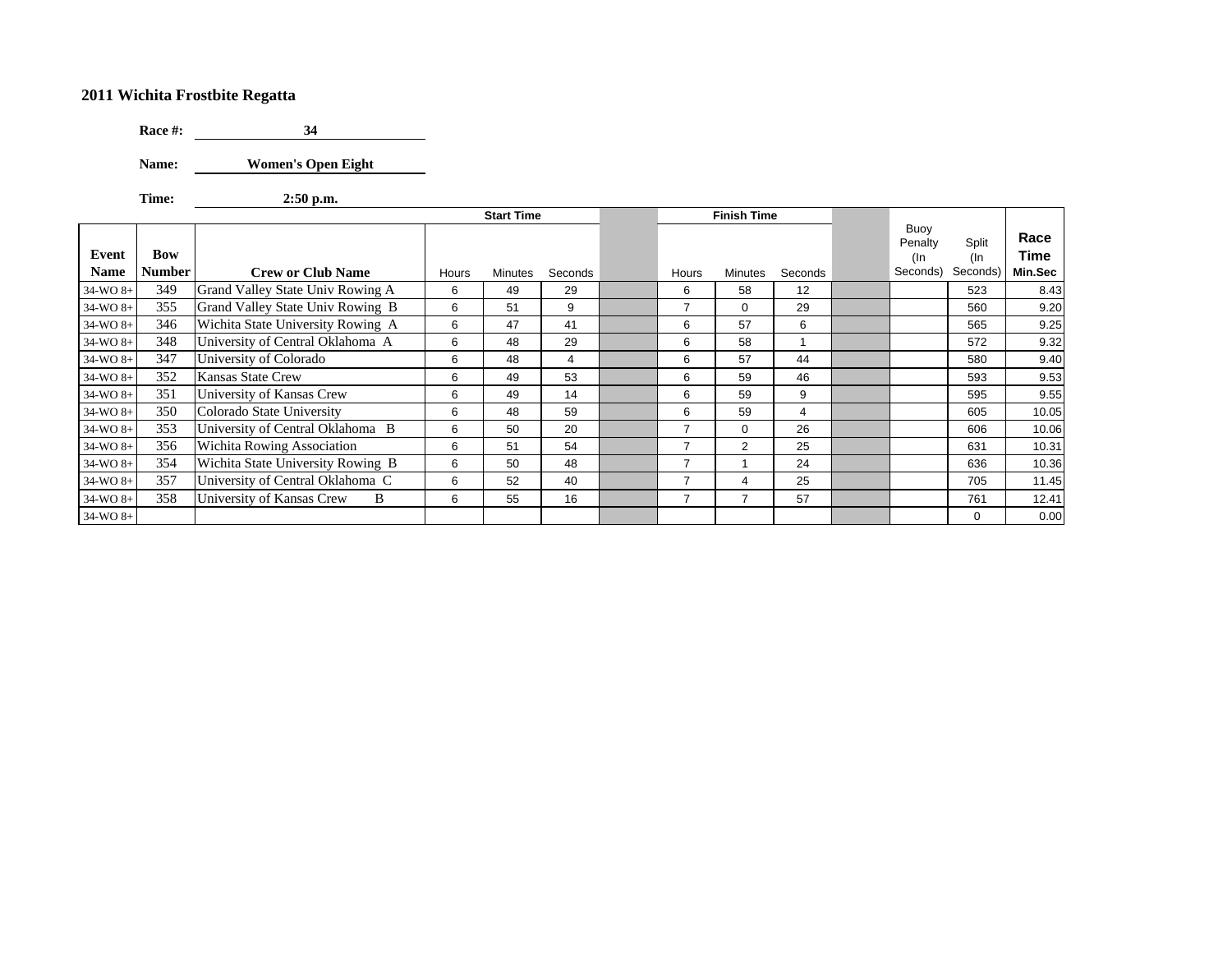**Race #: 35** $35$ 

**Name: Women's Junior Four**

**Time: 3:00 p.m.**

|                      |                             |                          |                | <b>Start Time</b> |                |                          | <b>Finish Time</b> |         |                                    |                          |                         |
|----------------------|-----------------------------|--------------------------|----------------|-------------------|----------------|--------------------------|--------------------|---------|------------------------------------|--------------------------|-------------------------|
| Event<br><b>Name</b> | <b>Bow</b><br><b>Number</b> | <b>Crew or Club Name</b> | Hours          | Minutes           | Seconds        | Hours                    | Minutes            | Seconds | Buoy<br>Penalty<br>(In<br>Seconds) | Split<br>(In<br>Seconds) | Race<br>Time<br>Min.Sec |
|                      | 363                         |                          |                |                   |                | 7                        |                    | 34      |                                    |                          |                         |
| $35-WJr$ 4+          |                             | Tulsa Rowing Club A      |                | 4                 | 49             |                          | 15                 |         |                                    | 645                      | 10.45                   |
| $35-WJr$ 4+          | 361                         | OKC Riversport A         | $\overline{7}$ | 3                 | 59             |                          | 14                 | 51      |                                    | 652                      | 10.52                   |
| $35-WJr$ 4+          | 364                         | Des Moines Rowing Club A |                | 5                 | 5              | $\overline{\phantom{a}}$ | 16                 | 10      |                                    | 665                      | 11.05                   |
| $35-WJr$ 4+          | 367                         | Tulsa Rowing Club B      | $\overline{7}$ | 6                 | 37             |                          | 17                 | 53      |                                    | 676                      | 11.16                   |
| $35-WJr$ 4+          | 360                         | Mile High Rowing Club A  |                | 3                 | 41             | $\overline{\phantom{a}}$ | 16                 |         |                                    | 740                      | 12.20                   |
| $35-WJr$ 4+          | 369                         | Tulsa Rowing Club C      | $\overline{7}$ | $\overline{ }$    | 26             | 7                        | 19                 | 46      |                                    | 740                      | 12.20                   |
| $35-WJr$ 4+          | 362                         | Colorado Junior Crew     | $\overline{7}$ | 4                 | 24             | $\overline{ }$           | 16                 | 19      | 30                                 | 745                      | 12.25                   |
| $35-WJr$ 4+          | 370                         | Kansas State Rowing Assn |                | 8                 | $\overline{2}$ |                          | 21                 | 20      |                                    | 798                      | 13.18                   |
| $35-WJr$ 4+          | 365                         | Mile High Rowing Club B  | 7              | 5                 | 27             | 7                        | 18                 | 59      |                                    | 812                      | 13.32                   |
| $35-WJr$ 4+          | 366                         | OKC Riversport B         | $\overline{7}$ | 6                 | 9              | ⇁                        | 19                 | 41      |                                    | 812                      | 13.32                   |
| $35-WJr$ 4+          | 368                         | Des Moines Rowing Club B | 7              | 7                 |                | 7                        | 20                 | 37      |                                    | 816                      | 13.36                   |
| $35-WJr$ 4+          |                             | Mile High Rowing Club C  |                |                   |                |                          |                    |         |                                    | $\mathbf 0$              | <b>SCRATCH</b>          |
|                      |                             |                          |                |                   |                |                          |                    |         |                                    | $\mathbf 0$              | 0.00                    |
|                      |                             |                          |                |                   |                |                          |                    |         |                                    | $\mathbf 0$              | 0.00                    |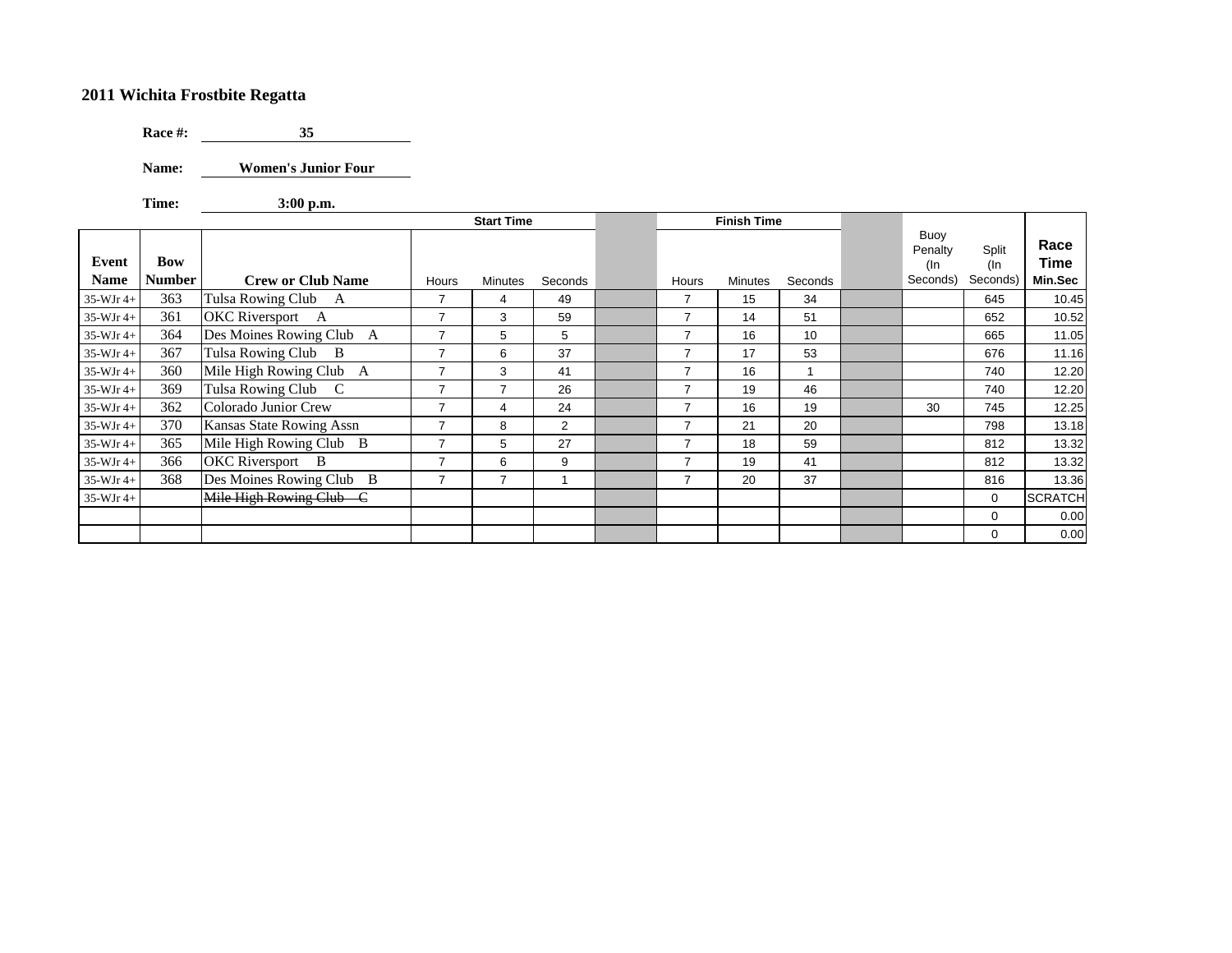**Race #: 36** $36$ 

**Name: Women's Masters Double**

**Time: 3:10 p.m.**

|                      |                      |                              |            |       | <b>Start Time</b> |         |       | <b>Finish Time</b> |         |                                    |                                    |                          |                         |
|----------------------|----------------------|------------------------------|------------|-------|-------------------|---------|-------|--------------------|---------|------------------------------------|------------------------------------|--------------------------|-------------------------|
| Event<br><b>Name</b> | Bow<br><b>Number</b> | <b>Crew or Club Name</b>     |            | Hours | <b>Minutes</b>    | Seconds | Hours | Minutes            | Seconds | Buoy<br>Penalty<br>(In<br>Seconds) | Age<br>Handicap<br>(In<br>Seconds) | Split<br>(In<br>Seconds) | Race<br>Time<br>Min.Sec |
| 36-WM 2x             | 374                  | <b>OKC</b> Riversport A      | H.Moslev   |       | 13                | 25      |       | 23                 | 31      |                                    | 2.9                                | 603.1                    | 10.03                   |
| 36-WM 2x             | 378                  | OKC/WRA Composite K.Kapraun  |            |       | 14                | 30      |       | 25                 | 20      |                                    | 23.3                               | 626.7                    | 10.27                   |
| 36-WM 2x             | 376                  | OKC Riversport C N.Middleman |            |       | 13                | 52      |       | 25                 | 34      |                                    | 45.7                               | 656.3                    | 10.56                   |
| 36-WM 2x             | 375                  | <b>OKC</b> Riversport B      | M.Kibby    |       | 13                | 39      |       | 24                 | 56      |                                    | 0                                  | 677                      | 11.17                   |
| 36-WM 2x             | 373                  | Mile High RC                 | S. da Cruz |       | 13                | 14      |       | 26                 | 26      |                                    | 25.7                               | 766.3                    | 12.46                   |
| 36-WM 2x             | 377                  | <b>OKC</b> Riversport D      | P.Langley  |       | 14                | 15      |       | 27                 | 44      |                                    | 9.9                                | 799.1                    | 13.19                   |
| 36-WM 2x             | 379                  | Tulsa RC                     | K.Wilson   |       | 15                | 26      |       | 34                 | 17      |                                    | 36.5                               | 1094.5                   | 18.15                   |
| 36-WM 2x             | 372                  | <b>KCRC/MHRC Composite</b>   | K.O'Hara   |       |                   |         |       |                    |         |                                    | 18.9                               | $-18.9$                  | <b>SCRATCH</b>          |
| 36-WM 2x             |                      |                              |            |       |                   |         |       |                    |         |                                    |                                    | 0                        | 0.00                    |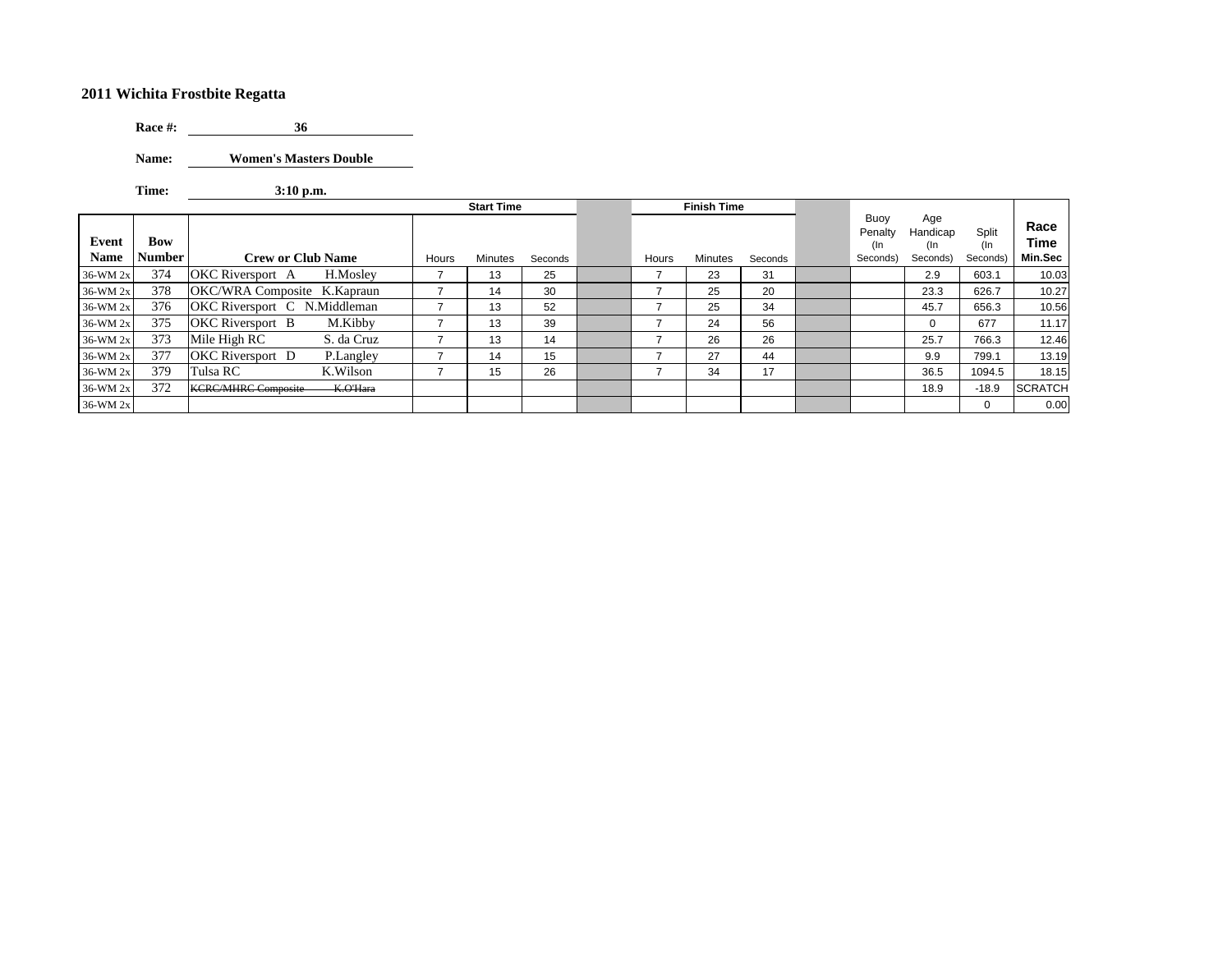**Race #: 37**

Name: **Men's Junior Single** 

**Time: 3:20 p.m.**

|             |               |                |                          |       | <b>Start Time</b> |         |       | <b>Finish Time</b> |          |                        |              |              |
|-------------|---------------|----------------|--------------------------|-------|-------------------|---------|-------|--------------------|----------|------------------------|--------------|--------------|
| Event       | Bow           |                |                          |       |                   |         |       |                    |          | Buoy<br>Penalty<br>(In | Split<br>(In | Race<br>Time |
| <b>Name</b> | <b>Number</b> |                | <b>Crew or Club Name</b> | Hours | <b>Minutes</b>    | Seconds | Hours | Minutes            | Seconds  | Seconds)               | Seconds)     | Min.Sec      |
| $37-MJr$ 1x | 383           | Mile High RC   | T. da Cruz               |       | 19                | 34      |       | 29                 | 55       |                        | 621          | 10.21        |
| $37-MJr$ 1x | 386           | Topeka RA      | N.Steger                 |       | 20                | 30      |       | 31                 | $\Omega$ |                        | 630          | 10.30        |
| $37-MJr$ 1x | 388           | Mile High RC   | <b>B.Walker</b>          |       | 20                | 48      |       | 31                 | 55       |                        | 667          | 11.07        |
| $37-MJr$ 1x | 382           | Kansas City RC | J. Higgens               |       | 19                | 29      |       | 30                 | 46       |                        | 677          | 11.17        |
| $37-MJr$ 1x | 384           | Tulsa RC       | J.Carstens               |       | 19                | 56      |       | 31                 | 20       |                        | 684          | 11.24        |
| $37-MJr$ 1x | 385           | Wichita RA     | E.Aldrich                | ⇁     | 20                | 20      | ⇁     | 32                 | 55       |                        | 755          | 12.35        |
| $37-MJr$ 1x | 389           | Wichita RA     | A. Wehner                | ⇁     | 21                | 8       | –     | 33                 | 47       |                        | 759          | 12.39        |
| $37-MJr$ 1x | 390           | Wichita RA     | A. Henry                 | ⇁     | 21                | 45      |       | 34                 | 25       |                        | 760          | 12.40        |
| $37-MJr$ 1x | 387           | Kansas City RC | P.Doyle                  |       | 20                | 40      |       | 33                 | 26       |                        | 766          | 12.46        |
| $37-MJr$ 1x |               |                |                          |       |                   |         |       |                    |          |                        | 0            | 0.00         |
| 37-MJr 1x   |               |                |                          |       |                   |         |       |                    |          |                        | 0            | 0.00         |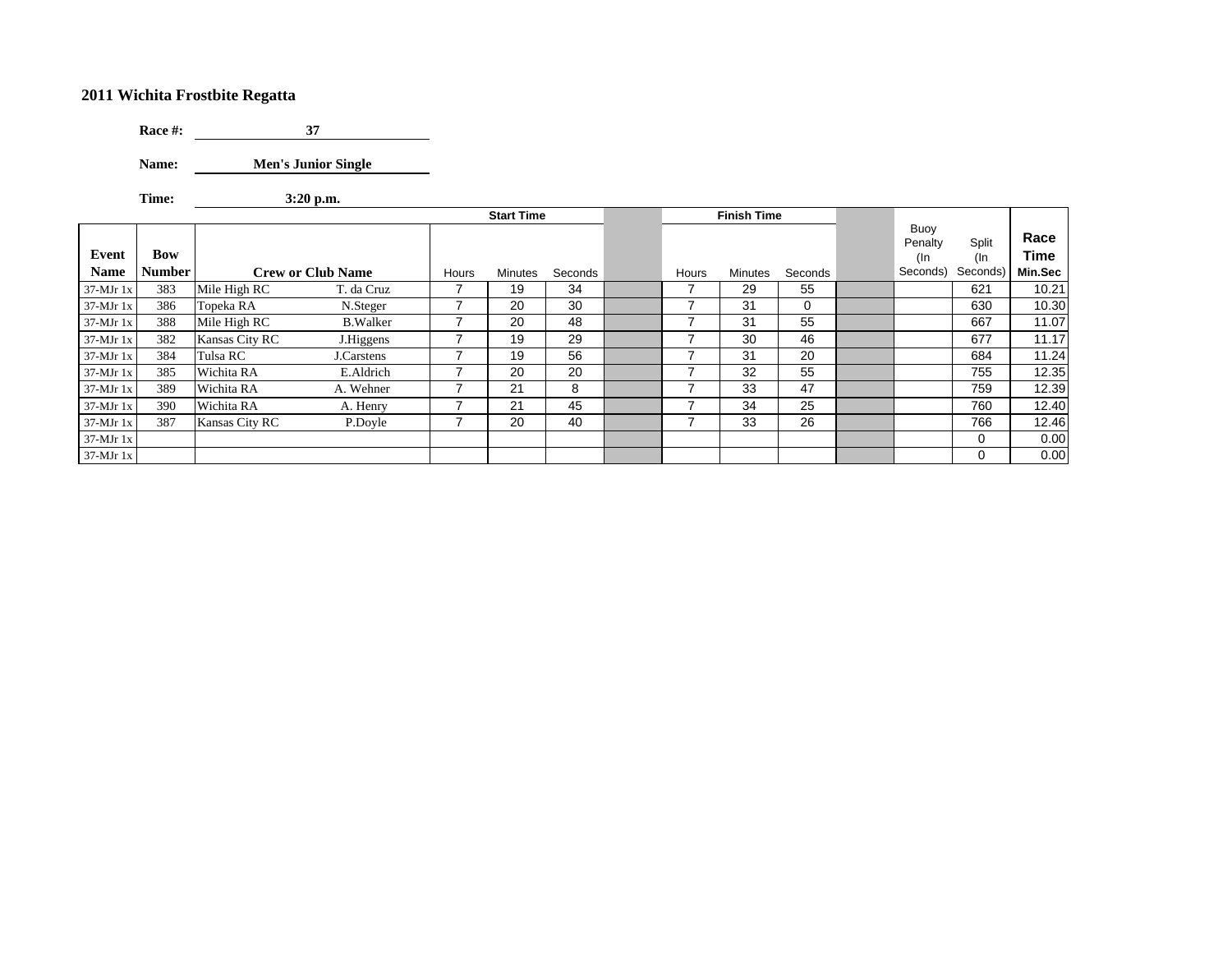**Race #: 38**

**Name: Men's Open Eight**

**Time: 3:30 p.m.**

|             |               |                                      |                | <b>Start Time</b> |         |  | <b>Finish Time</b> |         |              |  |                           |              |              |
|-------------|---------------|--------------------------------------|----------------|-------------------|---------|--|--------------------|---------|--------------|--|---------------------------|--------------|--------------|
| Event       | <b>Bow</b>    |                                      |                |                   |         |  |                    |         |              |  | Buoy<br>Penalty<br>$($ ln | Split<br>(In | Race<br>Time |
| <b>Name</b> | <b>Number</b> | <b>Crew or Club Name</b>             | Hours          | Minutes           | Seconds |  | Hours              | Minutes | Seconds      |  | Seconds)                  | Seconds)     | Min.Sec      |
| 38-MO 8+    | 395           | Grand Valley State Univ Rowing A     | $\overline{7}$ | 30                | 44      |  | 7                  | 38      | 20           |  |                           | 456          | 7.36         |
| 38-MO 8+    | 393           | University of Colorado               | $\overline{7}$ | 30                | 10      |  | 7                  | 38      | $\Omega$     |  |                           | 470          | 7.50         |
| $38-MO_8+$  | 398           | Grand Valley State Univ Rowing B     | $\overline{7}$ | 31                | 57      |  | $\overline{7}$     | 39      | 49           |  |                           | 472          | 7.52         |
| 38-MO 8+    | 394           | Wichita State University Rowing<br>A | $\overline{7}$ | 30                | 32      |  | $\overline{7}$     | 38      | 35           |  |                           | 483          | 8.03         |
| 38-MO 8+    | 402           | Grand Valley State Univ Rowing C     | $\overline{7}$ | 35                | 38      |  | $\overline{7}$     | 43      | 50           |  |                           | 492          | 8.12         |
| 38-MO 8+    | 396           | Kansas State Mens Crew<br>A          | $\overline{7}$ | 31                | 11      |  | 7                  | 39      | 25           |  |                           | 494          | 8.14         |
| 38-MO 8+    | 399           | Wichita State University Rowing<br>B | $\overline{ }$ | 34                | 42      |  | $\overline{7}$     | 43      | 37           |  |                           | 535          | 8.55         |
| 38-MO 8+    | 400           | Kansas State Mens Crew<br>- B        | $\overline{ }$ | 35                | 1       |  | $\overline{7}$     | 44      | $\Omega$     |  |                           | 539          | 8.59         |
| 38-MO 8+    | 401           | Wichita State University Rowing<br>C | 7              | 35                | 23      |  | $\overline{7}$     | 44      | 31           |  |                           | 548          | 9.08         |
| 38-MO 8+    | 397           | University of Kansas Crew            | $\overline{7}$ | 31                | 38      |  | 7                  | 41      | $\mathbf{0}$ |  |                           | 562          | 9.22         |
| 38-MO 8+    |               |                                      |                |                   |         |  |                    |         |              |  |                           | 0            | 0.00         |
| 38-MO 8+    |               |                                      |                |                   |         |  |                    |         |              |  |                           |              |              |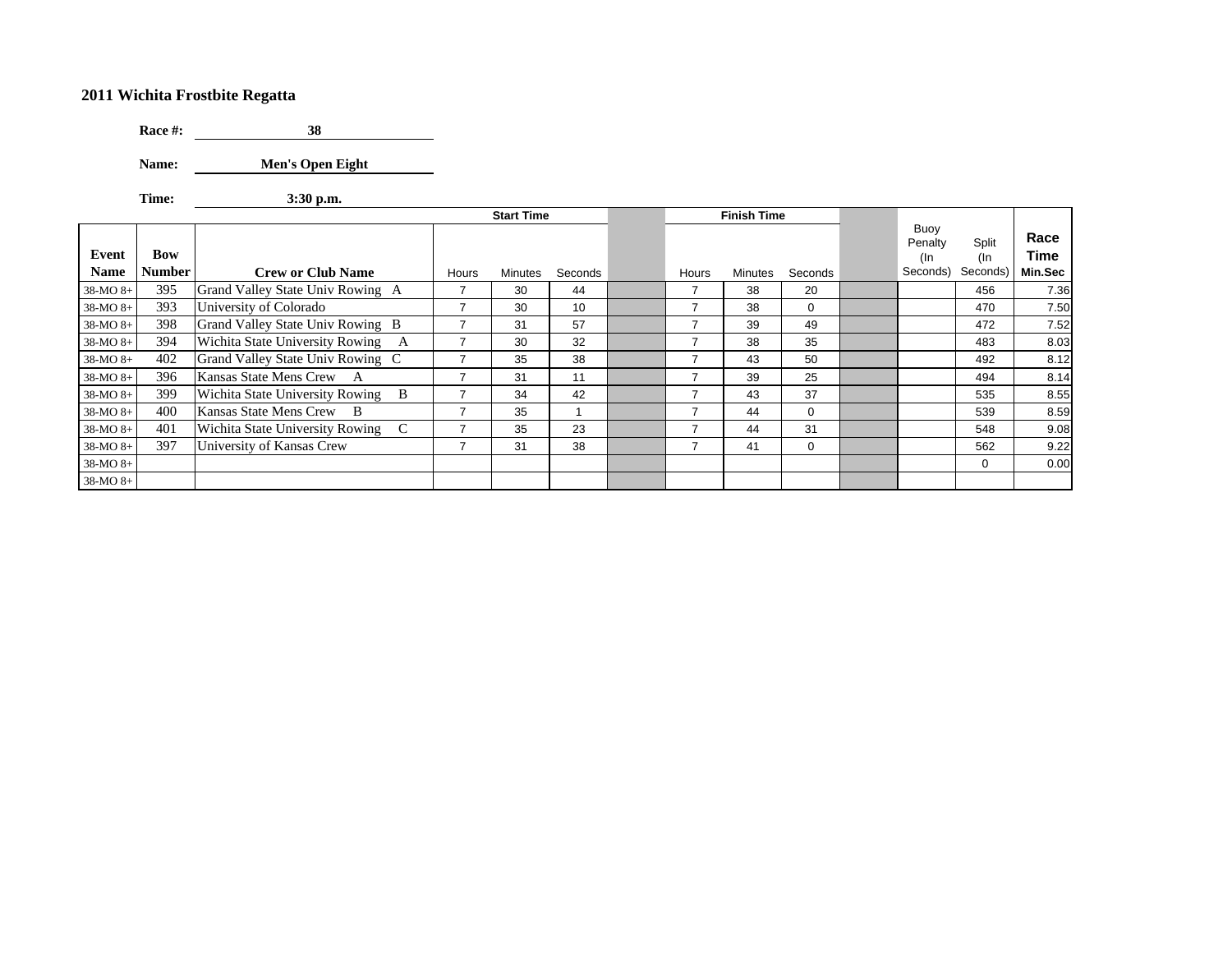**Race No.: 39**39

**Name: Women's Open Quad**

**Time: 3:40 p.m.**

|               |                      |                                | <b>Start Time</b> |                |         | <b>Finish Time</b> |         |         |                                    |                          |                         |
|---------------|----------------------|--------------------------------|-------------------|----------------|---------|--------------------|---------|---------|------------------------------------|--------------------------|-------------------------|
| Event<br>Name | Bow<br><b>Number</b> | <b>Crew or Club Name</b>       | Hours             | <b>Minutes</b> | Seconds | Hours              | Minutes | Seconds | Buoy<br>Penalty<br>(In<br>Seconds) | Split<br>(In<br>Seconds) | Race<br>Time<br>Min.Sec |
| 39-WO 4x      | 406                  | <b>OKC</b> Riversport          |                   | 50             | 48      | 8                  | 0       | 46      |                                    | 598                      | 9.58                    |
| $39-WO$ 4x    | 407                  | Topeka Rowing Association B    |                   | 43             | 15      |                    | 54      | 32      |                                    | 677                      | 11.17                   |
| 39-WO 4x      | 405                  | Topeka Rowing Association<br>A |                   | 43             | 0       |                    | 55      | 19      |                                    | 739                      | 12.19                   |
| 39-WO 4x      |                      |                                |                   |                |         |                    |         |         |                                    | 0                        | 0.00                    |
| $39-WO$ 4x    |                      |                                |                   |                |         |                    |         |         |                                    | $\Omega$                 | 0.00                    |
|               |                      |                                |                   |                |         |                    |         |         |                                    | $\Omega$                 | 0.00                    |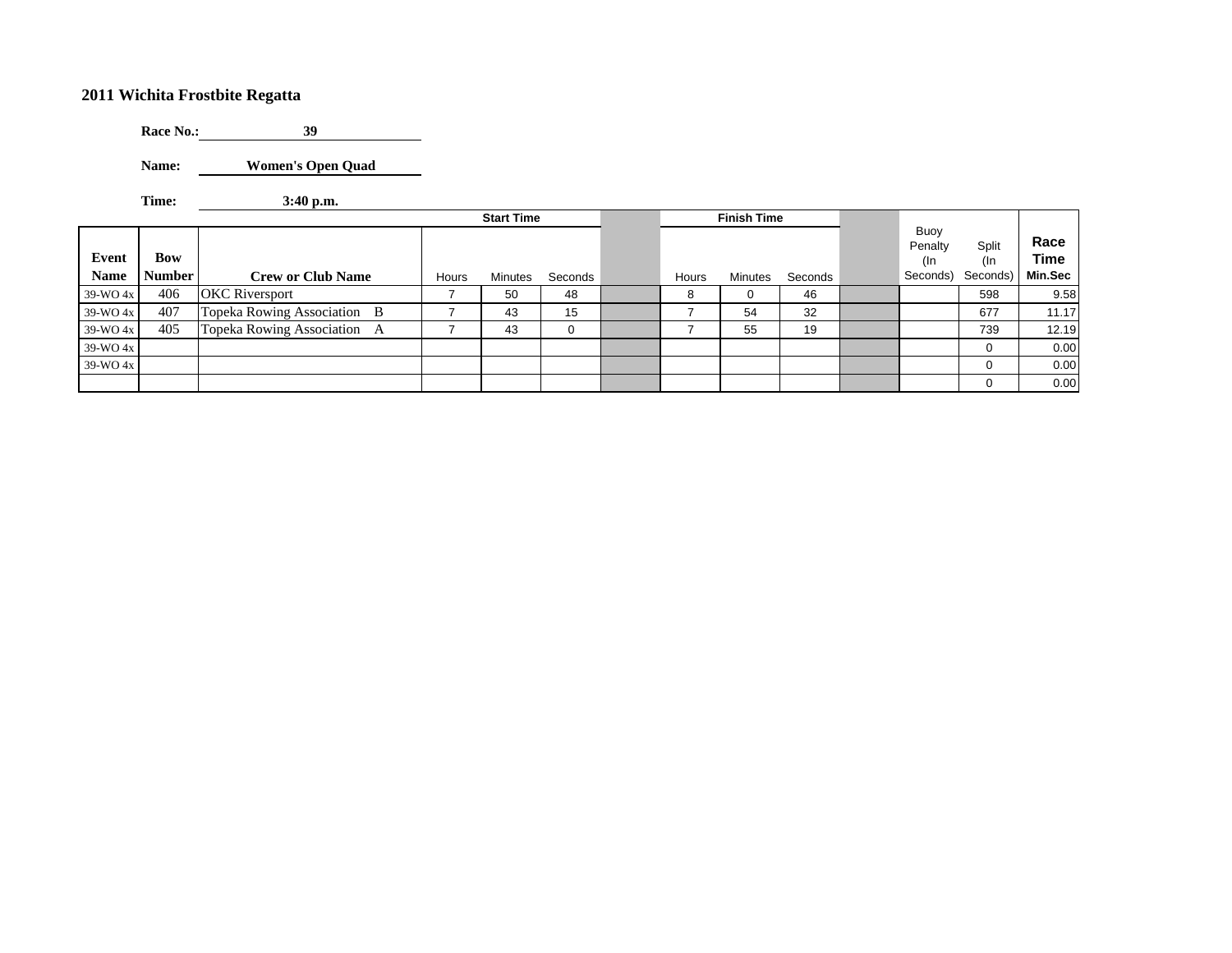**Race #:**  $40\,$ 

**Name: Women's Junior Quad**

**Time: 3:50 p.m.**

|                      |                             | <b>Start Time</b>                       |       |         |         |  |       | <b>Finish Time</b> |         |                                    |                          |                                |
|----------------------|-----------------------------|-----------------------------------------|-------|---------|---------|--|-------|--------------------|---------|------------------------------------|--------------------------|--------------------------------|
| Event<br><b>Name</b> | <b>Bow</b><br><b>Number</b> | <b>Crew or Club Name</b>                | Hours | Minutes | Seconds |  | Hours | <b>Minutes</b>     | Seconds | Buoy<br>Penalty<br>(In<br>Seconds) | Split<br>(In<br>Seconds) | Race<br><b>Time</b><br>Min.Sec |
| $40-WJr$ 4x          | 410                         | Mile High Rowing Club<br>A              |       | 49      |         |  |       | 59                 |         |                                    | 600                      | 10.00                          |
| $40-WJr 4x$          | 412                         | Mile High Rowing Club<br>$\overline{B}$ |       | 49      | 56      |  | 8     |                    | 45      |                                    | 709                      | 11.49                          |
| $40-WJr 4x$          | 411                         | <b>Tulsa Rowing Club</b>                |       | 49      | 42      |  | 8     |                    | 49      |                                    | 787                      | 13.07                          |
| $40-WJr 4x$          |                             |                                         |       |         |         |  |       |                    |         |                                    | 0                        | 0.00                           |
| $40-WJr$ 4x          |                             |                                         |       |         |         |  |       |                    |         |                                    | $\Omega$                 | 0.00                           |
|                      |                             |                                         |       |         |         |  |       |                    |         |                                    | $\Omega$                 | 0.00                           |